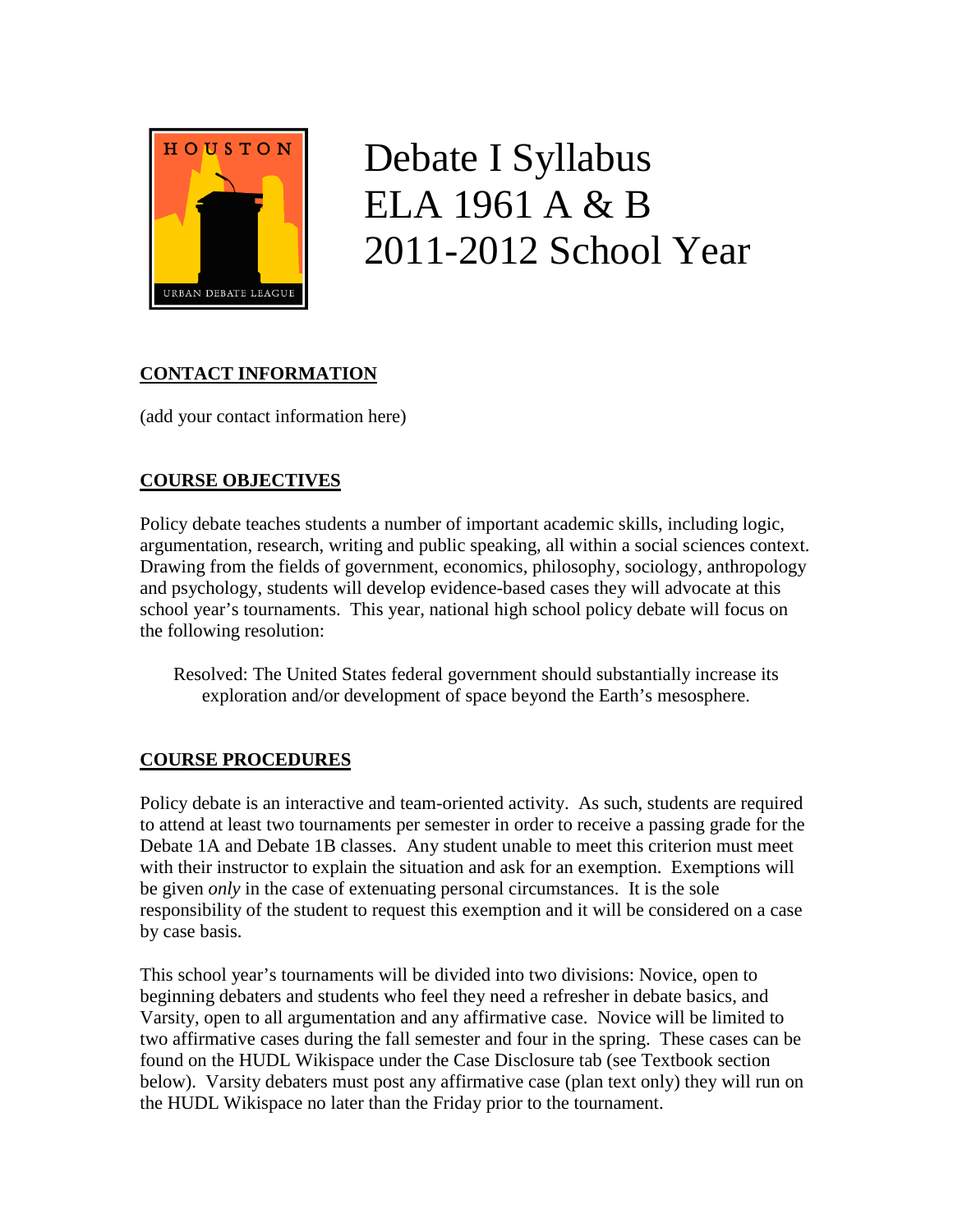(add other procedures and rules here)

#### **ASSESSMENTS**

A majority of the grade for this course comes from weekly research, writing and speaking assignments but will be supplemented by quizzes and test grades.

(add percentage breakdown here)

#### **TEXTBOOKS**

A majority of this year's evidence and curriculum will be posted on the new HUDL Wikispace at the following web address:

http://houstonurbandebateleague.wikispaces.com

The primary text for this course will be the Houston Urban Debate League's *Introduction to Policy Debate*. This book will be available free as an electronic copy on the HUDL Wikispace under the curriculum tab.

#### **OVERVIEW**

Debate 1 is divided into two 16 week semesters. The first semester will teach the basics of argument, logic, research, writing and speaking. The second semester will expand on these skills and give the students more freedom to write their own cases and argument extensions. Over the course of the year, students will have the opportunity to attend six HUDL seminars and six HUDL tournaments, with an opportunity for more based on student success and interest. At the end of the debate season, the first and second place teams in Houston will travel free of charge to the Chase Urban Debate National Championships in New York City, New York (see tournament schedule). Below is the breakdown of the Debate 1 curriculum.

#### **Semester 1**

**Week 1:** What is debate?/What is a resolution?—Public Speaking Skills Poster **Week 2:** Aff and Neg Burdens/Presumption/Topic and Potential Case Areas

#### **Seminar #1:**

Junior Varsity: On-case/Stock Issues Varsity: Defensive v. Offensive Arguments/Case turns/T; Lab: Argumentation (Toulmin model)/Syllogisms/Proof (Evidence)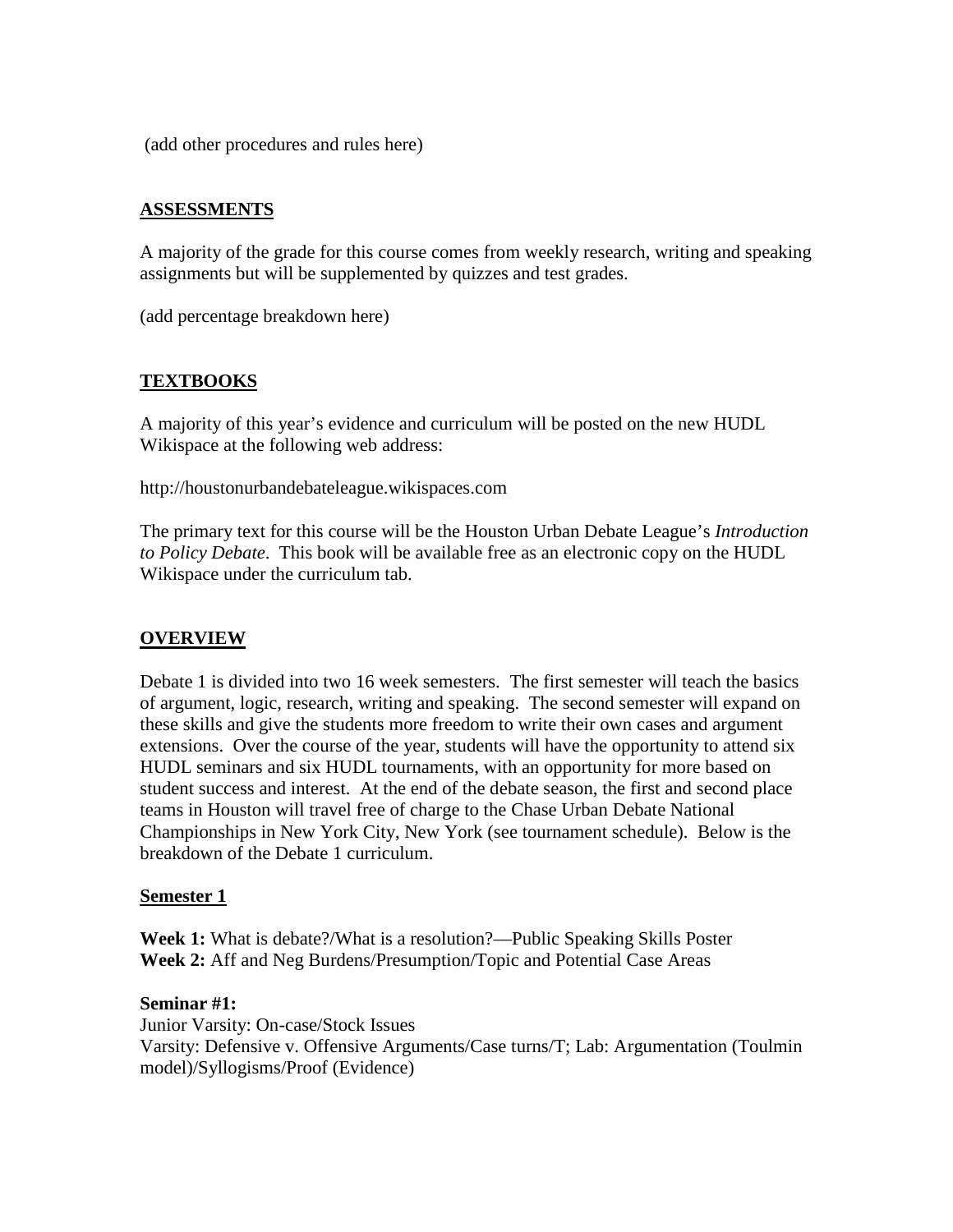**Week 3:** On-case-Stock Issues/Case Turns/Finding and labeling evidence; Prepare for First Tournament

#### **Tournament #1**

**Week 4:** Building a case/Direct Clash/Defensive Arguments/Argue a mini-round **Week 5:** The Topicality Debate—Listening and Flowing **Week 6:** Sample debates

#### **Seminar #2:**

Junior Varsity: Case Building Workshop/Cutting Aff and Neg On-case evidence Varsity: Case Workshop/Cutting Aff and Neg On-Case Evidence ALL: Flow a mock debate

**Week 7:** Disadvantages/Clash/Timeframe, Scope, Magnitude, Probability **Week 8:** Disadvantages/Link Turns, Impact Turns, Straight Turns and Double Turns **Week 9:** Prepare for Second Tournament

#### **Tournament #2**

**Week 10:** Counterplans; CP/DA in combination **Week 11:** Troubleshoot Second Tournament Problems/DA/CP Construction

**Seminar #3:**  DAs/Introduce Counterplans

**Week 12:** DA/CP/Kritik Introduction **Week 13:** Prepare for Third Tournament

#### **Tournament #3**

**Week 14:** Strategic Argumentation **Week 15:** Prepare for Fourth Tournament

#### **Tournament #4**

**Week 16:** Dead Week/Semester Exam Prep **Week 17:** Semester Exams

#### **Semester 2**

Focus on research writing and expanding on skills learned in the first semester. Seminar 4 as well as tournaments 5 and the city, state and national championships are also this semester.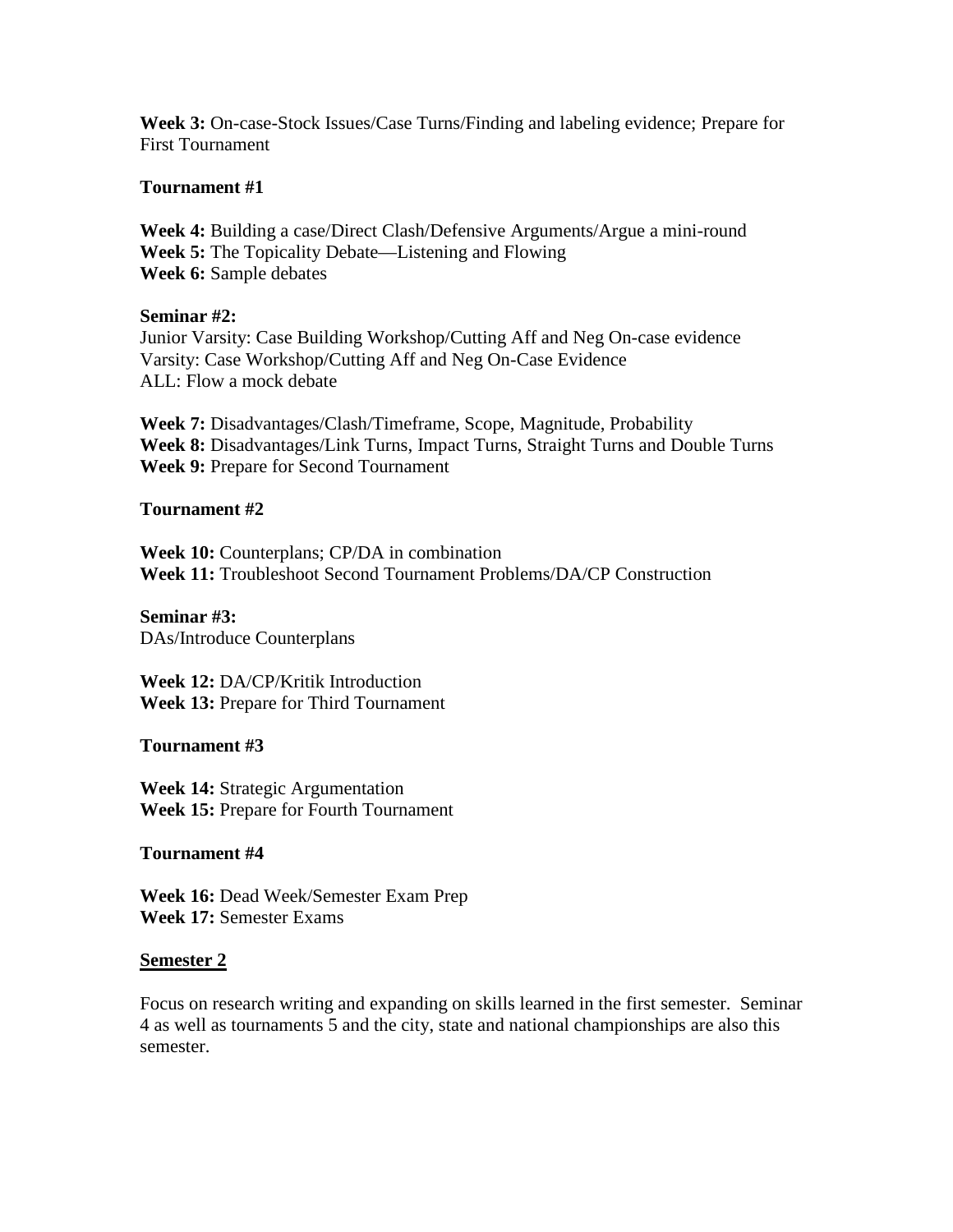

## Key Terms:

## Preparation:

- 1. Prior to the execution of the lesson, the instructor should become familiar with all elements of the lesson; the content of the Debate I syllabus, the schedule of HUDL events including all HUDL tournaments and seminars, and make note of the number of tournaments and seminars students must attend per semester in order to receive full credit for the course.
- 2. The instructor should make an appropriate number of copies of the Syllabus and HUDL Tournament Schedule for students in the class. The instructor should also create either a data collection point or be prepared to hand out the syllabus as students enter the classroom.
- 3. Guide to Starting a Debate Team
- 4. Guide to Running a Team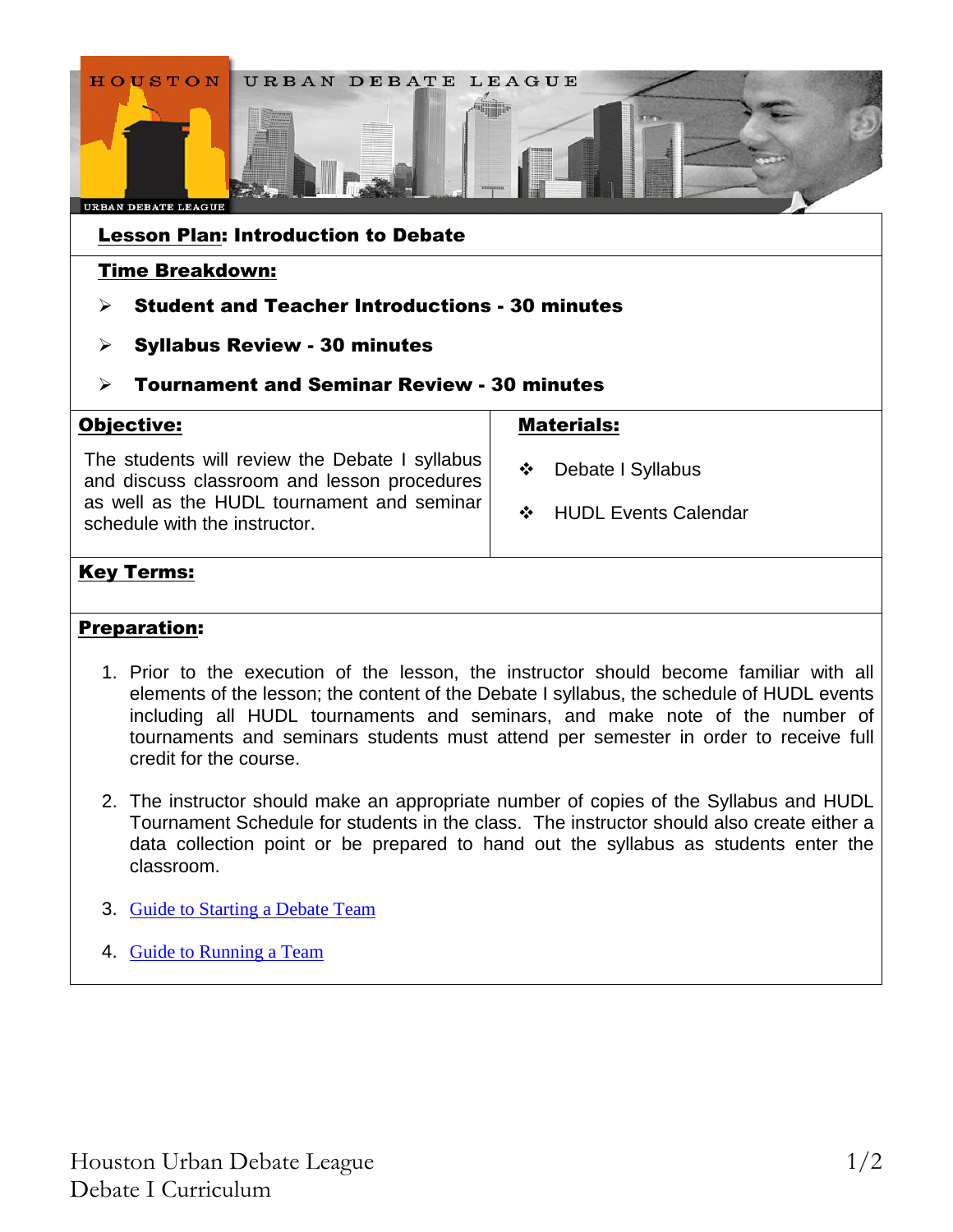## Student and Teacher Introductions (30 minutes):

As students enter the classroom, they should receive a copy of the Debate 1 Syllabus and HUDL Tournament Schedule. After students are seated, the class should participate in an introduction exercise that will allow the class to introduce themselves and the instructor to take roll. A general but good idea for an introduction could be to have students answer the question; "Why did you join debate?"

## Syllabus Review (30 minutes):

After completing the introduction, the instructor should lead the class in a review of the course syllabus, giving students the time to ask questions or discuss issues as necessary.

## Tournament and Seminar Review (30 minutes):

When the instructor is certain that students are comfortable with the requirements, the instructor should begin with a short introduction of policy debate. This discussion should start with describing debate as a public speaking (communications) activity that requires all students to participate in debate competitions.

The instructor should introduce students to the tournament and seminar schedule for the year. The instructor should reinforce that students are required to attend at least one (1) seminar and one (1) tournament per semester in order to receive full credit for the course. Studies have shown that participation is the most effective way for students to learn the core concepts of debate and gain the maximum educational advantages.

First, the instructor should engage students in a discussion about the policy debate tournament structure. HUDL tournaments generally take place on Friday and Saturdays. The events have four preliminary rounds (other non-HUDL tournaments may have more or less). In these rounds, students will compete on a two-person team representing their school against another two person team from another school. Students will never debate their own school in preliminary rounds. There are two sets of rounds; preliminary rounds and elimination rounds. The best 16 teams (based on total wins and quality of speeches from each competitor) will advance to single elimination rounds. HUDL tournaments consist of three divisions; novice, junior varsity, and varsity. Each division will advance 16 teams to elimination rounds.

Second, the instructor should engage students in a discussion about seminars. HUDL seminars generally take place over a couple of hours on Saturdays. These events are lecture oriented and are geared to help students hone their debate skills, theories and topic specific knowledge.

## HUDL Tournament and Seminar Schedule (30 minutes):

The instructor should reference pages 3-4 of the NAUDL handbook (HUDL wikispace). It is also important for the instructor to reinforce that debate and debate events are largely fun activities based around competition. The main goal is to create a positive and fun environment for students to learn.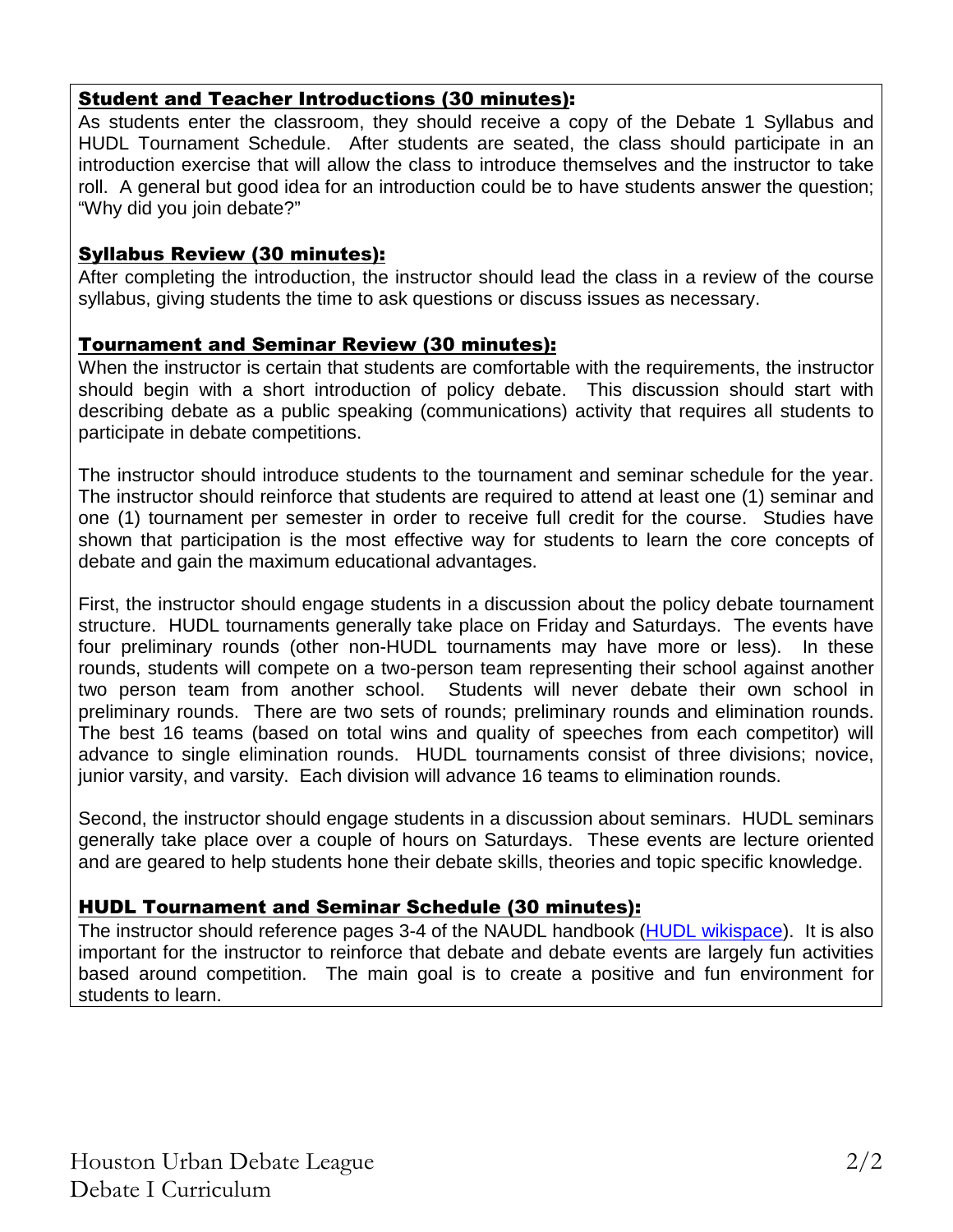| URBAN DEBATE LEAGUE<br><b>HOUSTON</b><br>URBAN DEBATE LEAGUE<br><b>Lesson Plan: What is Debate?</b>                                                                    |                                                                                                                   |  |
|------------------------------------------------------------------------------------------------------------------------------------------------------------------------|-------------------------------------------------------------------------------------------------------------------|--|
| <b>Time Breakdown:</b><br>$\triangleright$ Warm Up - 10 minutes<br><b>Group Discussion - 60 minutes</b><br>➤<br><b>Exercise I - 35 minutes</b><br>Closure – 10 minutes |                                                                                                                   |  |
| Objective:                                                                                                                                                             | <b>Materials:</b>                                                                                                 |  |
| The students will learn the basic outline and<br>terminology of a debate round.                                                                                        | ❖ Lesson Plan - Introduction to Policy<br>Debate - What is Debate-Exercise I:<br>Matching terms with definitions. |  |
|                                                                                                                                                                        | ❖ Lesson Plan - Introduction to Policy<br>Debate - What is Debate-Exercise II: The<br>Outline of a Debate Round   |  |
|                                                                                                                                                                        | Notes on this Lesson can be found here.                                                                           |  |

## Key Terms:

Resolution: Also known as the topic; It is an expression of opinion that includes the word "should" and always includes the United States federal government as the actor.

Affirmative Team: The side in a debate round that supports or "affirms" the resolution.

Negative Team: The side in a debate round that opposes or "negates" the resolution.

Constructive Speech: The first set of speeches in which both sides "construct" their arguments and positions; constructive speeches are 8 minutes, and have a cross-examination period directly after the completion of the speech; each competitor will give a constructive speech.

Rebuttal Speech: The second set of speeches in which both sides focus on comparing and contrasting arguments already presented in the debate round; rebuttals are five minutes; the rebuttal speeches allow teams to analyze the key arguments of the round using logic to explain why one side's arguments are superior to the others'; there should be no new arguments during the rebuttal period; each competitor will give a rebuttal speech.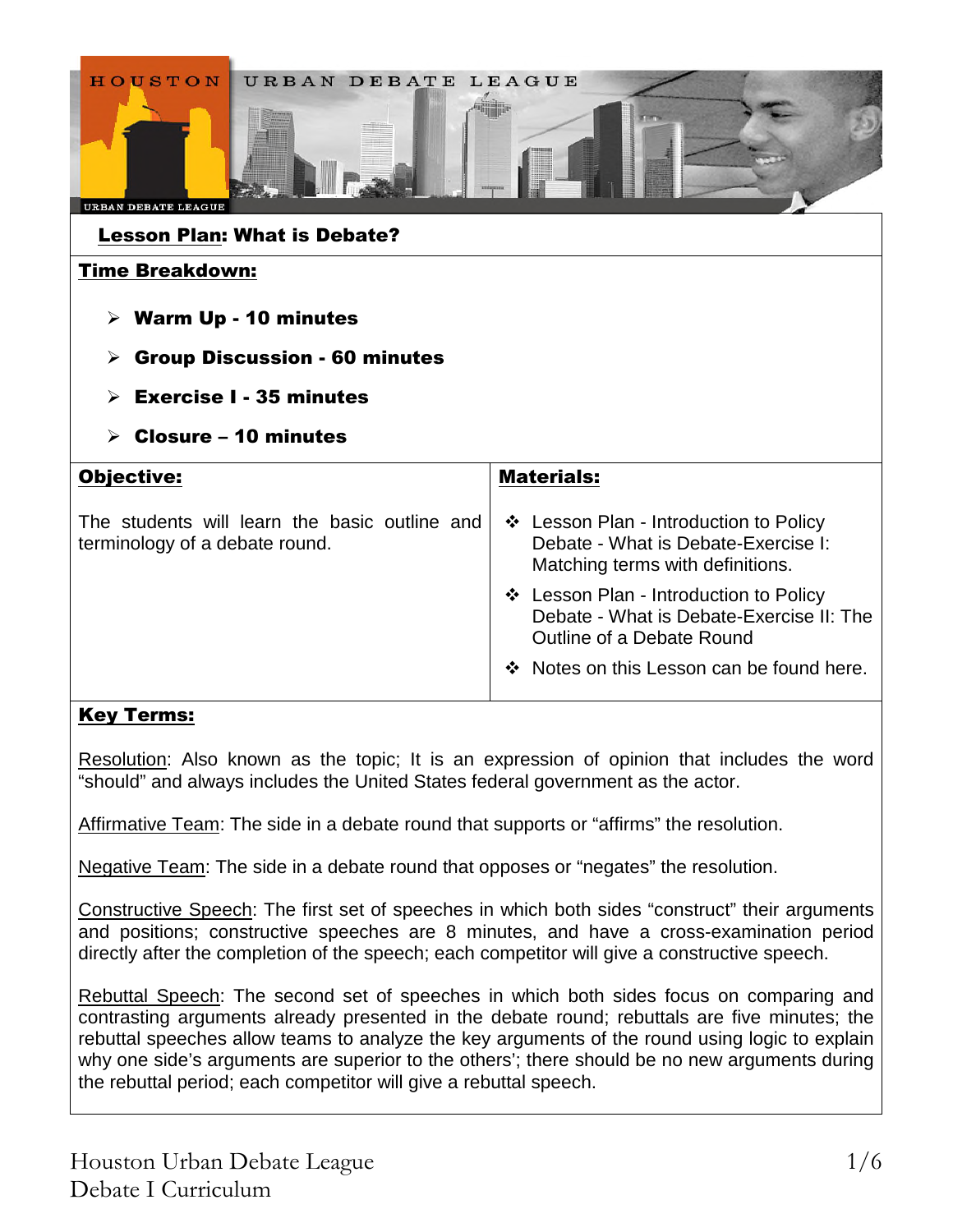Cross Examination: The period in a debate when one person from one team asks questions of one person from the other team for clarification purposes and to expose weaknesses in argumentation; like Jeopardy, statements should be presented as questions as cross examination is largely a questioning time-period.

Prep Time: Preparation time, also called "prep" or "prep time" is eight minutes of time given to each team at the start of each debate round; this time can be used over the course of a debate round to prepare for speeches.

## Preparation:

1. Print copies of Lesson Plan - Introduction to Policy Debate - What is Debate-Exercise I for every student in the class.

## Warm up (10 minutes):

As students enter the classroom, they should find the following question on the board: "What is the difference between a **discussion** and a **debate**?" Students should be afforded five to ten minutes after the start of the class period to write, think, or discuss with team members about the differences between a discussion and a debate. After the five to ten minutes has expired, the instructor should call on some of the students to share their answers with the class. As the students present their answers, the instructor should write some key distinctions on the board.

## Group Discussion (60 minutes):

Following the warm up discussion, the instructor should continue the discussion from the last class about the intricacies of policy debate tournaments and debate rounds. Every debate round focuses on a resolution. Put simply, the resolution is an expression of opinion. It is also referred to as the topic. Every resolution includes the word "should" and always includes the United States federal government as the actor (in every topic since 1980). The resolution will remain the same for the entire school year so students can get comfortable debating the topic area over time.

The team in favor of the resolution is known as the **affirmative** because they affirm, or attempt to prove the resolution true. The team opposed to the resolution is called the negative because they negate, or attempt to prove the resolution false.

The resolution should be described as an expression of opinion. Opinions independently are not backed by supportive arguments. It is therefore the job of the participants to provide support arguments (when affirmative) for and (when negative) against the resolution. The ultimate objective for both teams is to either prove the opinion (the resolution) true or false. The affirmative team attempts to prove the resolution true by creating a specific **plan**. The plan is the means by which the affirmative advocates changing the status quo. More specifically, it is the affirmative's attempt to resolve a problem or take an action that would result in a positive outcome.

The **status quo** is a fancy Latin term meaning the way things currently are. The status quo is a very common term in debate, so students should get used to its meaning. This is a good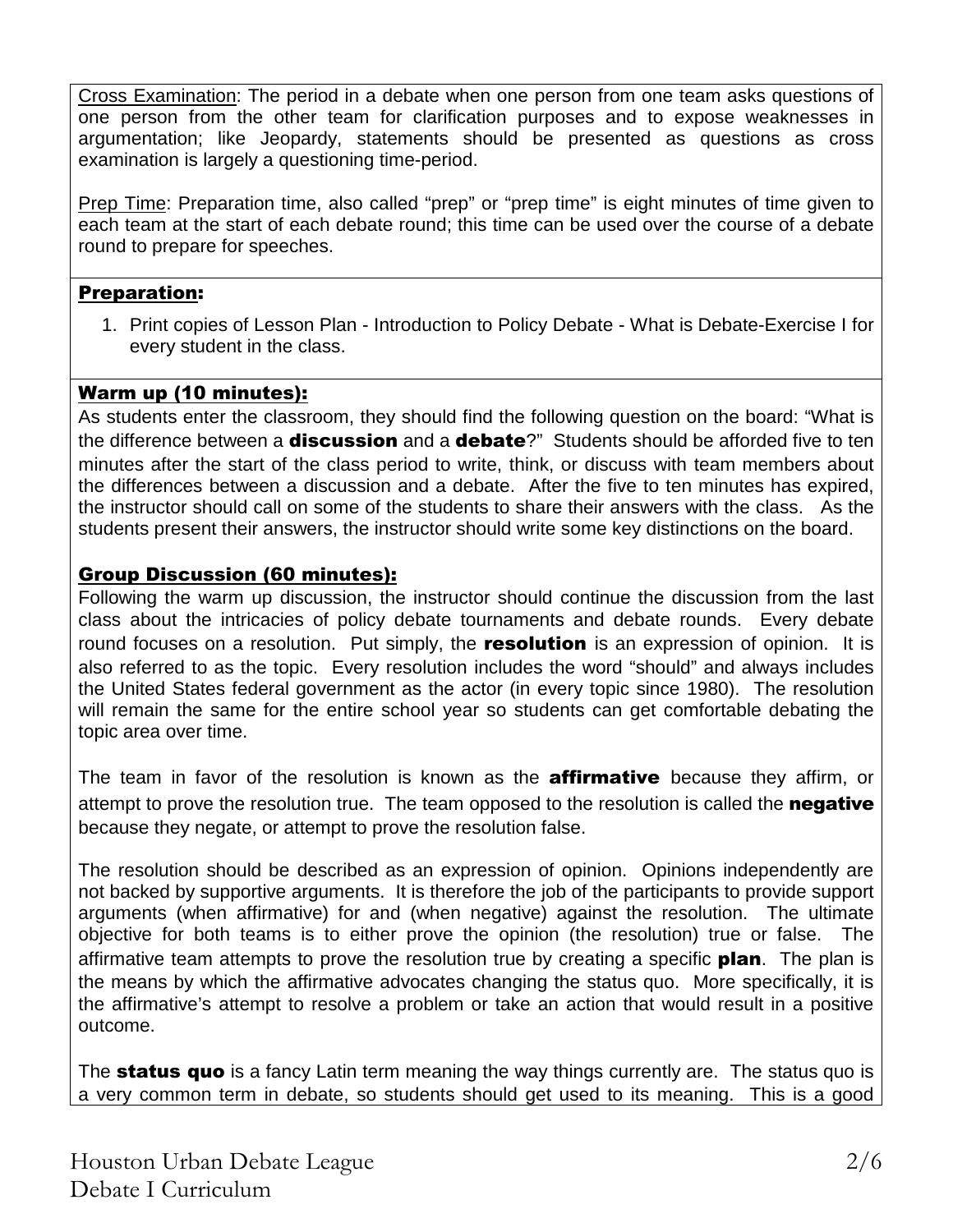opportunity for the instructor to explain status quo in detail. A few good examples to explain the concept to students would be:

- (1) When you want to finish playing a video game, but your parents want you to do your homework.
- (2) When your alarm goes off in the morning but you want to stay in bed.

In all of those instances, you are attempting to maintain the status quo. Presumably everyone loves the status quo. There has to be a good reason to stop playing the video game or get out of bed in the morning. This means that people are content with what they are doing until it is proven to them that they need to change.

Taking this reality into account, debate puts the burden to overcome this presumption that the status quo is working on the affirmative team. That is to say, the status quo should not be changed unless there is a viable reason articulated by the affirmative team as to exactly why it should be changed. The affirmative team must also prove that there are advantages to changing the status quo. Likewise, the negative must defend the status quo and prove that the affirmative's proposed action would produce negative outcomes in the status quo.

Debate rounds are structured argumentation. Part of this structure means that there are always eight speeches, and the times for these speeches will never change. Each debater in the round will give two speeches; a constructive and a rebuttal. The first speech every debater will give is called the **constructive**. Each constructive speech is eight minutes long. The constructive speeches are where arguments are created or constructed. Each constructive is followed by a **cross-examination** period. The cross examination period allows one member from one team to ask questions of one member from the opposing team. The person who will ask questions will always be the member of the opposing team who is not going to speak next in the round. Take a look at the **Example 1** that shows the order of the constructive speeches. Notice the person reading the first affirmative constructive will be cross examined by the second negative speaker. The person who will give the next speech, the first negative constructive, will not be involved in the cross examination. The reason the second negative constructive speaker will cross examine the first affirmative constructive is because the first negative speaker needs time to prepare for their speech (in debate parlance this is called "free prep time" for the 1nc).

The constructive speeches are for constructing arguments (presenting new arguments). These eight minute speeches are where the affirmative constructs its affirmative case, and where the negative constructs its defense against the affirmative case. The constructive speeches should be seen as the expansion of the debate round. It is where arguments are introduced and the round gets larger (i.e. there is an increase in the total number of arguments).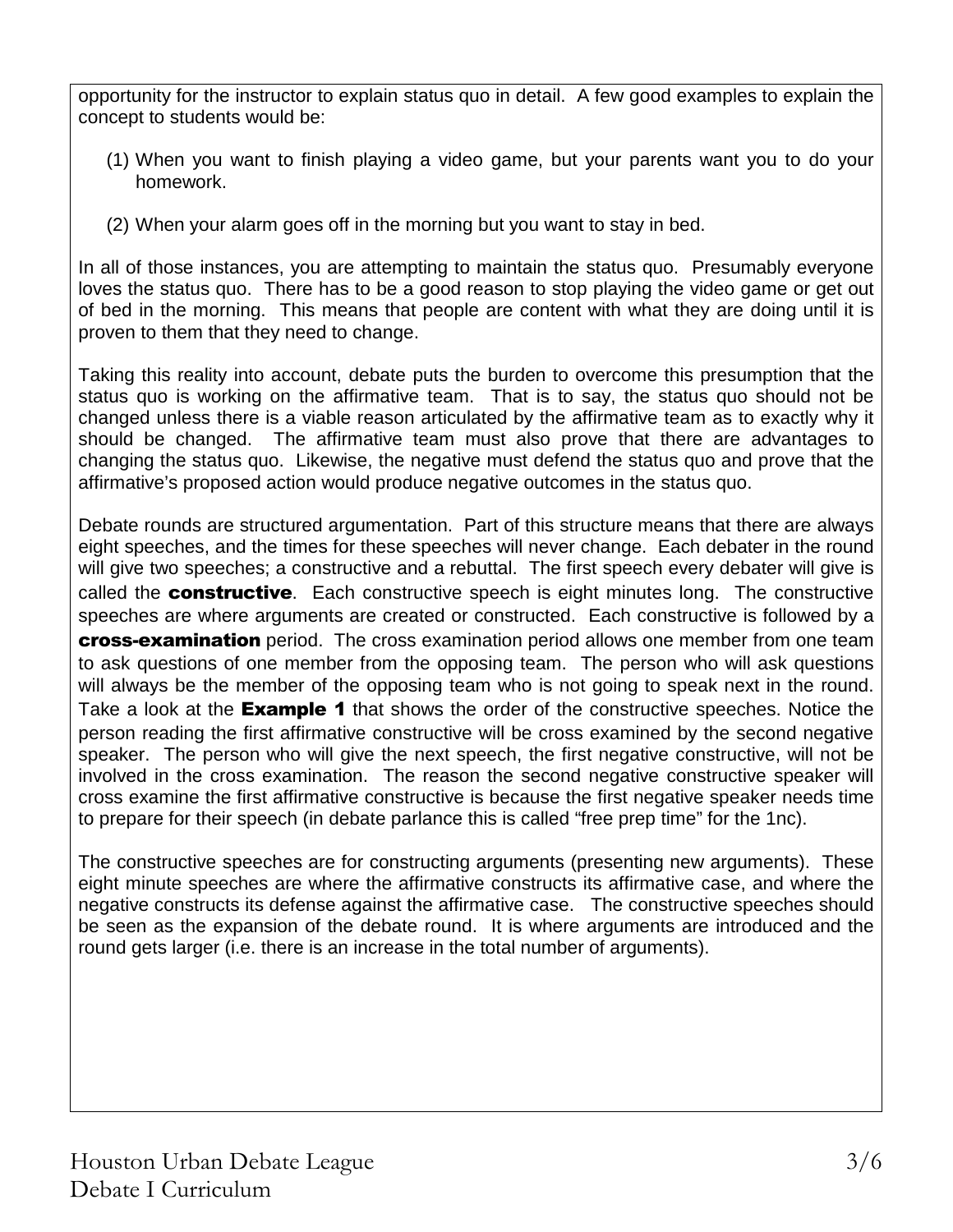

## The Rebuttals

After every debater has given one speech, the constructive period is over. The second round of speeches is called the rebuttals. Each of the rebuttal speeches are five minutes long. The order of speakers on each team will remain the same. For example, the person who gave the first affirmative constructive will give the first affirmative rebuttal. Each debater will give one rebuttal speech. The rebuttal speeches are for clarification and explanation. Whereas, the constructive speeches were for creating new argumentation, the rebuttals are geared to clarifying arguments already in the round. This is where the round narrows. Arguments should be explained and clarified.

The debate round begins to change in other ways during the rebuttals as well. For example, there is no cross examination period after any rebuttal speech. The debate changes in one other substantial way. Until this point in the round each team gave a speech followed by an opponent's opportunity to speak. This is about to change.

Notice, in **Example 2**, that the second negative constructive is followed by the first negative rebuttal. This is not a mistake. The negative has two back-to-back speeches (there is a cross examination period in between them, but no actual speeches). This benefit for the negative team is largely to offset the affirmative advantage of speaking first and last in the round. The negative team should use these speeches to advance as much argumentation as they can to get ahead in the debate round.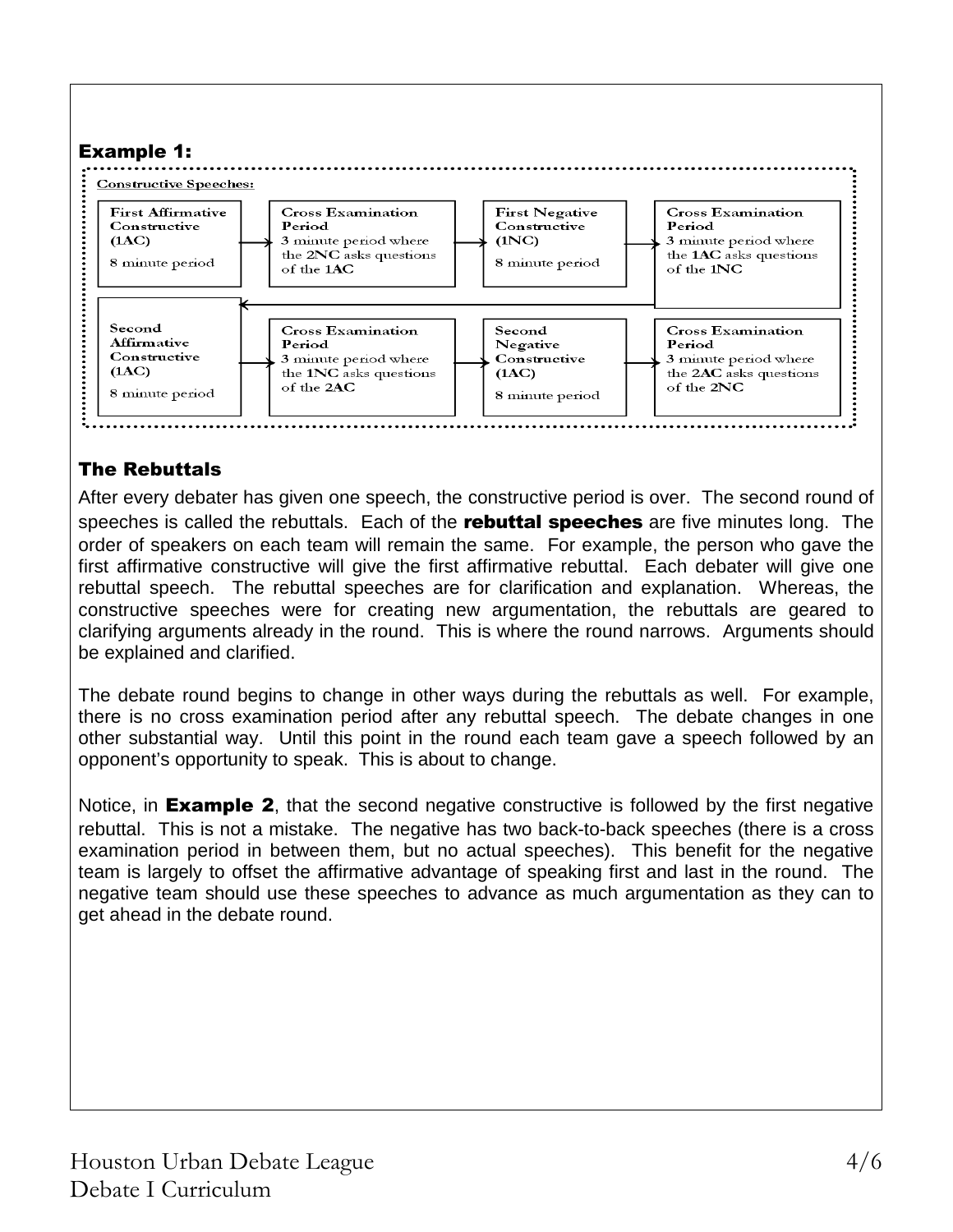

## New Arguments in Rebuttals

Most everyone agrees that only arguments that have been made in the constructive speeches are allowed to be addressed in the rebuttal speeches. The reason for this is that allowing new arguments would always favor the affirmative team. They could win almost every round because they will always have the last speech. The affirmative could make new arguments in that speech and the negative would have no opportunity to refute.

The goal of the rebuttal speeches is to expand the logic behind the arguments made earlier in the round. This is the opportunity for the debaters to connect the dots, fill in the gaps, and create a holistic narrative of their arguments.

## Prep Time

Each team in a debate round is afforded eight minutes of non-speaking time over the course of the entire debate round to prepare their speeches. **Prep time** is generally used by the team that is about to give the upcoming speech. For example, after the 2AC is finished and the cross examination period is done, the negative team might take a few minutes of "prep time" to get ready for the 2NC. Prep time can be used prior to the cross examination period, but it should be reserved for preparing speeches not preparing for cross examination. In addition, the eight minutes of prep time is not per speech, it can not be saved and used in another round, and when all prep time has expired the speaker must start speaking.

## NAMES OF SPEECHES:

The names of speeches in debate rounds are generally abbreviated. The abbreviation for each speech is determined based on speaker being the first of second speaker for the team, the team side and if the speech is a constructive or rebuttal. For example, the first affirmative constructive is called the 1AC. The **1** is derived from the speech being from the first person to give a speech for the affirmative team. The **A** represents the affirmative team, and the **C** represents the speech being a constructive. Therefore, the speech can be referred to as the 1AC.

## Exercise I (35 minutes):

After the instructor has gone over most (if not all) of this material, the students should be given Exercise I (found on the wikispace). The matching exercise contains basic terminology from this lesson that is essential knowledge for students.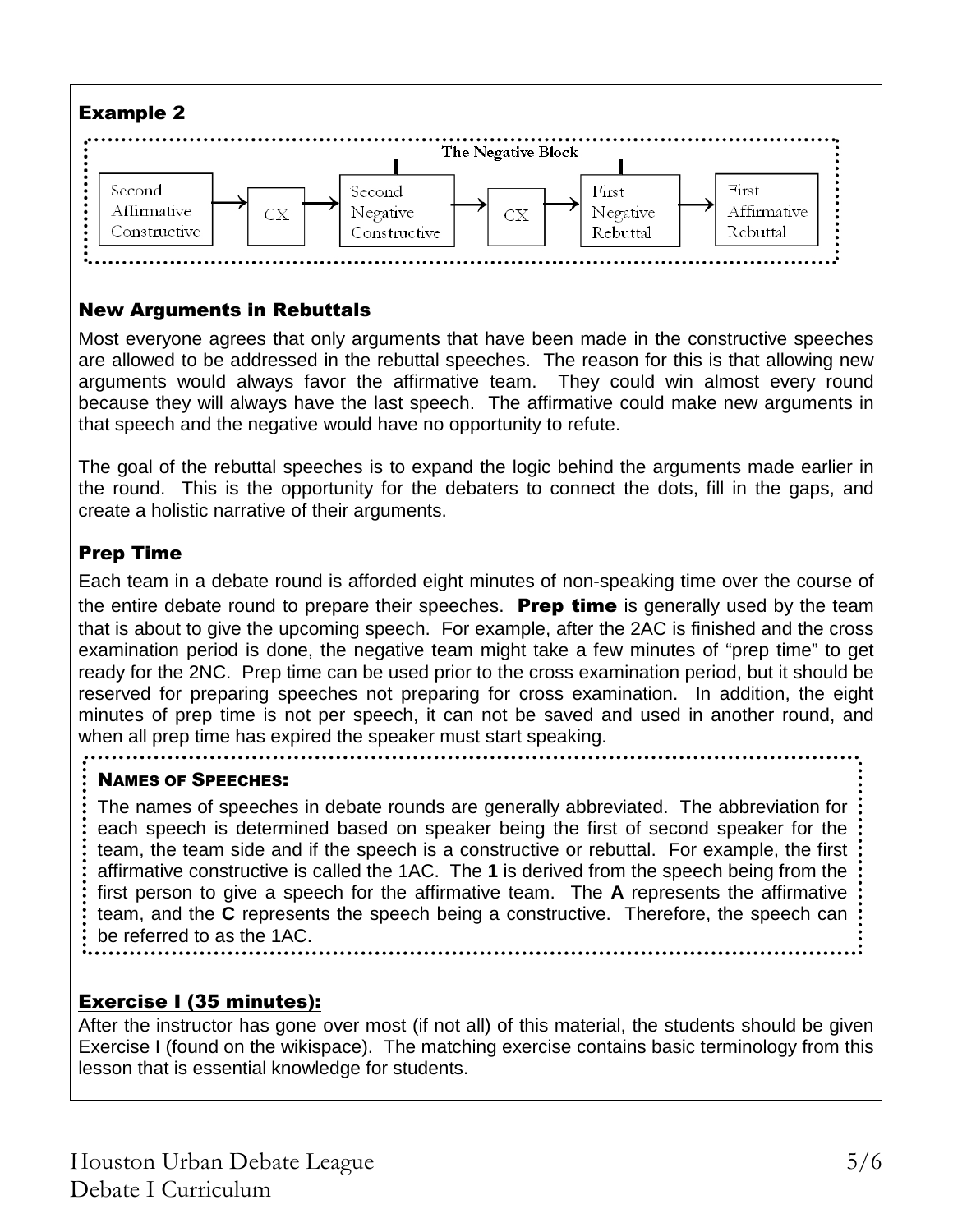## Exercise II (15 minutes):

This is an additional tool for the instructor. Students have to know the outline of a debate round before they go to the first tournament. Knowing, or simply being able to anticipate, who is supposed to speak next relieves a tremendous amount of stress from the student. This simple exercise is a good way for students to learn the outline of the round.

## Closure (10 minutes):

The instructor should pick up Exercise I as students are finishing. If all of the students finish, the instructor can go over the answers with the class. The instructor should address any questions that students have about the terms or definitions.

#### Assessment:

Lesson Plan - Introduction to Policy Debate - What is Debate-Exercise I: The instructor should assess student understanding by utilizing the Matching Terms and Definitions exercise.

Lesson Plan - Introduction to Policy Debate - What is Debate-Exercise II: The instructor should assess student understanding of a debate round by examining their responses to this exercise.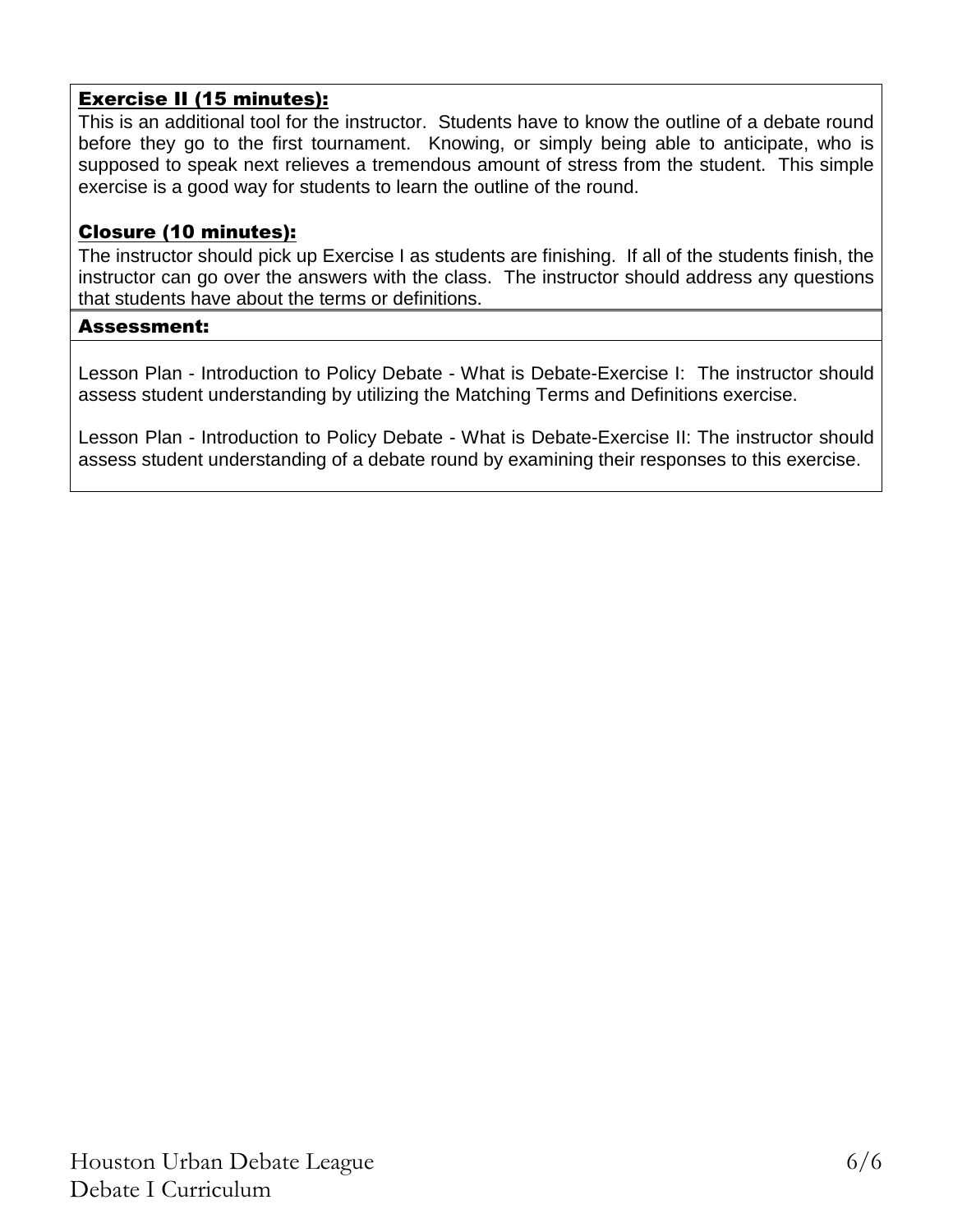## Matching Debate Terms with Definitions

Instructions: Each term on the left has one corresponding definition on the right. Place the letter that represents the definition next to the term it best describes.

A. This is the period in a debate round when

Resolution **EXECUTE:** Affirmative Team Negative Team \_\_\_\_\_ Constructive Speech \_\_\_\_\_ Rebuttal Speech \_\_\_\_\_ Cross Examination Prep Time one person from one team asks questions of one person from the opposing team for the purposes of clarification and to expose weaknesses in argumentation; it is important to refrain from advancing an argument during this period—it is for questioning only. B. This is the speech in the second half of the debate round that is 5 minutes long. This speech allows a team to analyze key arguments of the round using logic to explain why one side's arguments are superior to the others'; there should be no new arguments during this period. C. This is also known as the topic; It is an expression of opinion, including the word "should," and always includes the United States federal government as the actor. D. This is the side in a debate round that supports the resolution. E. This period of time is eight minutes that is given to each team to be used over the course of a debate round to prepare for upcoming speeches. F. This is the side in a debate round that opposes the resolution. G. This is the first set of speeches that are 8 minutes, and have a cross-examination period directly after the completion of the speech.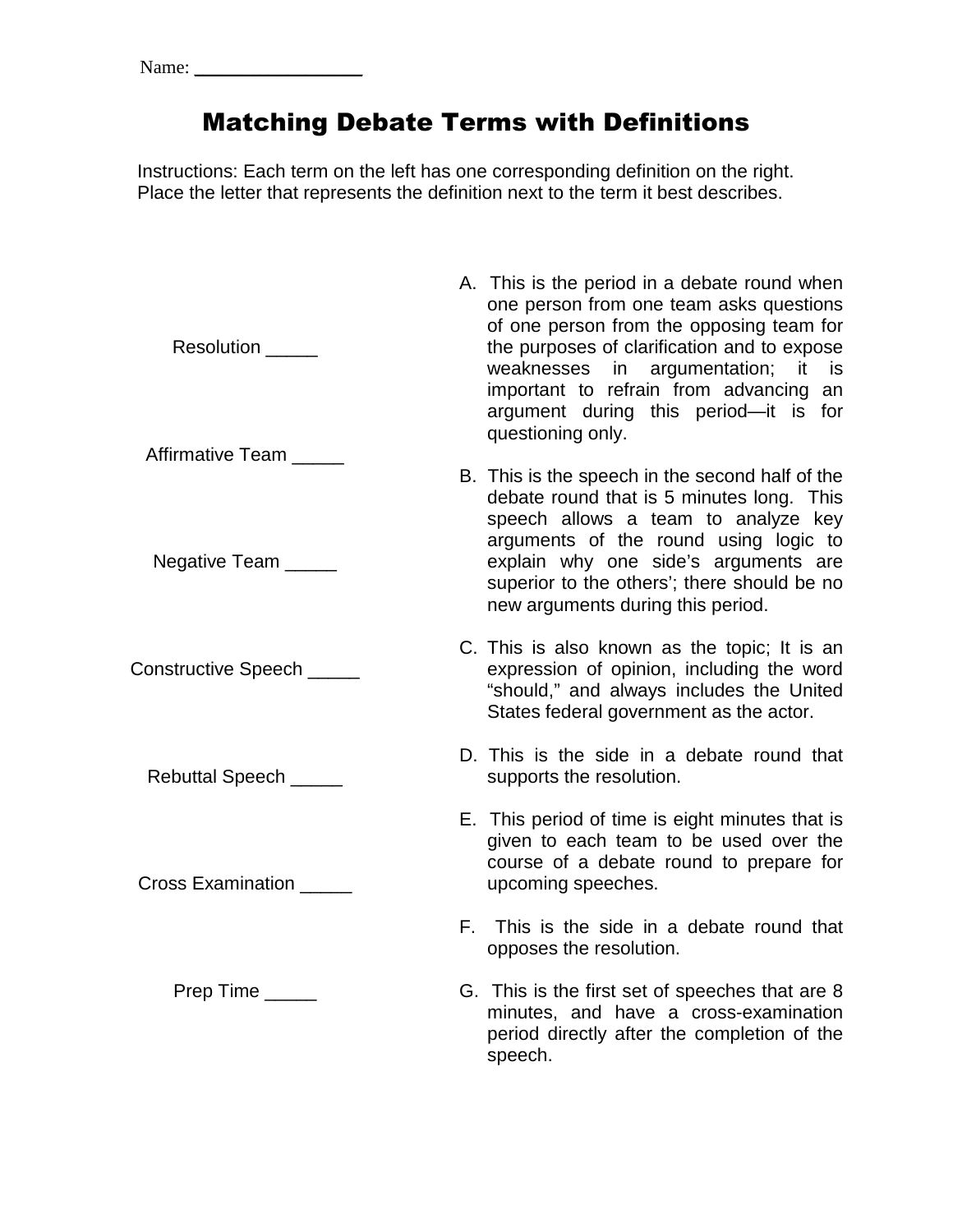Name: \_\_\_\_\_\_\_\_\_\_\_\_\_\_\_\_\_\_

## The Outline of a Debate Round

Instructions: Put each speech in the order it would be given during a debate round.

| <b>First Affirmative</b><br>Constructive  |                                                                                                                          |
|-------------------------------------------|--------------------------------------------------------------------------------------------------------------------------|
|                                           |                                                                                                                          |
| <b>Second Affirmative</b><br>Rebuttal     |                                                                                                                          |
| <b>First Affirmative</b>                  |                                                                                                                          |
| Rebuttal                                  |                                                                                                                          |
| <b>Second Negative</b><br>Rebuttal        |                                                                                                                          |
|                                           |                                                                                                                          |
| <b>Second Negative</b><br>Constructive    |                                                                                                                          |
| <b>First Negative</b>                     |                                                                                                                          |
| Constructive                              | Bonus Question #1: How much prep time<br>does each team get during the debate round?                                     |
| <b>Second Affirmative</b><br>Constructive |                                                                                                                          |
|                                           | Bonus Question #2: What is the total amount<br>of cross-examination time spent by both<br>teams during the debate round? |
| <b>First Negative</b><br><b>Rebuttal</b>  |                                                                                                                          |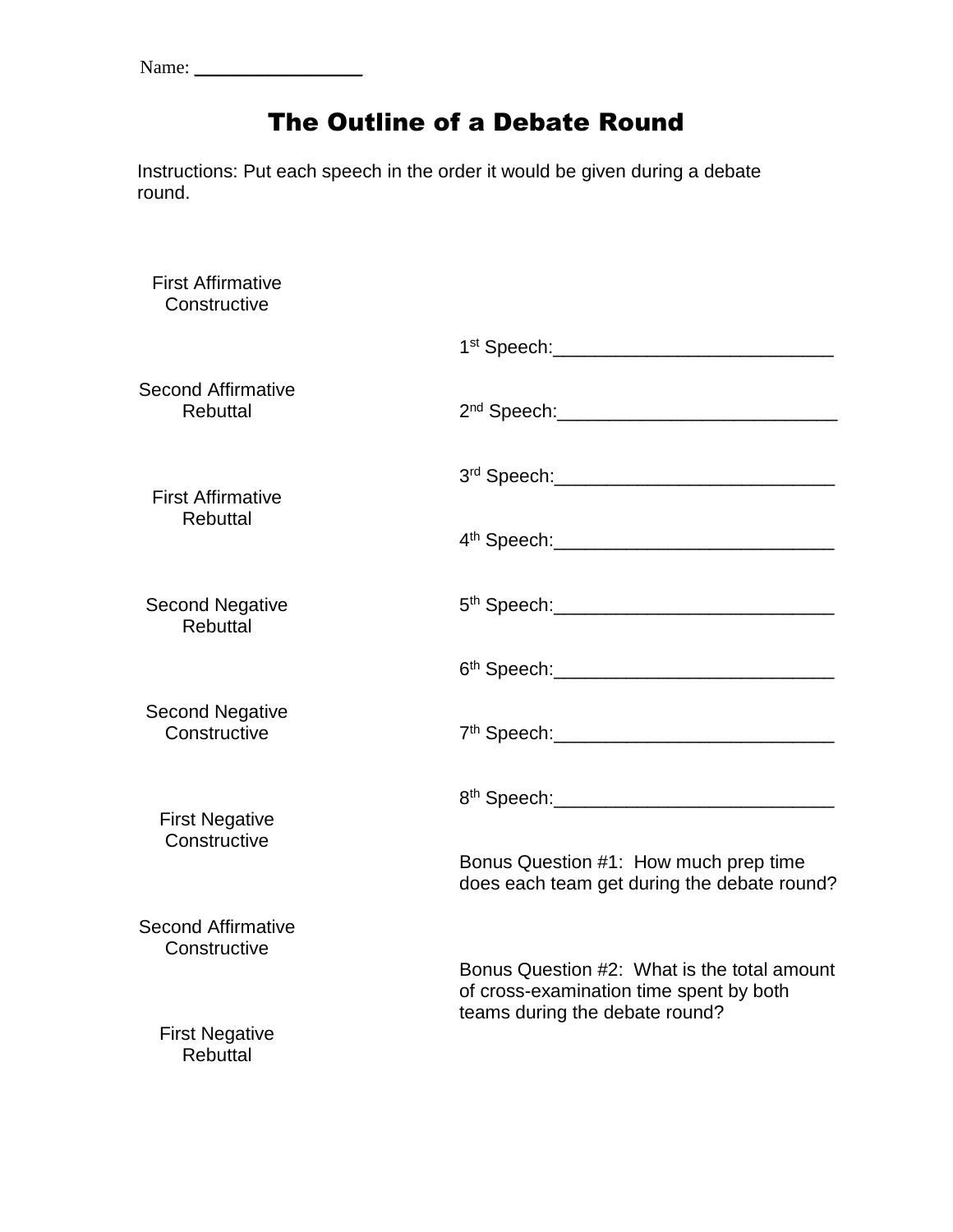

| The student will be involved in a sample debate.<br>The student will learn how to develop affirmative<br>and negative positions. | ❖ [none required] |
|----------------------------------------------------------------------------------------------------------------------------------|-------------------|
|                                                                                                                                  |                   |

## Key Terms:

Resolution: An expression of opinion (for this exercise the resolution should include the word "should" but should not necessarily have the federal government as the actor).

Affirmative Team: The side in a debate that supports or attempts to prove the resolution true.

Negative Team: The side in a debate that opposes or attempts to disprove the resolution.

## Preparation:

1. The instructor should choose a topic for the class debate. There are some example topics that the class could debate below:

## **Homeschooling**

2. Example outline of the classroom debate: First Affirmative Speech – 5 minutes Cross Examination – 3 minutes Negative Prep Time – 3 minutes First Negative Speech – 5 minutes Cross Examination – 3 minutes Affirmative Prep Time – 3 minutes Second Affirmative Speech – 5 minutes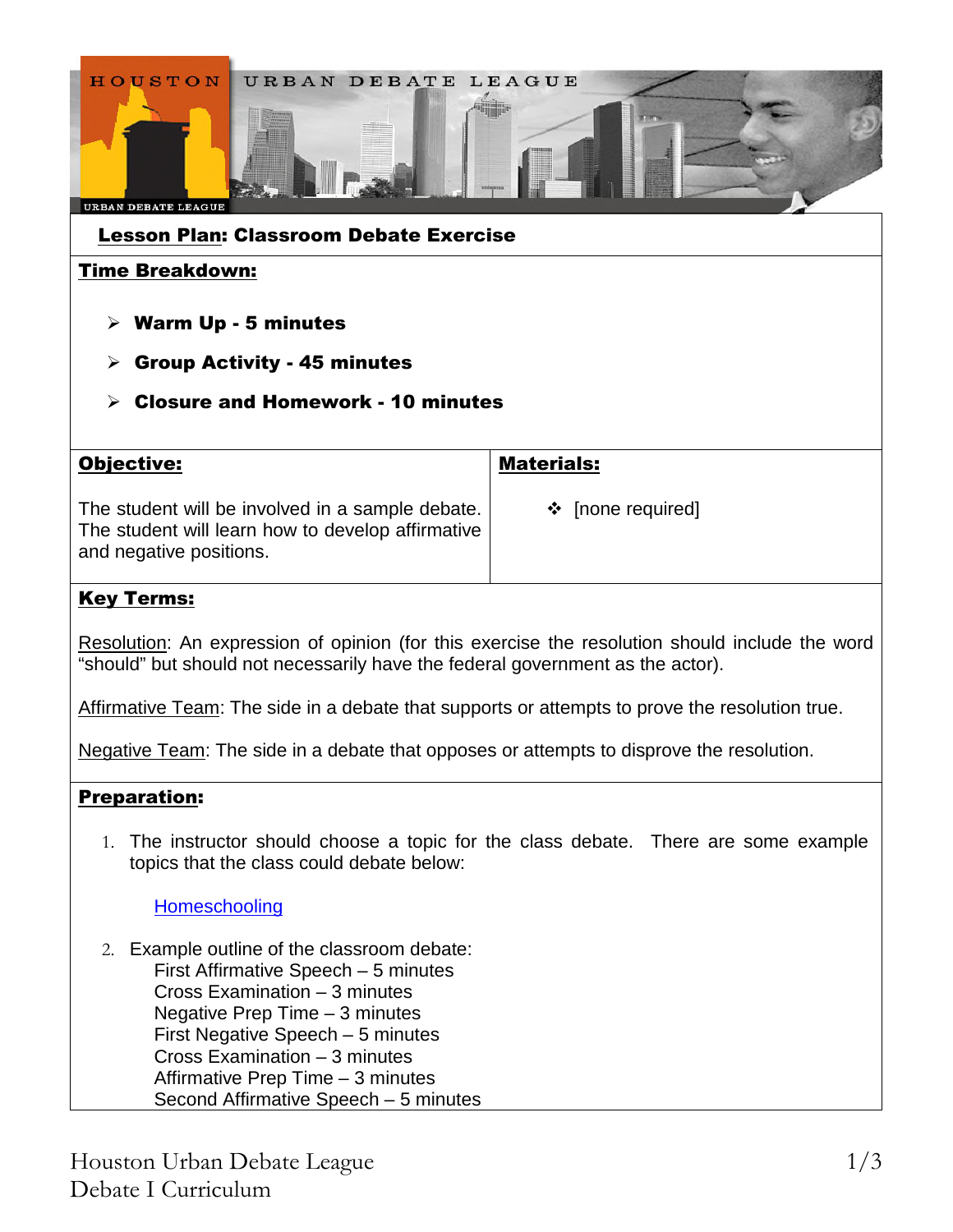Negative Prep Time – 3 minutes Second Negative Speech – 5 minutes Affirmative Prep Time – 3 minutes

3. Note: This activity can be altered in a number of different ways. The outline of the debate, for example could be changed. The length of speech times, the number of speeches, the number of cross examination periods, and the number of speakers could all be altered to make the activity more suitable for your specific classroom.

## Warm Up (5 minutes):

As students enter the classroom, the question "What is your opinion on [the topic chosen by the instructor]?" should be written on the board. The instructor should afford students a few minutes to think of and write down their pros or cons about the topic. After students are finished, the instructor should divide the class into two groups of an even number of students.

## Group activity (30 minutes):

After students have been separated into an affirmative team and a negative team, the instructor should write the following resolution on the board;

"Resolved: [the topic chosen by the instructor]."

The affirmative team (pro resolution) should come up with several reasons that support their position. The negative team (anti resolution) should come up with several reasons why that support their position. Both groups should assign two people the role of spokesperson to deliver the teams arguments to the class.

## The first affirmative speaker

After a few minutes, the first spokesperson from the affirmative team should give a speech defending why the resolution is good. The spokesperson should be allotted five minutes to speak. While this person is speaking, the other team should be quite.

## The cross examination and preparation time

After the spokesperson for the affirmative team finishes their speech, the instructor should have the negative team ask questions of that spokesperson. The negative team should be allotted 3 minutes to ask questions. After this time has expired, the negative team should have 3 minutes to prepare the negative spokesperson for their speech.

## The first negative speaker

At the end of the 3 minutes of preparation time, the negative spokesperson should give a short speech defending why school uniforms should not be implemented in high schools. Part of their speech should directly answer why the affirmative teams arguments about why school uniforms are good. The spokesperson should be allotted five minutes to speak. While this person is speaking, the other team should be quite, but preparing for their next speech. The affirmative spokesperson should be thinking about how to respond to this speech.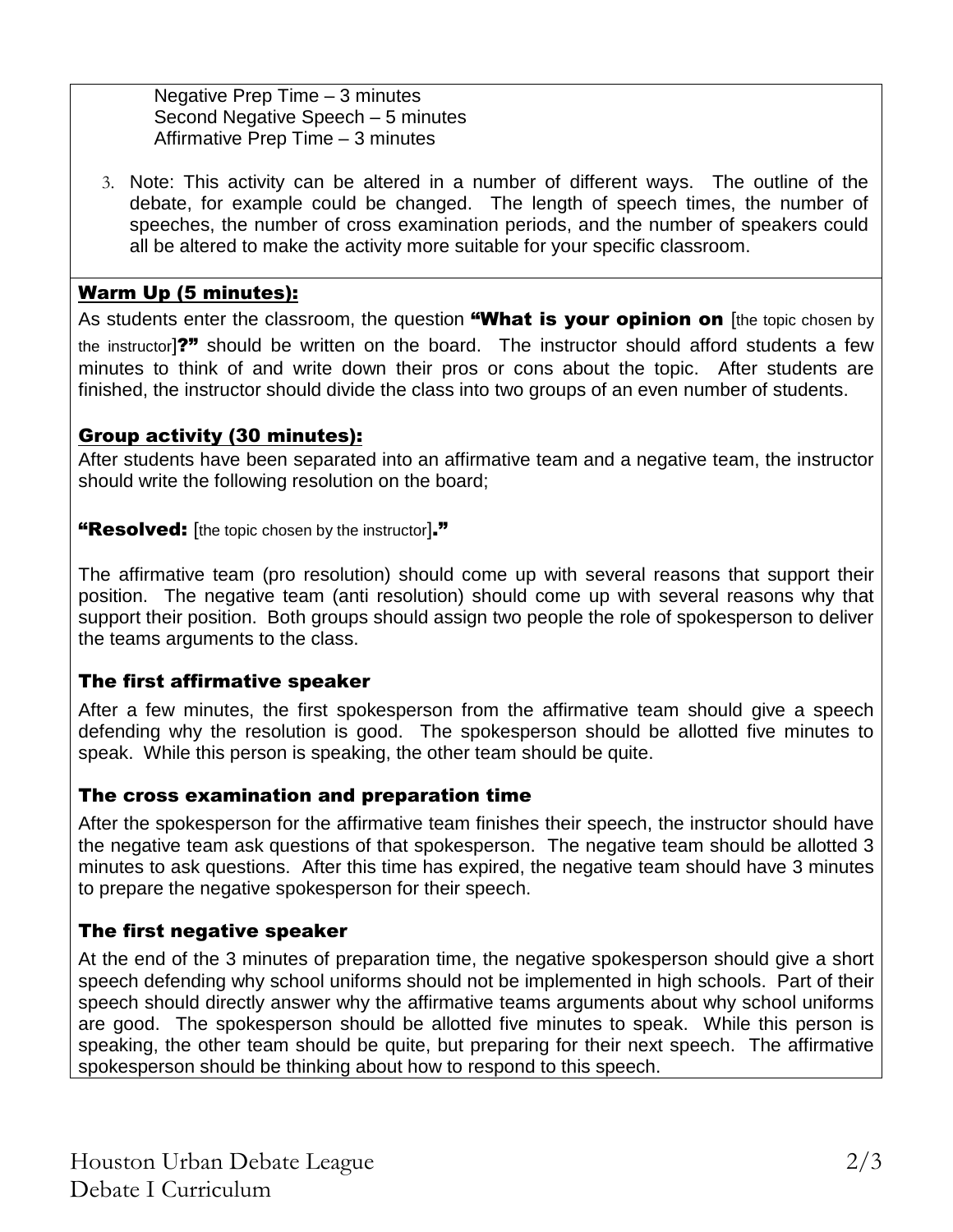## The cross examination and preparation time

After the spokesperson for the negative team finishes their speech, the instructor should have the affirmative team ask questions of that spokesperson. The affirmative team should be allotted 3 minutes to ask questions. After this time has expired, the affirmative team should have 3 minutes to prepare the affirmative spokesperson for their speech.

## The second affirmative speech

After 3 minutes, the spokesperson from the affirmative team should give the final affirmative speech defending the topic. This speech should be a direct response to the negative team's speech. The spokesperson should be allotted five minutes to speak. While this person is speaking, the other team should be quite. After the spokesperson has finished, the negative team should have 3 minutes to prepare the spokesperson for their speech. There should be no cross examination time to question the affirmative team.

## The second negative speech

After 3 minutes, the spokesperson from the negative team should give the final negative speech arguing against the topic. This speech should be a direct response to the affirmative's last speech. The spokesperson should be allotted five minutes to speak. While this person is speaking, the other team should be quite.

## The end of the round

As the round comes to an end, the instructor should use the round as an opportunity to involve students in a short question and answer period about debate rounds, speeches, cross examination, etc. Debate is largely a teachable-moment activity, and after students participate in a debate round is a great opportunity to help students gain understanding.

## Closure and Homework (10 minutes):

Now that students are familiar with the term "resolution" and affirmative and negative positions, the instructor should read this year's policy debate resolution to the class (found here). The instructor should clarify any terms students are unfamiliar with using Socratic or divergent questions. For homework, students should find at least one example of the resolution currently in the news (due the first class of the following week).

## Assessment:

The instructor can assess group participation and award additional points for volunteering to serve as a group's spokesperson.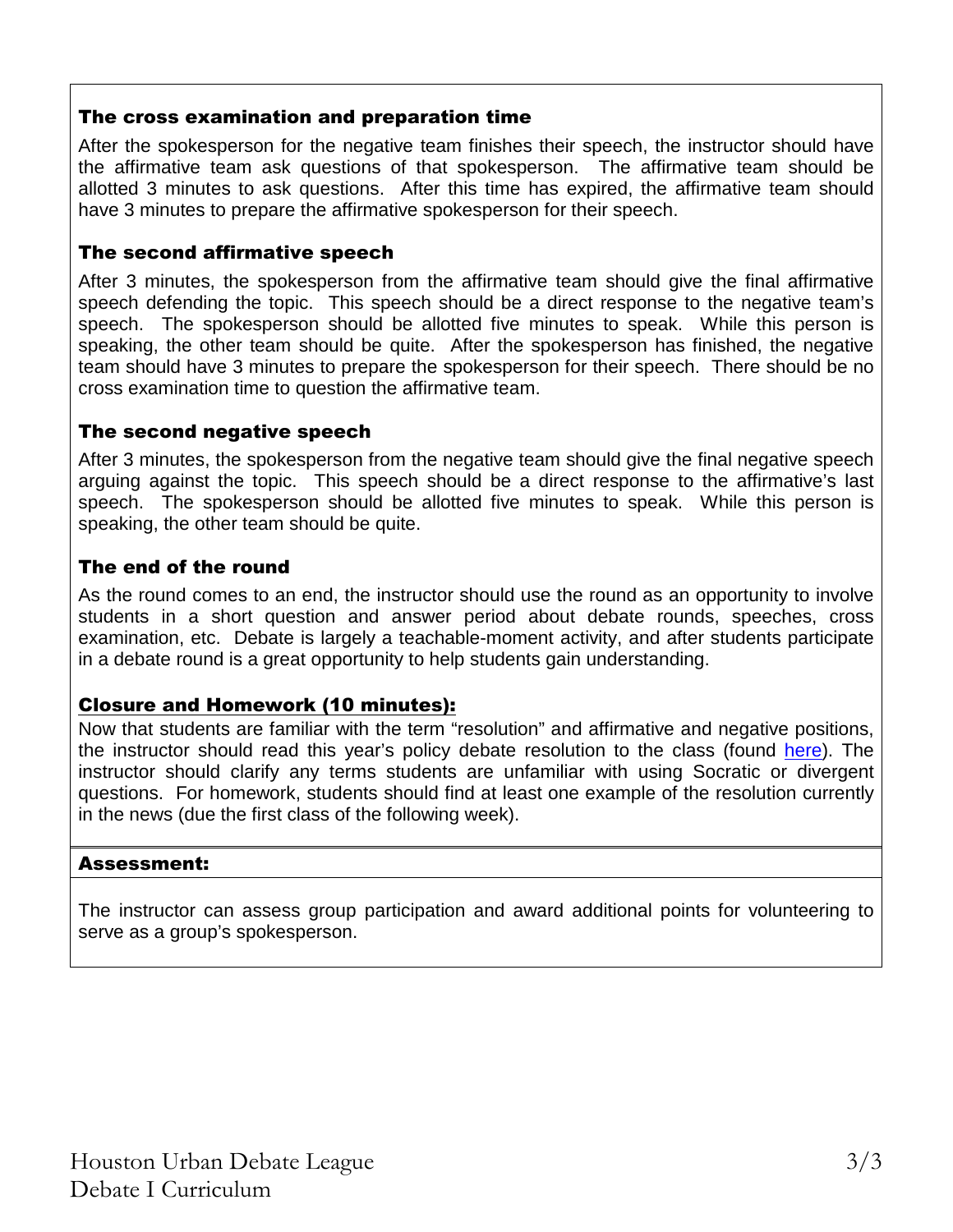

## Lesson Plan: Presumption

## Time Breakdown:

- $\triangleright$  Warm Up Discussion 20 minutes
- $\triangleright$  Group Discussion 40 minutes
- $\triangleright$  Closure 10 minutes

| <b>Objective:</b>                                                                                                                              | <b>Materials:</b>                                                  |
|------------------------------------------------------------------------------------------------------------------------------------------------|--------------------------------------------------------------------|
| The student will understand the basic theories<br>(i.e. presumption, burden of proof, burden of<br>rejoinder, and clash) that make up a debate | ❖ Lesson Plan - Presumption-<br>Warm Up Discussion.doc             |
| round.                                                                                                                                         | ❖ Lesson Plan - Presumption-<br>Warm Up Discussion-<br>Answers.doc |

## Key Terms:

Status Quo: The current state of affairs; the way things are now.

Presumption: The status quo is believed to be working until the affirmative proves that is not.

Burden of Proof: The affirmative's obligation to prove that their plan is preferable to the status quo and that it is a reason to change the current system.

Burden of Rejoinder: The negative's burden to prove that the logic used by the affirmative is faulty or incorrect.

Clash: The argumentation resulting from differing points of view; the clash between the burden of proof and the burden of rejoinder.

## Preparation:

**1.** Print the [Lesson Plan - Presumption-Warm Up Discussion.doc] for students, and print the [Lesson Plan - Presumption-Warm Up Discussion-Answers.doc] for the instructor.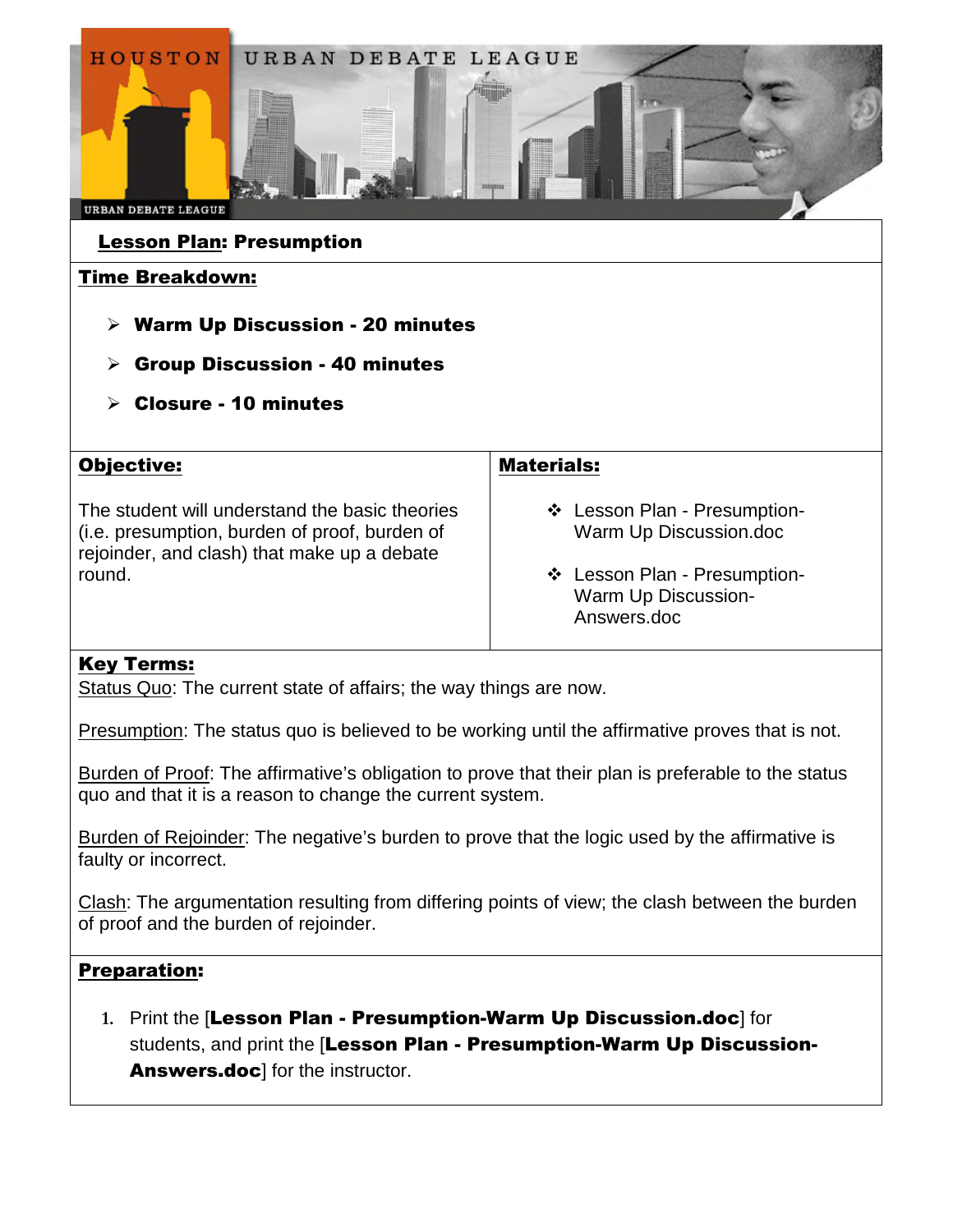## Warm Up Discussion (20 Minutes):

The instructor should present the following question to the class:

Imagine two teams show up for a debate round. Both teams enter the room and sit down. The round starts. The first affirmative speaker stands up, the time starts on the clock, but the speaker says nothing for the entire speech. Cross examination comes and goes and neither team says a single word. The first negative speech comes and goes and no words are spoken. After the round, where no debater said a single word, the judge signs the ballot, and walks out of the round. Who did they vote for? And why?

The instructor should have students write out their answer to the question in essay form. After a short while, the instructor should have some students read their answers aloud to the class. Students often say that the affirmative team would win. The instructor should quickly answer the question; the negative team would win this round based on presumption. The instructor should use the answer as a transition to the group discussion about presumption, the burden of proof and the burden of rejoinder.

## Group Discussion (40 Minutes):

Think about the example above in another context. Imagine that you were charged with a crime, and had to appear in court. Now, imagine that both prosecutor and defense attorney did not say anything during the entire trial. If no arguments were made for or against you, ultimately, you would be considered not guilty and released because in a court of law you are innocent until proven guilty. That means that you are presumed innocent until the other lawyer overcomes this burden (i.e. presumption is with you).

Think about this in your daily life. When you wake up in the morning, you generally want a few more minutes of sleep. In the evening, when it is time for bed, you almost always want to stay up just a little bit longer (maybe to finish a movie or a video game). This means that you are satisfied with the way things currently. This means that presumably you will largely resist change (i.e. you will continue sleeping) unless there is an excellent reason to change. The term status quo, Latin for "the state in which," is the term used to describe the way things currently are.

The status quo is often used in the world of policy debate. In debate one may assume that the status quo is acceptable and capable of solving any problem until proven otherwise. This concept is known as **presumption**. Presumption, one of the single most important terms in debate, means that the status quo is believed to be working until the affirmative proves that is not. Take the criminal justice example above. You are presumed innocent until proven guilty. This means that there must be demonstrated evidence that proves you have committed a crime before you can be considered guilty in a court of law. In a debate round the judge presumes that the status quo is working (that it is not guilty). It is the affirmative's obligation to prove that the status quo should be changed (that it is guilty of some defect). This concept is known as the **burden of proof.** It is the affirmative's burden to prove that there is something wrong with the status quo. If the affirmative fails to overcome the burden of proof the negative will win the round.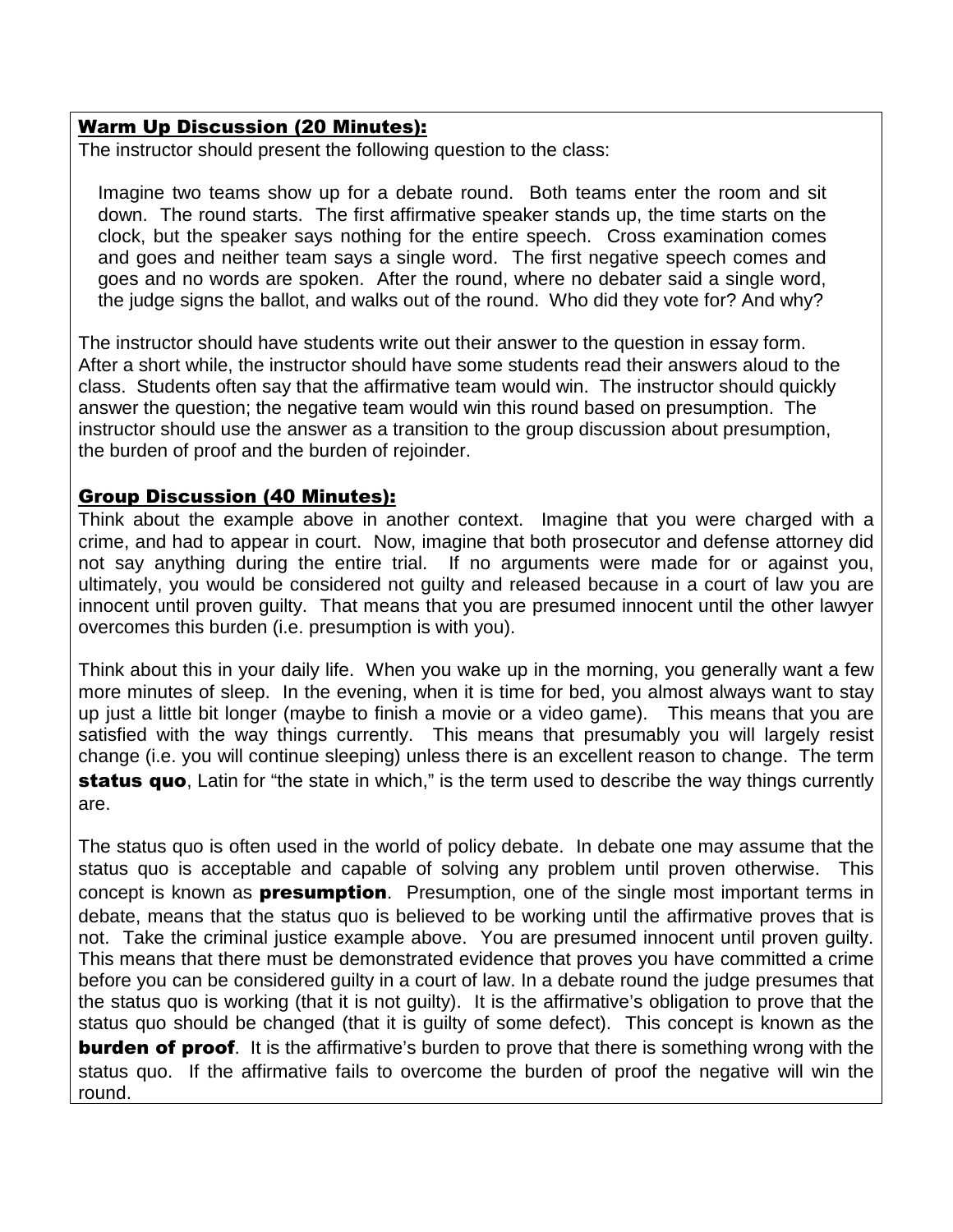Therefore, to answer the warm-up question above, the negative team would win because the affirmative team failed to overcome the burden of proof. The default position that the negative defends is the status quo. The default of the judge is that the status quo is fine. Therefore, the negative starts every round essentially winning the round. It is the burden of the affirmative to prove the status quo is failing.

The negative is not entirely in the clear; they have the **burden of rejoinder**. This is the burden of the negative team to defend the status quo by proving that the affirmative's logic is faulty. The conflict between the affirmative burden of proof and the negative burden of rejoinder is called clash. Clash is the heart of argumentation in a debate round. Argumentation results from the differing points of view of each team's burden. The goal of each team in a debate round is to prove their burden true.

## Closure (10 Minutes):

The group discussion should essentially be a long explanation to the warm up question. After describing how presumption means that the status quo is believed to be working until the affirmative proves that is not. The burden of proof is the affirmative obligation to prove that the status quo is not working. The burden of rejoinder is the negatives burden to negate the affirmative's attempt to prove the status quo is failing.

In the warm up question, the affirmative failed to prove that the status quo was not working, so the judge would vote negative. Presumption is one of the most important concepts that novice debaters need to understand. The foundation of debate rests on the understanding that there are two competing burdens; the burden of proof and the burden of rejoinder. The intersection of these to burdens produces clash.

## Assessment:

The instructor can evaluate students on the warm up discussion exercise.

The instructor can also use Lesson Plan - Presumption-Warm Up Discussion.doc to determine if students understand the concepts discussed in class.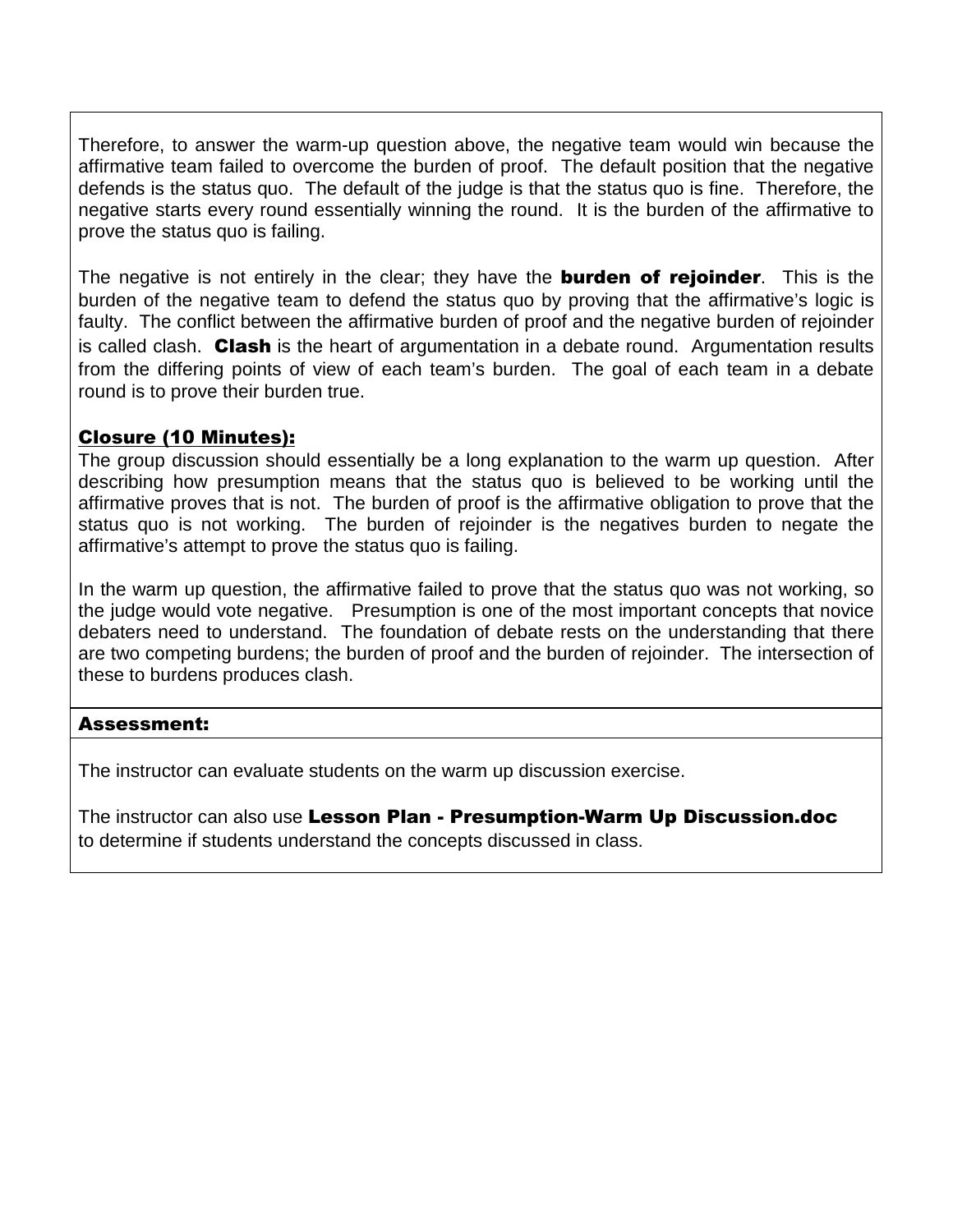## Warm Up Discussion Question

Instructions: Write a short response to the following question.

## Question:

Imagine two teams show up for a debate round. Both teams enter the room, sit down, and wait for the round to start. The judge says "let's get this round started," and the first affirmative speaker stands up. The time starts on the 1AC, but the speaker says nothing for the entire speech. Cross examination comes and goes and neither team says a word. The first negative speech comes and goes and no words are spoken. After the round, where no debater said a single word, the judge signs the ballot, and walks out of the round. Who did they vote for? Why?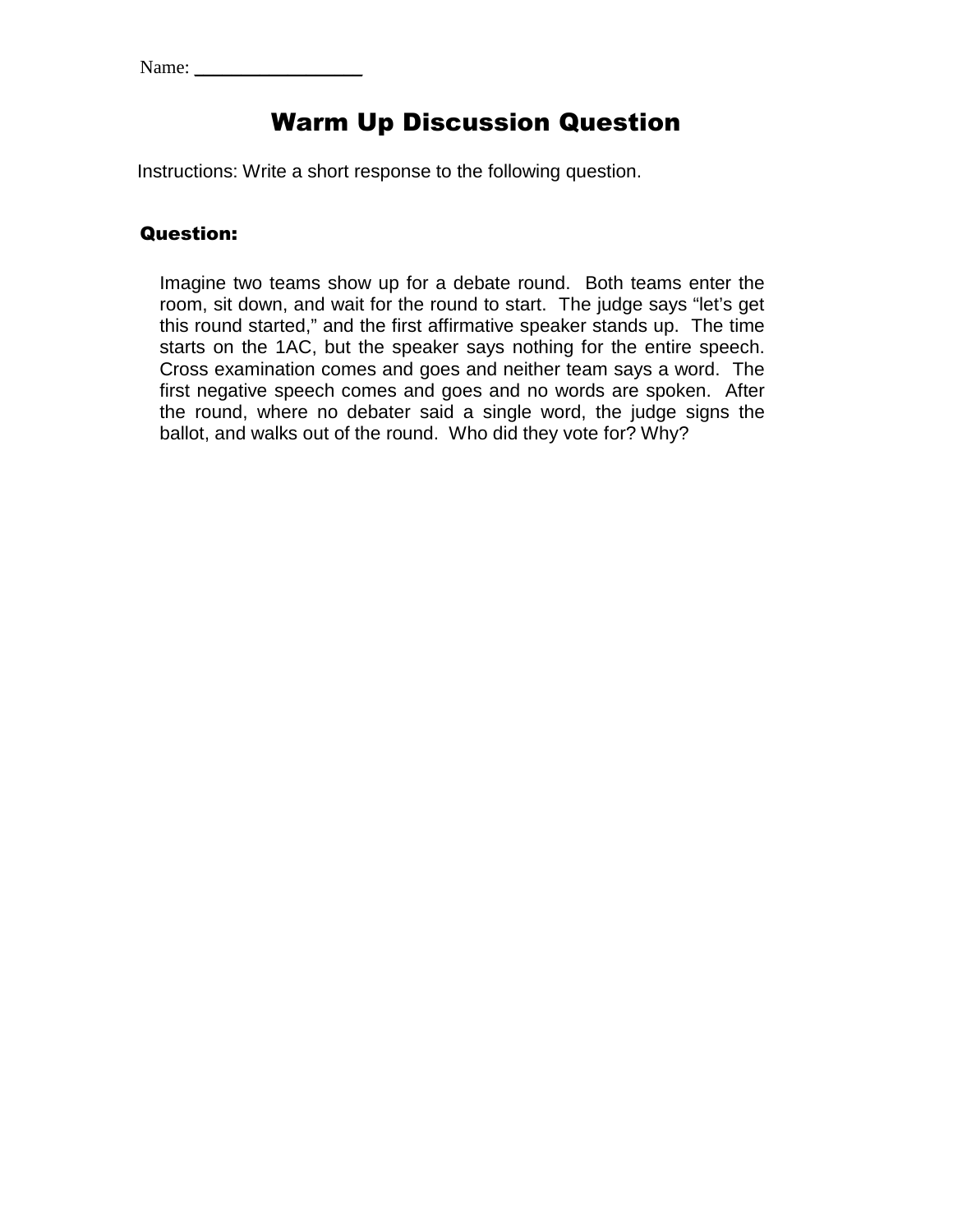## Warm Up Discussion Question

Instructions: Write a short response to the following question.

## Question:

Imagine two teams show up for a debate round. Both teams enter the room, sit down, and wait for the round to start. The judge says "let's get this round started," and the first affirmative speaker stands up. The time starts on the 1AC, but the speaker says nothing for the entire speech. Cross examination comes and goes and neither team says a word. The first negative speech comes and goes and no words are spoken. After the round, where no debater said a single word, the judge signs the ballot, and walks out of the round. Who did they vote for? Why?

#### Answer:

In this scenario, the judge would vote negative. The negative team would win the round because they start off the round winning. Presumption means the judge presumes that the status quo is working until proven otherwise. Two things happen in this fictional round. First, the affirmative fails to prove the status quo needs a change by not presenting an affirmative case. Second, the negative team, even without saying a word, is still the defender of the status quo. Therefore, the negative would win because the status quo maintained its position as the best option. Since the affirmative failed to defend changing the status quo and the negative represents the status quo, the negative wins.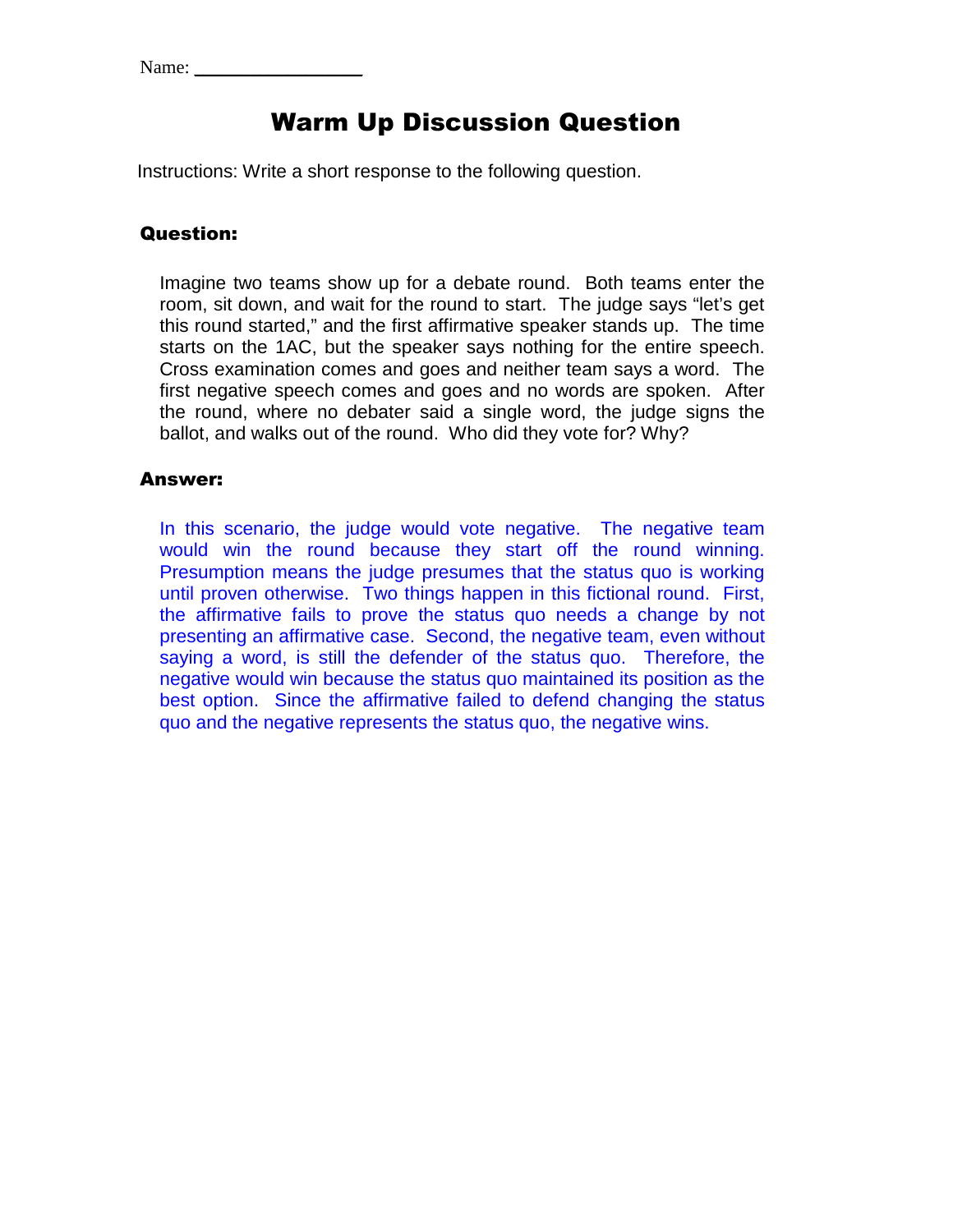## **Final Exam - Debate 101 1/7**

## **Matching:**

| (1)  | Resolution               | The current state of affairs; in debate, the<br>policy currently in place. This phrase in Latin<br>translates as "the state in which," or "the present." |
|------|--------------------------|----------------------------------------------------------------------------------------------------------------------------------------------------------|
| (2)  | Affirmative              | The affirmative responsibility to prove that<br>their plan is preferable, or better, than the status quo.                                                |
| (3)  | Negative                 | The period in a debate when one team asks<br>questions of the other.                                                                                     |
| (4)  | <b>Burden of Proof</b>   | Evidence that demonstrates how a problem is<br>not being solved now.                                                                                     |
| (5)  | Burden of Rejoinder      | A way of taking notes during a debate so that<br>arguments line up side by side.                                                                         |
| (6)  | <b>Status Quo</b>        | The side in a debate that supports the<br>resolution.                                                                                                    |
| (7)  | <b>Stock Issues</b>      | The negative responsibility to show that the<br>affirmative logic is faulty or information is incorrect                                                  |
| (8)  | The Plan                 | How the affirmative meets the burden of<br>proof; together, the stock issues are topicality<br>inherency, harms and solvency.                            |
| (9)  | Inherency                | Speeches in which teams analyze the key<br>arguments of the round using logic to explain why one<br>side's arguments are superior to the other's; there  |
| (10) | Harms                    | should be no new arguments.                                                                                                                              |
| (11) | Solvency                 | The period in a debate round when teams<br>prepare their upcoming speeches                                                                               |
| (12) | Flowing                  | The side in a debate that opposes the<br>resolution                                                                                                      |
|      |                          | How the affirmative changes the status quo;<br>often consisting of several parts, known as planks.                                                       |
| (13) | <b>Cross Examination</b> |                                                                                                                                                          |
| (14) | Prep Time                | Evidence that shows how the affirmative plan<br>solves for the stated harms                                                                              |
|      |                          | An expression of opinion, usually including<br>the word "should."                                                                                        |
| (15) | Constructive             | Speeches in which teams "build" their cases<br>using evidence to address key arguments.                                                                  |
| (16) | Rebuttal                 | Evidence that shows what problems are<br>occurring in the status quo                                                                                     |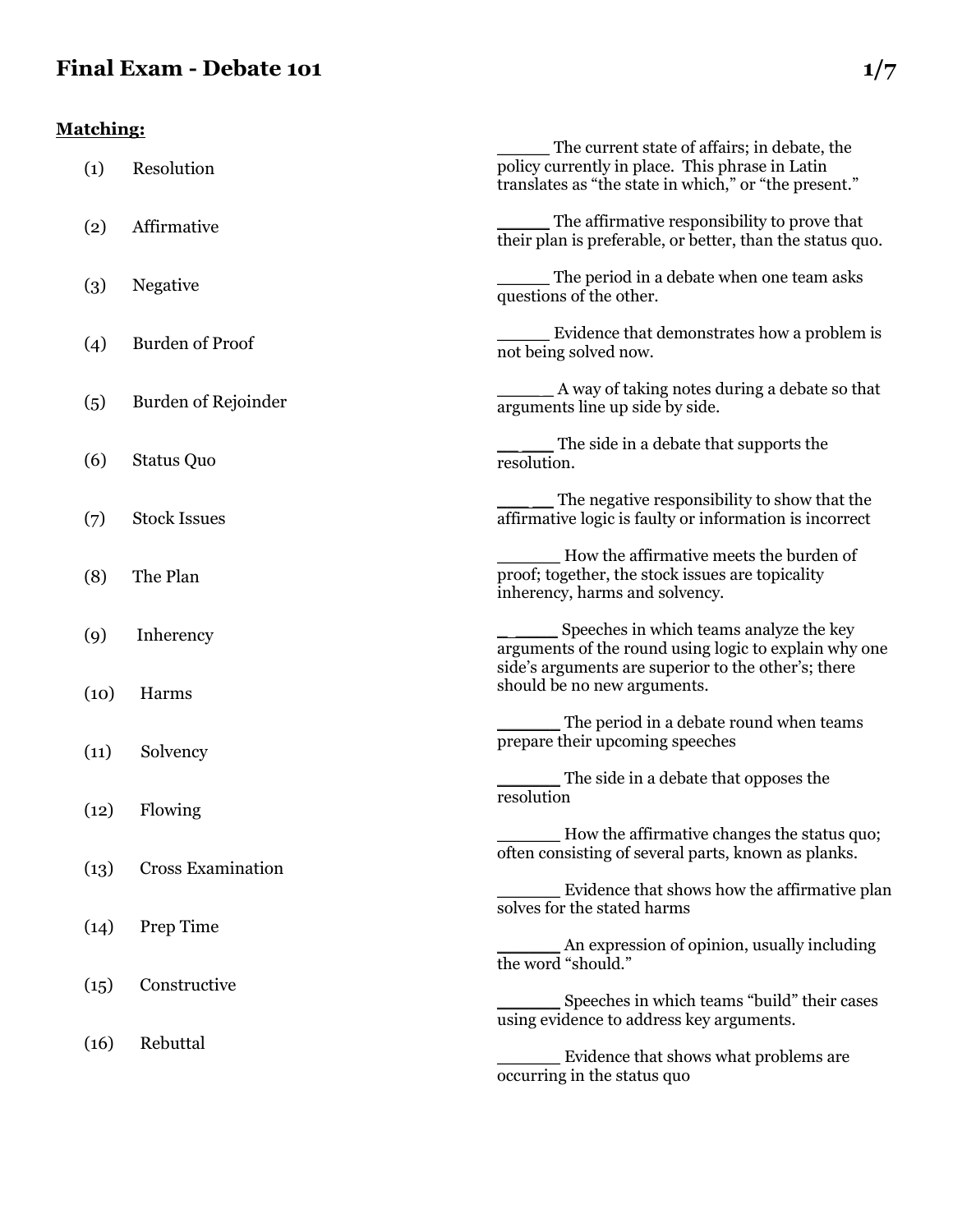## **Final Exam - Debate 101 2/7**

#### **True / False:**

- (17) Clash is the resulting argumentation from differing points of view. In debate, this is created when the affirmative team fulfills their burden of proof and the negative team fulfills the burden of rejoinder.
	- a. True b. False
- (18) Cross-examination is the period in a debate when one team aims to advance arguments against the other team.
	- a. True b. False
- (19) A type of debate argument where the negative claims the affirmative plan causes unforeseen consequences is a disadvantage.
	- a. True b. False
- (20) Topicality is an argument where the negative team debates the meaning of the resolution in an attempt to prove that the affirmative is not debating the topic.
	- a. True b. False
- (21) The best sentence within a piece of evidence that is read directly after the evidence is called the tagline.

a. True b. False

- (22) Arguments can only be made using evidence.
	- a. True b. False
- (23) The consequence of a disadvantage caused by the affirmative plan is called the impact.

a. True b. False

- (24) The change caused by the affirmative plan that leads to the negative disadvantage is often referred to as the uniqueness.
	- a. True b. False

(25) A double-turn is a turn that is twice as good.

- a. True b. False
- (26) The affirmative gets to pick the resolution for each debate round.
	- a. True b. False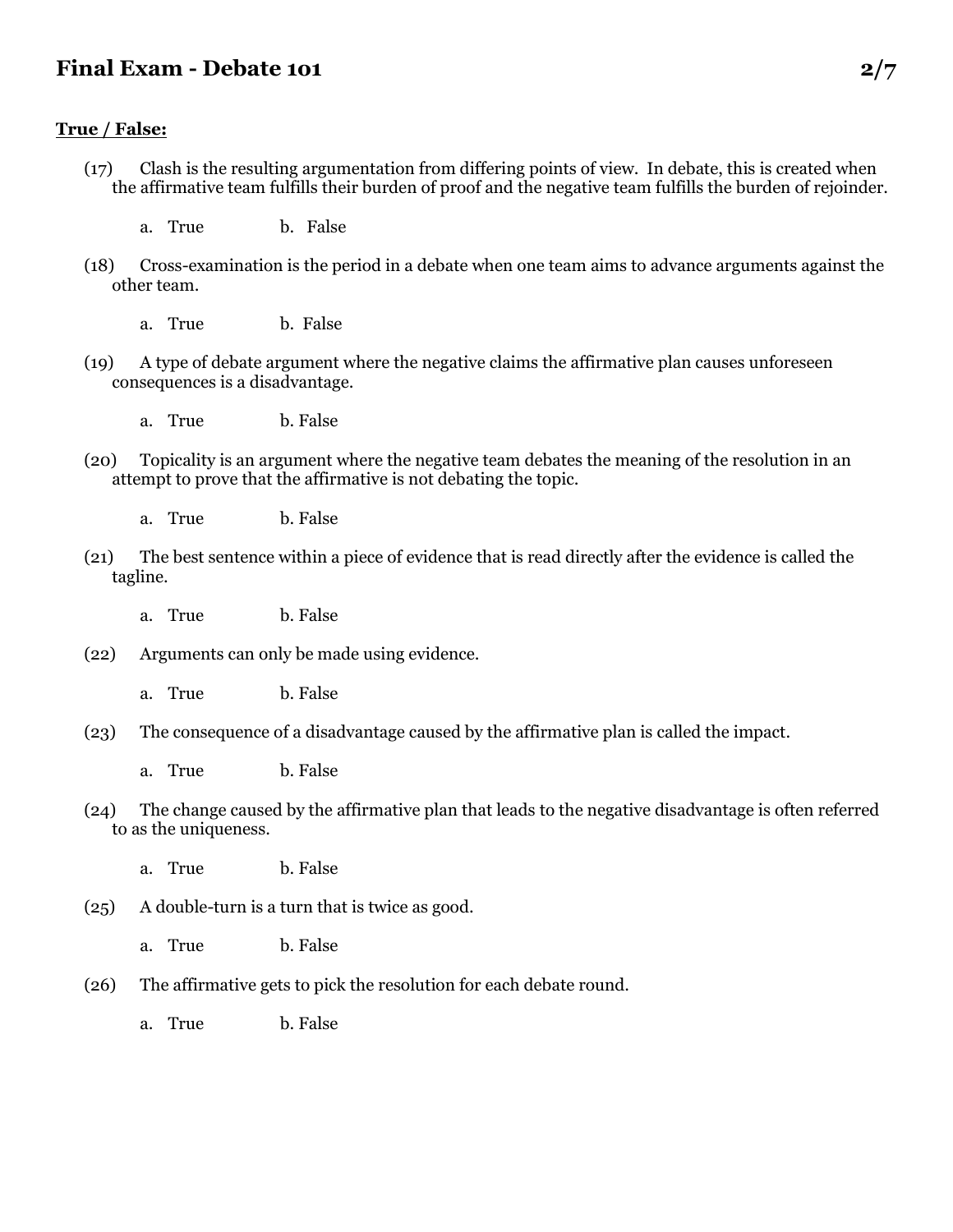## **Final Exam - Debate 101** 3/7

#### **Multiple Choice:**

- (27) All of the following are **off-case** arguments EXCEPT:
	- a. Topicality
	- b. Counter-plans
	- c. Disadvantages
	- d. Harms
- (28) All of the following are **stock issues** EXCEPT:
	- a. Inherency
	- b. Topicality
	- c. Harms
	- d. Disadvantage
- (29) The sequence of events in which the affirmative plan leads to negative consequences is called:
	- a. Uniqueness
	- b. Link Scenario
	- c. Outline
	- d. Disadvantage
- (30) All of the following are methods of calculating the consequence to a disadvantage EXCEPT:
	- a. Timescale
	- b. Scope
	- c. Magnitude
	- d. Probability
- (31) All of the following are parts to a **1nc disadvantage shell** EXCEPT:
	- a. Link
	- b. Impact
	- c. Link Turn
	- d. Uniqueness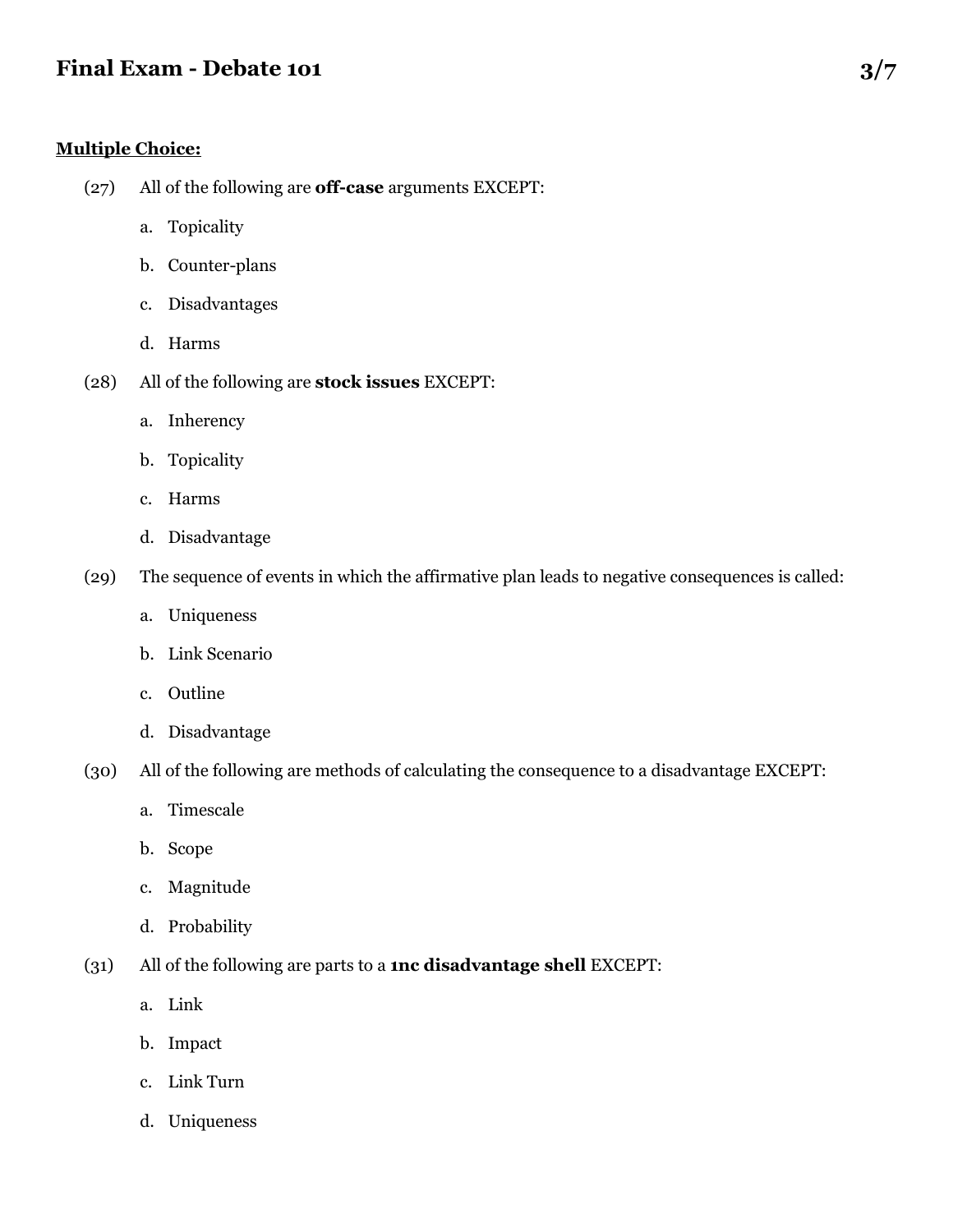## **Final Exam - Debate 101 4/7**

(32) Affirmative prewritten answers to a negative disadvantage would be an example of a:

- a. Shell
- b. Frontline
- c. Eskimo
- d. Disadvantage
- (33) The shortest of these speeches in a policy debate round is the:
	- a. 1AC
	- b. 2AC
	- c. 2NR
	- d. 2NC
- (34) The affirmative responsibility to prove that their plan is preferable, or better, than the status quo is called:
	- a. Burden of Proof
	- b. Burden of Rejoinder
	- c. Burden of Uncle Sam
	- d. Inherency
- (35) It is okay to use the cross-examination period for all of following EXCEPT to:
	- a. Ask a question
	- b. Make an argument
	- c. Clarify what arguments were made in the speech
	- d. Give your partner extra prep-time
- (36) A type of argument that does not rely on evidence but instead defeats an opponent's argument through reason and analysis is called:
	- a. Analytical
	- b. Advocacy
	- c. Weird
	- d. Atypical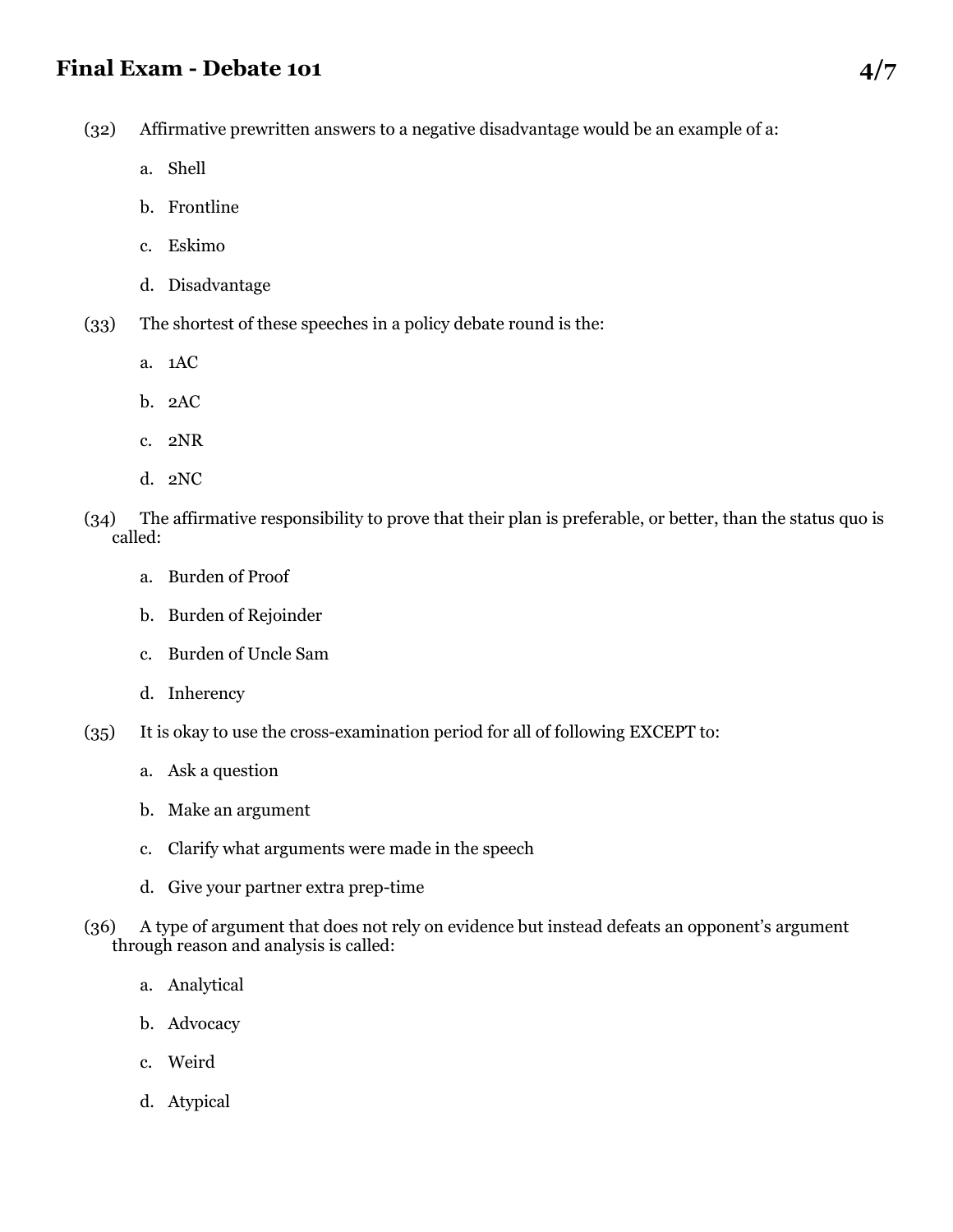## **Final Exam - Debate 101** 5/7

Short Answer: Outlining a Disadvantage

Pick any disadvantage from this year's topic (Hegemony/Primacy DA, Civil-Military Relations DA, Politics DA (START scenario, etc.) and describe each part of the disadvantage:

(37) Uniqueness:

(38) Link:

(39) Impact:

Short Answer:

(40) Compare and contrast the similarities and differences between a constructive and a rebuttal.

(41) What is a claim? What is a warrant? Why are they both necessary in making an argument?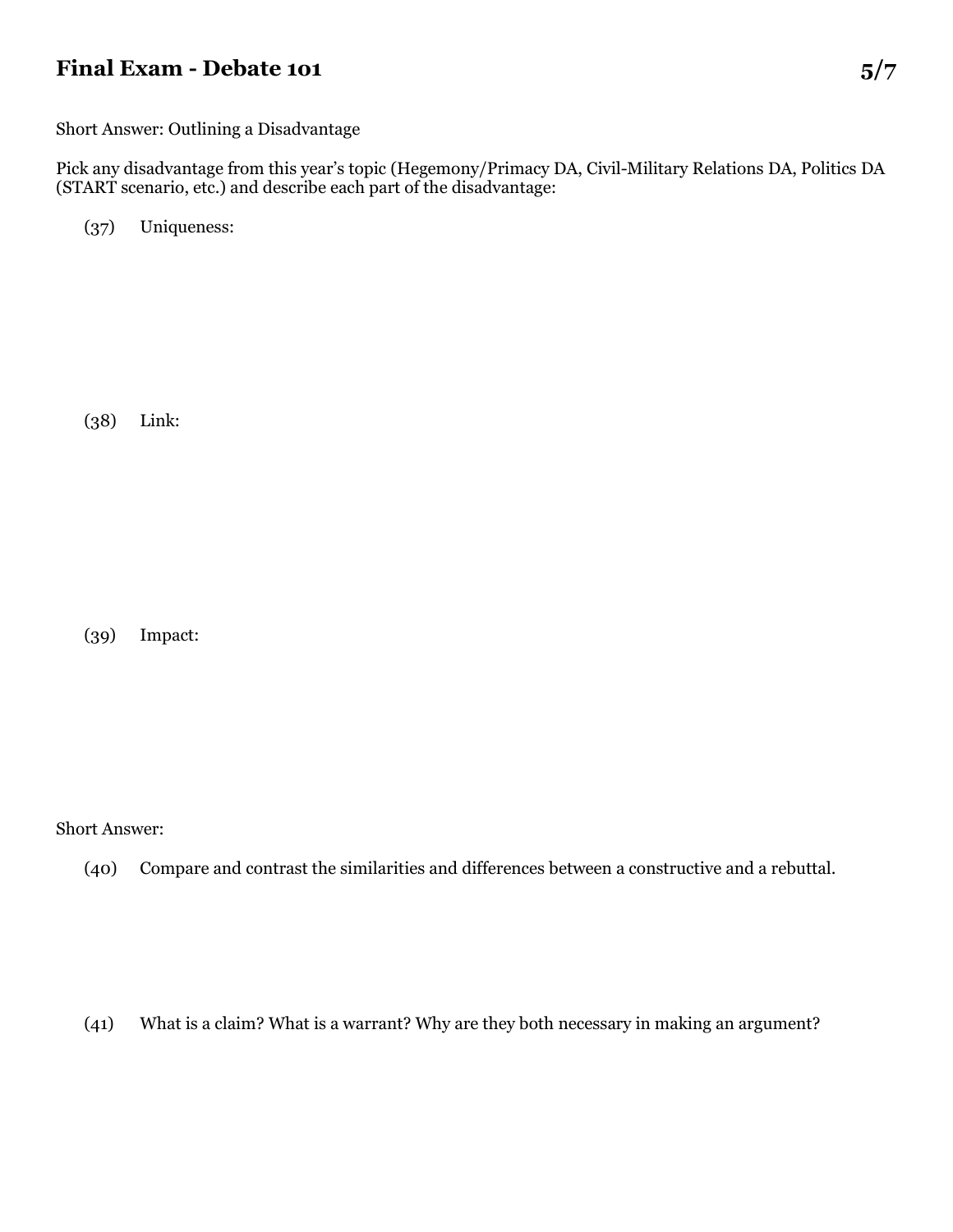## **Final Exam - Debate 101 6/7**

(42) Why should an argument be made in a speech and not in cross examination? What should the cross examination period be used for?

(43) Name all of the Stock Issues and briefly explain what they mean.

(44) Name all of the part to a topicality shell and briefly describe them.

(45) Describe the difference between offensive and defensive arguments.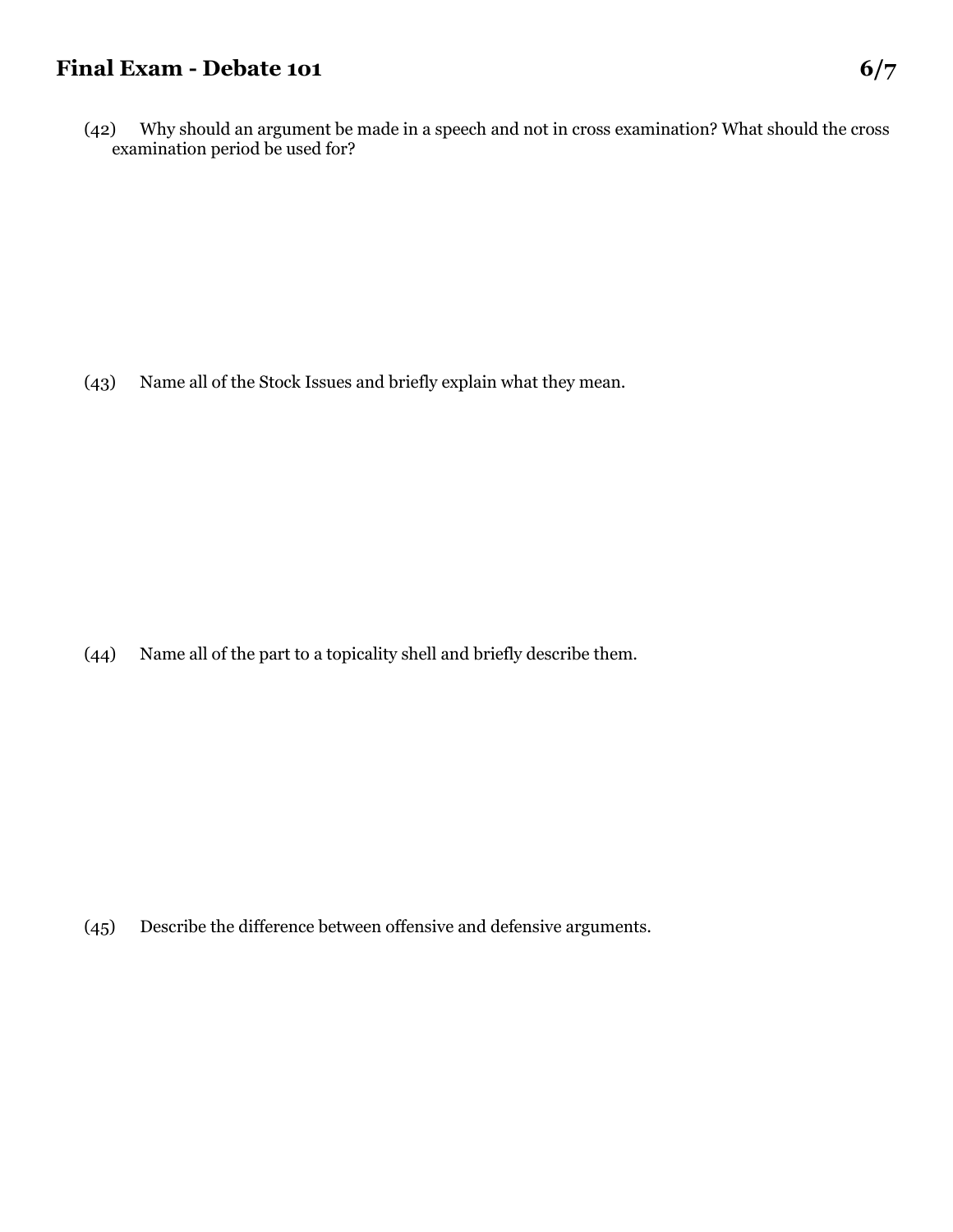## **Final Exam - Debate 101 7/7**

- BONUS -

Essay: (200 word minimum)

What is something that you struggled with coming into debate? How has the activity of debate helped you overcome that struggle?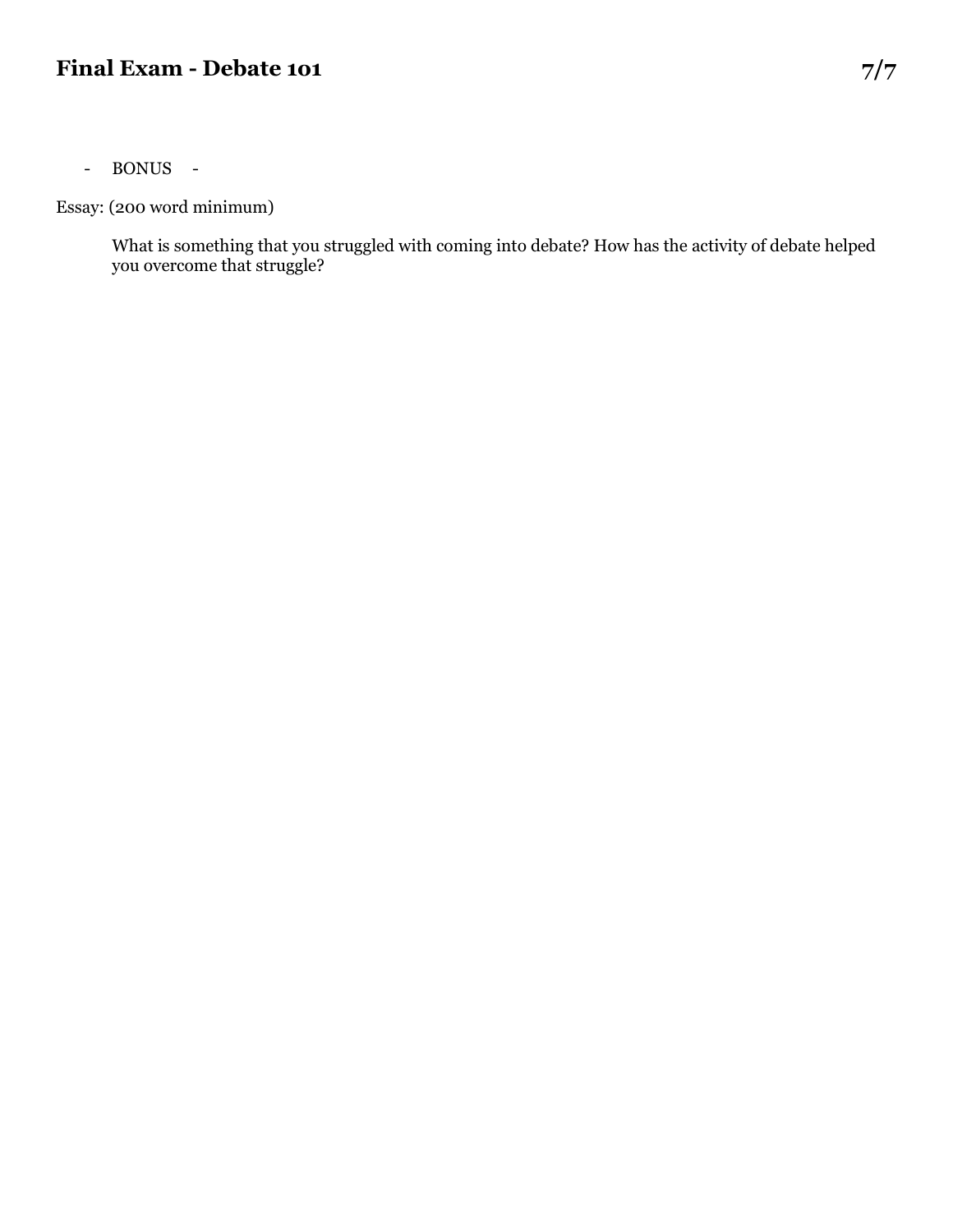

**DEBATE REVIEW**

#### **Debate Terminology Review**

- 1. Resolution: An expression of opinion, usually including the word "should." This year's policy debate resolution is, "Resolved: the United States federal government should substantially increase social services to persons living in poverty in the United States."
- 2. Affirmative: The side in a debate round that supports or "affirms" the resolution.
- 3. Plan: The means by which the affirmative changes the status quo or attempts to resolve a problem; often, plans consist of several parts, known as planks.
- 4. Burden of proof: The affirmative's obligation to sufficiently prove that their plan is preferable in comparison to the status quo and is justifies a reason for changing the current system.
- 5. Negative: The side in a debate round that opposes or "negates" the resolution.
- 6. Burden of rejoinder: The negative responsibility to prove that the affirmative's logic is faulty or information is incorrect.
- 7. Status quo: The current state of affairs; in debate, the policy currently in place (often abbreviated "SQ" or "S-quo"). This phrase is Latin and means, "the state in which," as in, "the state in which things presently operate," or "the present."
- 8. Presumption: A fact that can be claimed without aid of proof. In a debate round, the judge will presume that the status quo is working until the affirmative proves that is not. This is known as negative presumption because the judge presumes the negative wins until the affirmative meets the burden of proof that a change (i.e. the affirmative plan) should occur.
- 9. Constructive speech: In a debate, the first set of speeches in which both sides "construct" their arguments and positions; constructive speeches are 8 minutes, and have a cross-examination period directly after the completion of the speech.
- 10. Cross-examination: The period in a debate when one team asks questions of the other for clarification purposes and to expose weaknesses in argumentation; it is important to refrain from advancing an argument during this period—it is for questioning only.
- 11. Rebuttal speech: The second half of the debate round is comprised of 5 minutes long rebuttals. These speeches allow teams to analyze the key arguments of the round using logic to explain why one side's arguments are superior to the others'; there should be no new arguments during the rebuttal period.
- 12. Negative Block: The two negative speeches making up the middle of a debate round, consisting of the second negative constructive (2NC) and the first negative rebuttal (1NR). Ideally, the 2NC and 1NR should run different elements of the negative case so they do not repeat each others' arguments and give the judge more negative arguments on which to vote.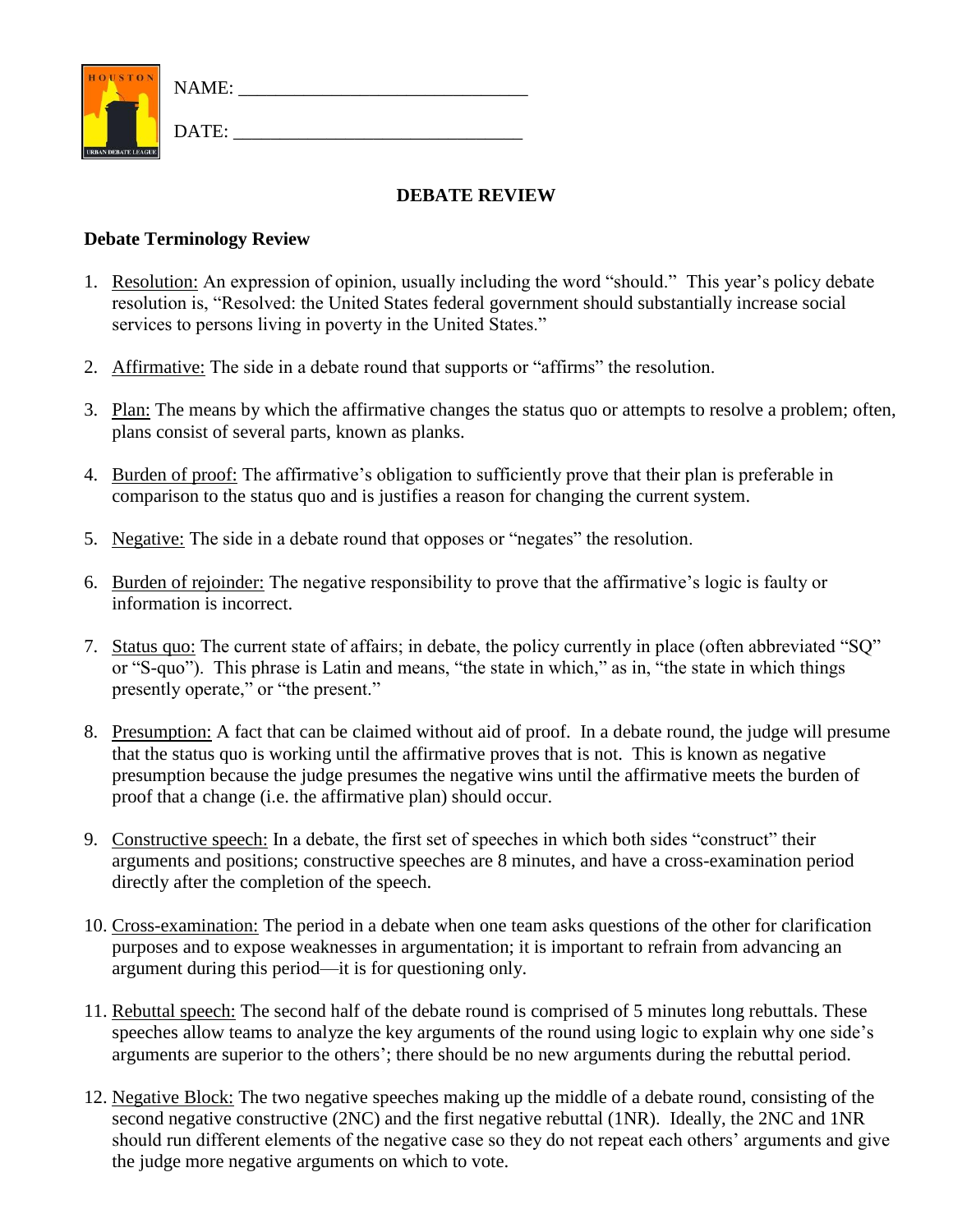- 13. Prep time: The period in a debate round when teams prepare their upcoming speeches. Prep time can be used between speeches for teams to look for evidence or discuss strategy; each team is given 8 minutes of prep time for the entire debate round. It does not come out of, deduct or trade-off with speech time.
- 14. Advocacy: A stance or position that is defended by a team for the entirety of a debate through the use of argumentation.
- 15. Clash: The argumentation resulting from differing points of view. In debate, this is created when the affirmative team fulfills their burden of proof and the negative team fulfills their burden of rejoinder.
- 16. Flow: A way of taking notes during a debate so that arguments line up side-by-side. Generally, a flow sheet has seven columns; one for each speech.

## **Evidence**

- 1. Tub: Any storage device used for holding debate evidence and materials.
- 2. Card: In debate, the term "card" is slang for evidence read in a debate round; each card is preceded by a tag and cite.
- 3. Tag line: Often called a "tag;" a summary of evidence that precedes the card.
- 4. Citation: Often called "cite" is the means of showing authorship to a quoted source; A citation is generally a combination of the author's name, the author's qualifications, a book, journal or newspaper, the date of publication, and the page number of the evidence
- 5. Cutting: shortening evidence to include only the most essential parts of the argument being made. Most often, students use highlighters to accomplish this task.
- 6. Analytic: A type of argument that does not rely on evidence but instead defeats an opponent's argument using reason and analysis.
- 7. Extensions: Evidence or additional analysis that further supports a team's claims in a debate; usually an argument made to support or clarify a point from an earlier portion of the debate round.
- 8. Frontline: Prewritten answers to an argument or group of arguments; a frontline usually integrates analytical and evidence based arguments.
- 9. Overview: A summary of a team's position before reading evidence; almost like a thesis of the argumentation on a position.
- 10. Underview: Giving a summary of an argument after reading evidence; explaining the warrant and/or claim of an argument after reading the data.

#### **Argumentation**

1. Rhetoric: The study of the effective use of language; the art of making persuasive speeches.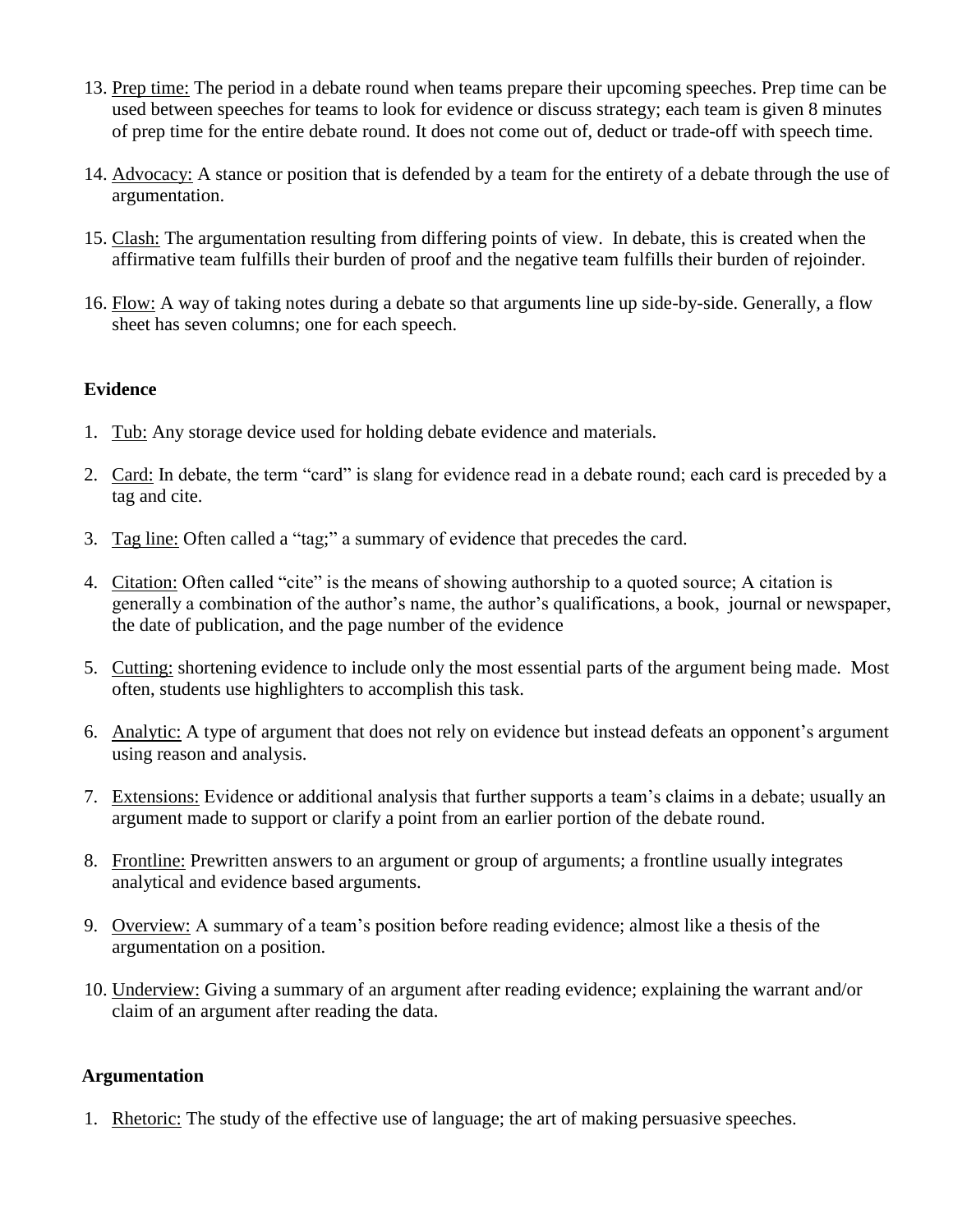- 2. A priori (pronounced "ah-pree-OR-ee"): A philosophical term that refers to knowledge that is gained through reason rather than experience. In debate, topicality is an *a priori* argument because before one can argue against the specifics of a case, one must determine using reason if the case is addressing the topic.
- 3. A posteriori (pronounced "ah-pos-tier-ee-OR-ee"): a philosophical term that refers to knowledge that is gained through experience rather than pure reason. In debate, harms, inherency and solvency are *a posteriori* arguments because in order to determine whether they are true, one must use experiential knowledge.
- 4. The Basic Toulmin Model of Argumentation:
	- a. Claim: The first part of creating proof. A claim is a statement of what is attempting to be proved; the argument itself.
	- b. Data: The evidence, usually experiential, that supports the claim.
	- c. Warrant: the reasoning behind what is attempting to be proved.
- 5. Defensive argument: A defensive argument is for the purpose of protecting arguments or positions and an offensive argument is the advancement of arguments and positions. As in sports, defense is good but does not win games.
- 6. Mitigate: a defensive argument; to decrease in value but not completely eliminate. For example, if the affirmative argues that the harms of poverty are illness, the negative might mitigate this claim by proving that poverty is not the *primary* cause of illness.
- 7. Offensive argument: The advancement of argumentation rather than the protection and guarding of arguments that already exist in a debate round. Turns are offensive arguments.
- 8. Turn: Any argument that reverses the direction of an argument. For example, if the affirmative argues that housing alleviates poverty, the negative might argue that it actually ignores the root causes of poverty and thereby *makes poverty worse*.
- 9. Three-point answers: Debate terminology for an answer to an opponent's argument that consists of three numbered responses (e.g. "My first response is... My second response is... My third response is...). This method helps answer any concerns a judge might have about a particular claim and makes it more difficult for an opponent to respond.

## **Stock Issues**

- 1. Stock Issues: In debate, stock issues are how the affirmative meets the burden of proof; together, the stock issues are topicality, inherency, significance of harms, and solvency.
- 2. On-case: Arguments dealing directly with the affirmative case; for example, arguments such as inherency (I), harms (H) and solvency (S).
- 3. Off-case: Arguments not dealing with affirmative case issues. These arguments consist of topicality (T), counterplans (CP), disadvantages (DA) and kritiks (K).
- 4. Shell The pages of off-case arguments read in the 1NC; topicality, counterplan, disadvantage or kritik.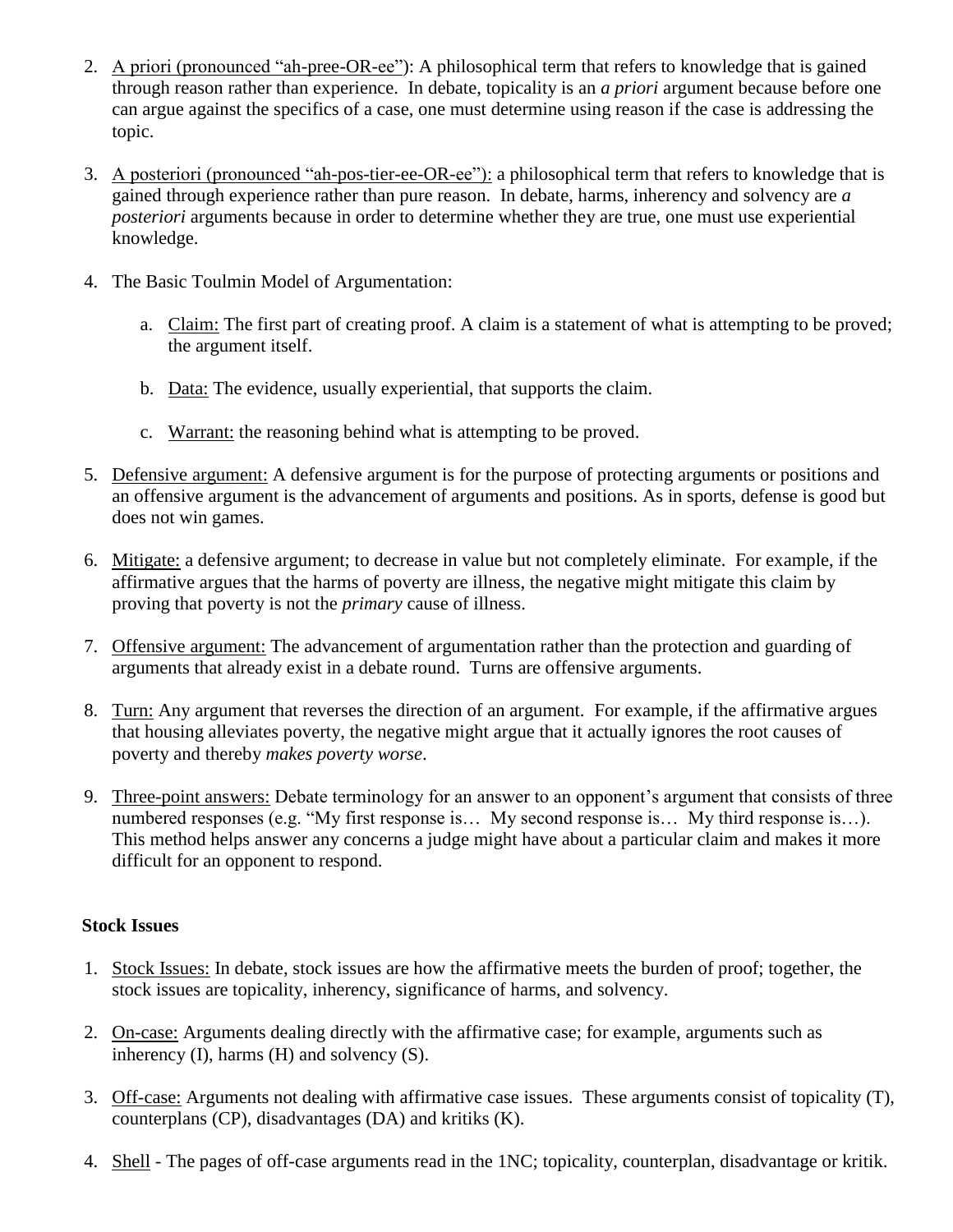- 5. Topicality (abbreviated "T"): an argument where teams debate the meaning of certain words in the resolution in an attempt to prove that the affirmative either is or is not debating the topic.
- 6. Standards: the means by which a judge can determine if the affirmative interpretation of the resolution is fair.
- 7. Inherency (abbreviated "I"): Evidence that demonstrates the status quo's inability to resolve an issue or problem. Inherency also creates a "need" to do the affirmative plan; for example, an affirmative would need to prove an inseparable condition in the status quo that is causing harms and requires a new policy action to solve.
- 8. Harms, Significance of (abbreviated "H"): The advantage of the affirmative's case; usually evidence that demonstrates problems that are occurring in the status quo.
- 9. Solvency (abbreviated "S"): Evidence that shows how the affirmative plan solves for the stated harms.
- 10. Case Turn: In debate, a negative on-case argument that defeats the affirmative case by proving that a particular affirmative claim is reversed; for example, if the affirmative claims an increase in social services would solve poverty, a negative case turn would be that social services increase dependency and worsen poverty.

## **Disadvantages (DAs)**

- 1. Disadvantage (abbreviated "DA" or "Disad"): A type of debate argument where the negative claims the affirmative plan causes unforeseen consequences.
- 2. Parts of a Disadvantage:
	- a. Uniqueness: Why the impact doesn't exist in the status quo; the negative must show with this argument that the impact would not likely occur if the affirmative plan did not pass.
	- b. Link (also known as "External Link"): An evidence-based portion of a disadvantage that connects an action of the affirmative plan to the impact of the disadvantage.
	- c. Internal Link: Argument that links an impact to the terminal and intuitive impact; for example, if a disadvantage claims a conflict. The terminal impact would argue that specific conflict would result in something intuitively bad; genocide, nuclear war, or extinction.
	- d. Impact: Something that is good or bad; for example, a disadvantage demonstrates consequences caused by the affirmative plan in the form of a terminal impact.
- 3. Link Scenario: The sequence of events in which the affirmative plan leads to the impact of a disadvantage; oftentimes disadvantages are complex and require multiple steps to connect, articulate, or draw relationships that cause a large impact.
- 4. Impact Calculus: The method of calculating the consequence or impact of a disadvantage; generally comprising of scope, magnitude, timeframe, and probability.
- 5. How to evaluate impact calculus (i.e. "weigh the round"):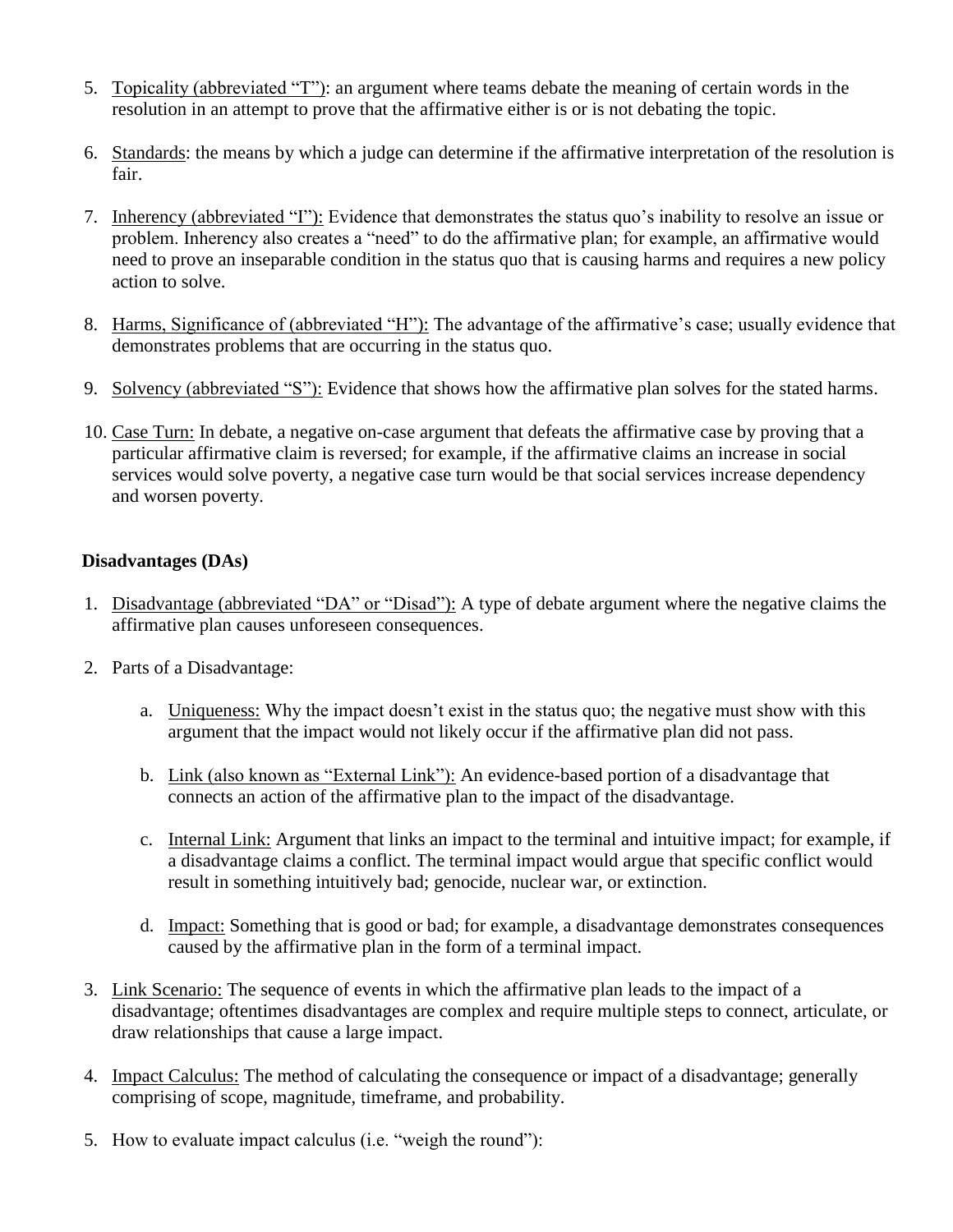- a. Scope: The breadth or extent of an impact to a disadvantage.
- b. Magnitude: The intensity or size of the impact of a disadvantage.
- c. Timeframe: the period in the future when the impact occurs
- d. Probability: the likelihood of opportunity for the impact to a disadvantage to occur.
- 6. Turning the disadvantage (turning the negative disadvantage into an affirmative advantage):
	- a. Link Turn: An affirmative argument that reverses the direction of the link presented by the Negative disadvantage; for example, if the disadvantage claims that the plan hurts the economy. A link turn would be that the plan helps promote economic stability.
	- b. Impact Turn: An argument that converts the impact or consequence of an argument into an advantage for the opposing team; for example, if the negative reads a disadvantage that claims nuclear proliferation is bad, an affirmative impact turn would argue that nuclear proliferation is good for stabilizing volatile nuclear regions.
	- c. Double Turn (DO NOT run a link turn AND impact turn together): Conflicting offensive turn arguments; for example, a link turn and an impact turn reverse the intended position and serve to help the opposition.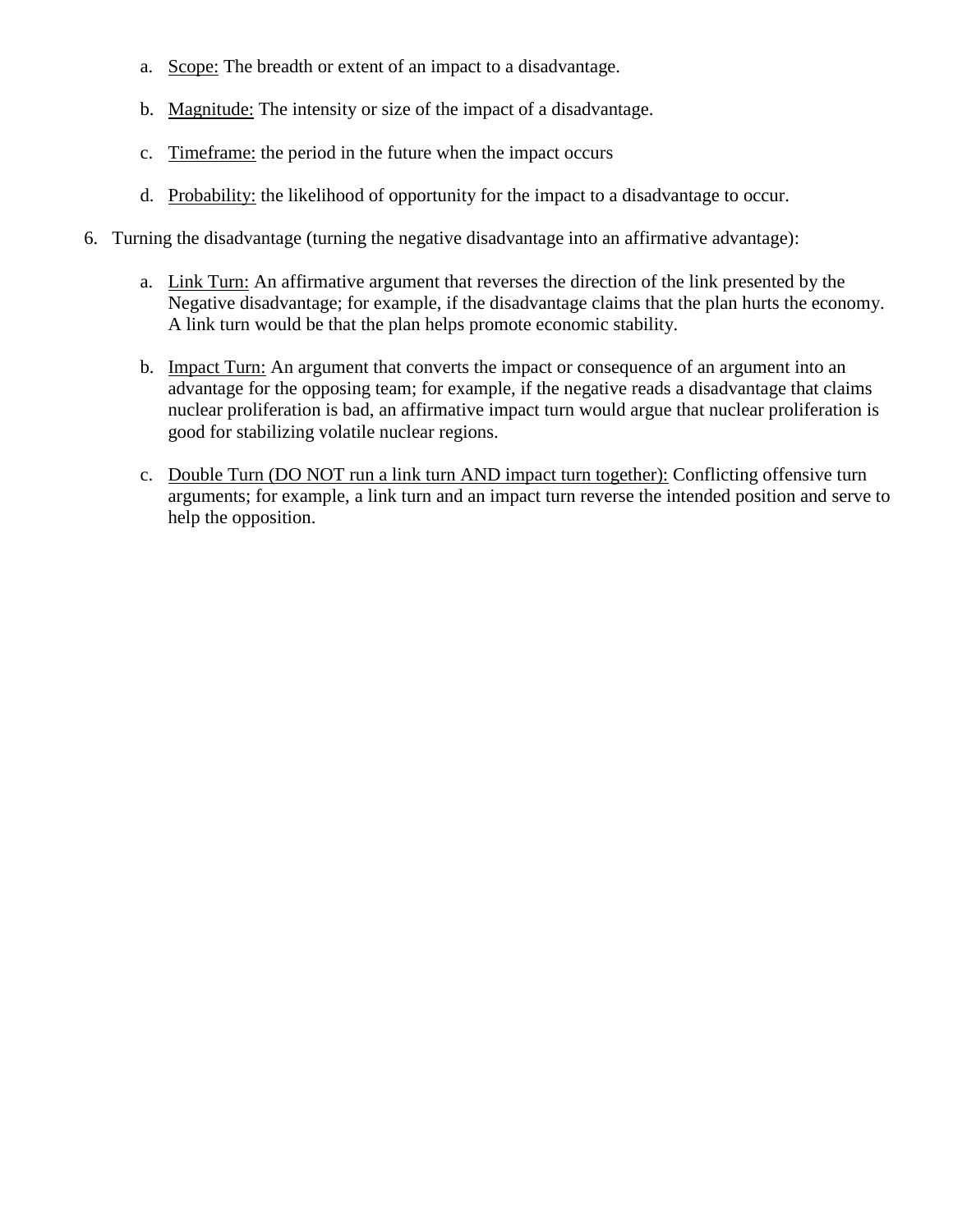## Lesson Plan: Topicality

## Objective:

The student will understand surface level and substantive levels of topicality and the theory behind topicality.

## Topicality Lecture

## Overview/Introduction:

- a. The Resolution:
	- i. The Resolution is a statement of opinion Resolved: The United States federal government should substantially reduce its military and/or police presence in one or more of the following: South Korea, Japan, Afghanistan, Kuwait, Iraq, Turkey.
	- ii. The objective of the affirmative team is to prove the resolution is a true statement:
		- a. The affirmative team must prove a single instance where the resolution is true (i.e. the plan) thereby proving that the resolution is true. For example, if the affirmative proves that reducing military presence in Japan is a good idea, they are simultaneously proving that the resolution is a true statement. If it is good idea in one instance, then the resolution is true.
		- b. The resolution does **NOT** say "Resolved: The United States federal government should substantially reduce **every instance** of military and/or police presence in the following: South Korea, Japan, Afghanistan, Kuwait, Iraq, Turkey." The affirmative does NOT have to prove every instance is good/true to prove the resolution true. The affirmative team is only responsible for proving their one example is true.
		- c. If the affirmative fails to prove that the plan is a good solution, or that the plan is an example of the resolution, they should lose the debate round because they have not fulfilled their burden of proving the resolution true.
	- iii. The job of the negative is to prove that the resolution is a false statement:
		- a. If the negative proves the affirmative is not topical, they are ultimately proving that the affirmative team has not provided an instance that demonstrates how the resolution is true.
		- b. The negative can not prove the resolution false by reading disadvantages against other affirmatives. So long as the affirmative stands, it is the only instance the affirmative team needs to prove the resolution true.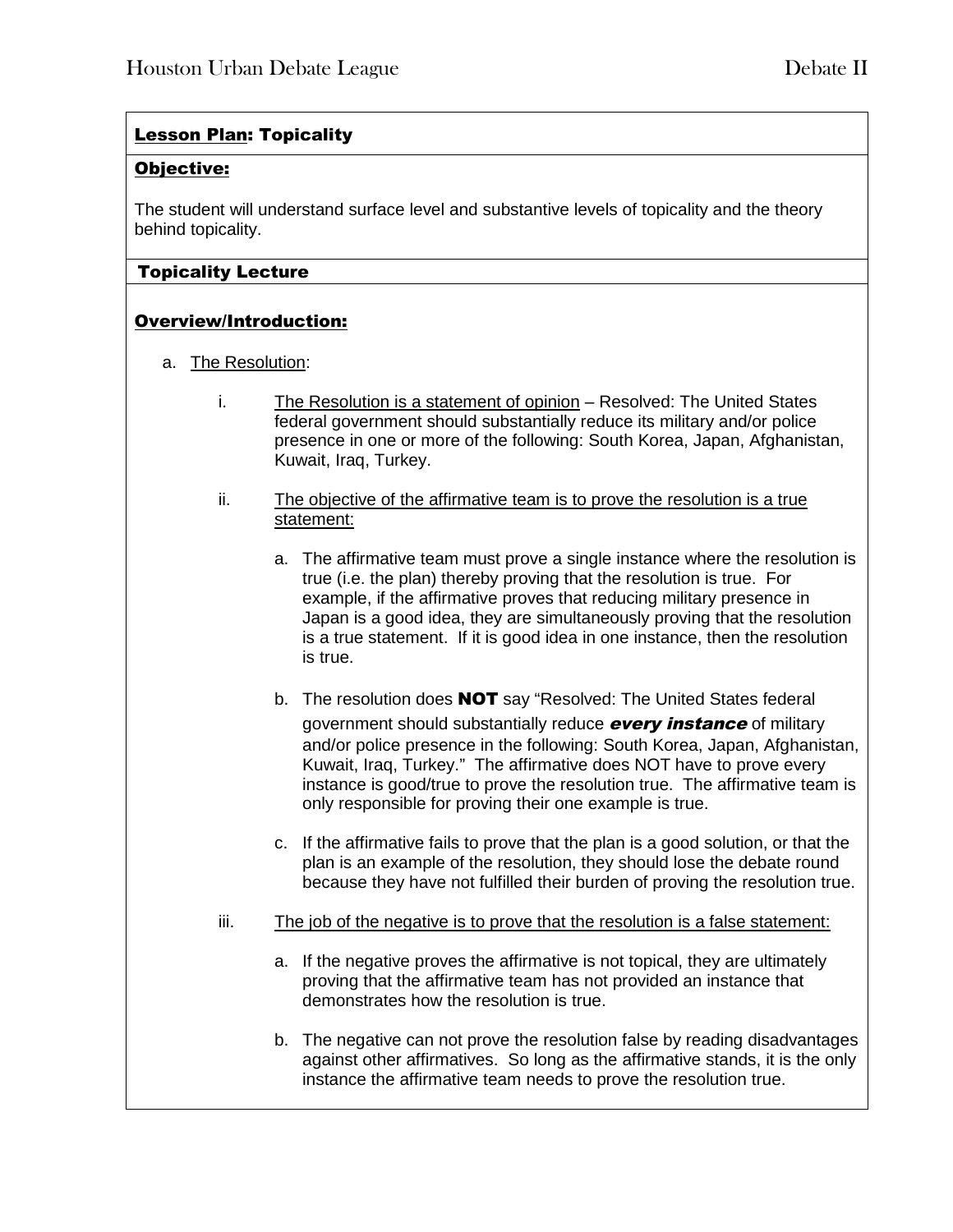## b. The purpose of topicality:

- i. Topicality is a procedural issue:
	- a. Topicality defines the "parameters" of the debate round Topicality defines the size and scope of the resolution. Therefore, topicality is used as a means of defining what is accepted in the round. Because the topicality position determines what is accepted in the round, it should be decided prior to deciding whether the plan is a good idea.
	- b. A basketball analogy The game of basketball is governed by an out-ofbounds marker. The players must stay within the bounds of the court to be considered eligible to play the game. If a player were to take the ball into the bleachers, shoot, and score, it would not count as a point because they made the basket improperly. This is true in debate as well. It would not be fair for an affirmative team to run an affirmative that colonize the moon because it would be out of the bounds of the resolution.

#### ii. Topicality is an a priori argument:

- a. A priori can literally be translated to mean "prior to." This, in conjunction with the procedural argument above, demonstrates that topicality should be evaluated first in a debate round.
- b. The rules of the game should be decided prior to the plays of the game Remember the basketball analogy. Even if the player who scored from the bleachers made an incredible shot, the points should not count. The integrity of the game is more important than impressive shots. If impressive shots determined how the game was played, the game would probably be played much differently. This is true in debate as well. No matter how amazing an affirmative case sounds, if it is outside the parameters of the resolution it should not be evaluated. If it was evaluated it would change the way the debate game was played. (see standards: changing the way the game is played results in a bad game.)
- c. Remember, the purpose of the affirmative is to prove the resolution true. If the affirmative is not an instance of the resolution, then they have failed to meet their burden.
- iii. The plan NOT the advantages must be topical:
	- a. Topicality is a prima facie argument. This means that the affirmative must be "on face value" or "at first glance" topical.
	- b. The plan is the only fair determinate of being prima facie topical. The advantages are debatable. That is to say, the advantages may or may not happen. They may also happen to a degree. The plan, on the other hand, will happen exactly as it is stated if the judge votes affirmative. This means that the affirmative team is locked into defending that they will decrease military presence.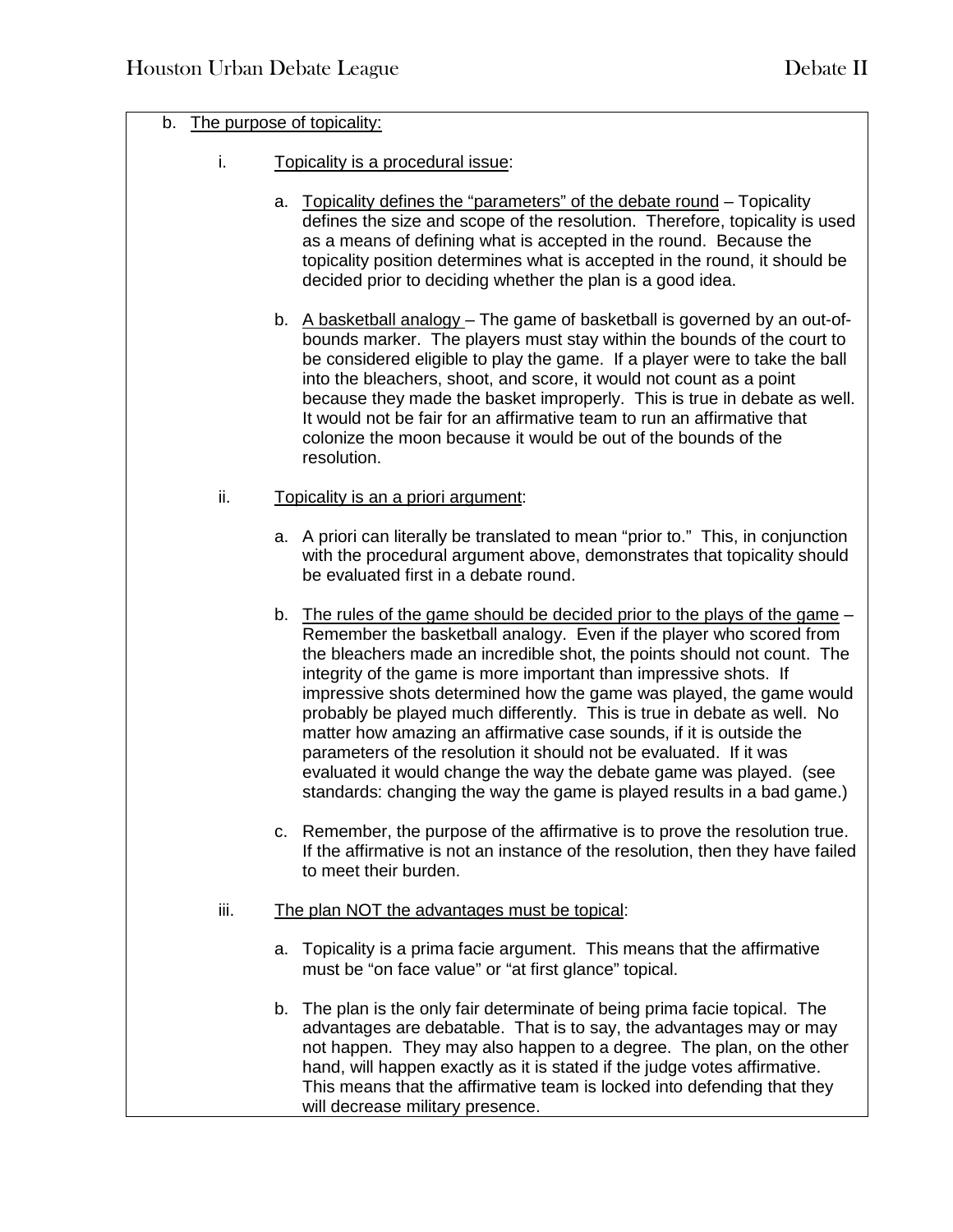## The Topicality Shell

- a. The Definition (a.k.a. The Interpretation):
	- i. The definition describes the negative's interpretation of the word or words in the resolution that the affirmative is does not meet. That is to say, if the affirmative plan is to remove a single military person from Iraq, the negative could read an interpretation of that describes the term "substantial" as a significant number of people.
	- ii. The definition gives meaning and context to the disputed words in the resolution. For example, military presence can be defined to exclude tactical nuclear weapons. This interpretation gives meaning to the terms military presence.
	- iii. There are several definitions that exist for every word in the resolution. The negative and the affirmative have the right to use any interpretation as a defense so long as they can prove that it is good.
	- iv. Standards for determining the better source for the definition:
		- a. Validity of source Definitions can come from any credible source. These include dictionary, books, journals, and should NOT come from unknown sources like blogs, silly websites, etc.
		- b. Contextuality Comparison between the sources used to define the word in the resolution; for example, military presence might be better defined by the Department of Defense as opposed to Black's Law Dictionary, because there is more context provided by the government's definition of what is and is not military presence.
	- v. The affirmative should present "counter-definitions" that are suitable for how the see the resolution. Along with a counter-interpretation, the affirmative should provide reasons to prefer their counter-interpretation.
- b. The Violation:
	- i. The violation is the negative team's statement, based on the definition above, that outlines specifically how the affirmative team is not topical.
	- ii. Violations should be clear and descript. They should be short and to the point, but contain enough information about the negative team's objection.
	- iii. The affirmative should provide "we meet" arguments that describe how they meet the negative team's violation.
- c. The Standards (a.k.a. Reasons to Prefer):
	- i. We discussed above how a non-topical affirmative would change how the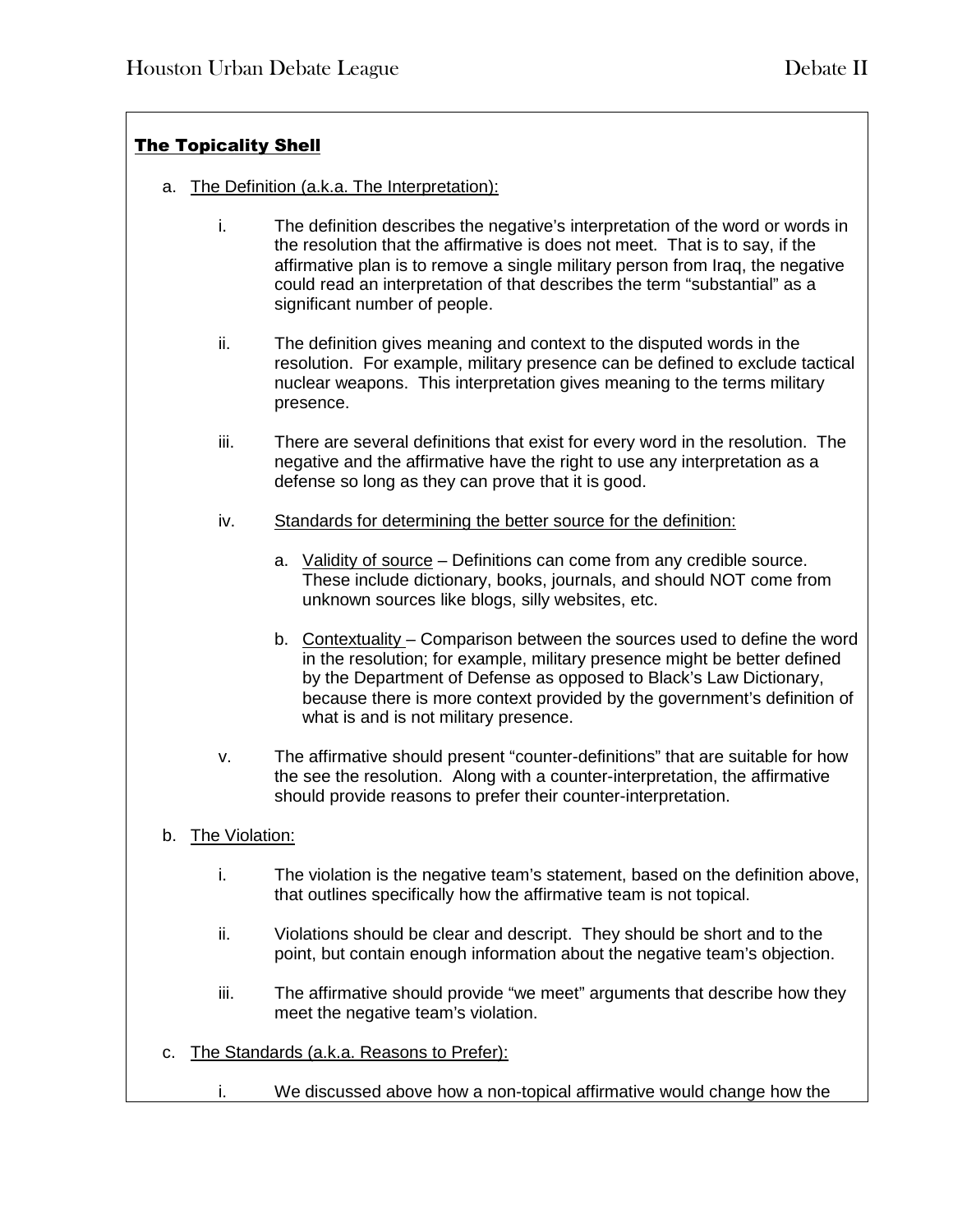debate game was played. The standards are the reasons why the game, as it is played now, is good (and any changes would be bad). For example, allowing an affirmative to decrease military presence in Germany would result in a bad debate. The standards need to explain how that debate would be bad. ii. Standards, while oftentimes provided in shells, should be very specific. The more specific the standards, the easier it will be to debate exactly why the plan results in bad debate. iii. Standards also provide a metric for determining which definition would result in a fair and contextualized debate revolving around the resolution. Each word in the resolution has several definitions, and standards should explain why any one of those definitions would be better for debate. iv. There are two types of standards that can fall into one of two categories; potential abuse or in-round abuse. a. Potential Abuse – This type of abuse argument will describe the consequences in terms of what could happen or result for what happened in one round. For example, potential abuse would argue that if the affirmative team gets away with being not topical, other teams will start running this non-topical affirmatives, which will result in bad debates. These types of arguments have to be outlined clearly to be effective. b. In-Round Abuse – Comparatively, in-round abuse is oftentimes more power. For example, the negative could argue that the affirmative not being topical has skewed the negative's ground. The negative has already felt the abuse in the round and therefore the affirmative team should lose. v. The Ground a. The term "ground" is used to describe the potential number of arguments that could be made by both teams in a debate round. b. Taking into consideration the size and scope of the debate round, each team should have a fair division of ground. That is to say, each team should have a roughly equal number of potential arguments. c. Quality arguments and quality ground – A lot of debaters understand the concept of ground. However, what is oftentimes overlooked is the quality of the ground. Standards should focus on describing the type of ground, the exactness of the ground, and why that ground results in good debate. d. Ground is the best calculus for deciding if the topic has been divided equally. vi. Almost every standard for a better definition revolves around ground Other standards and how they revolve around ground.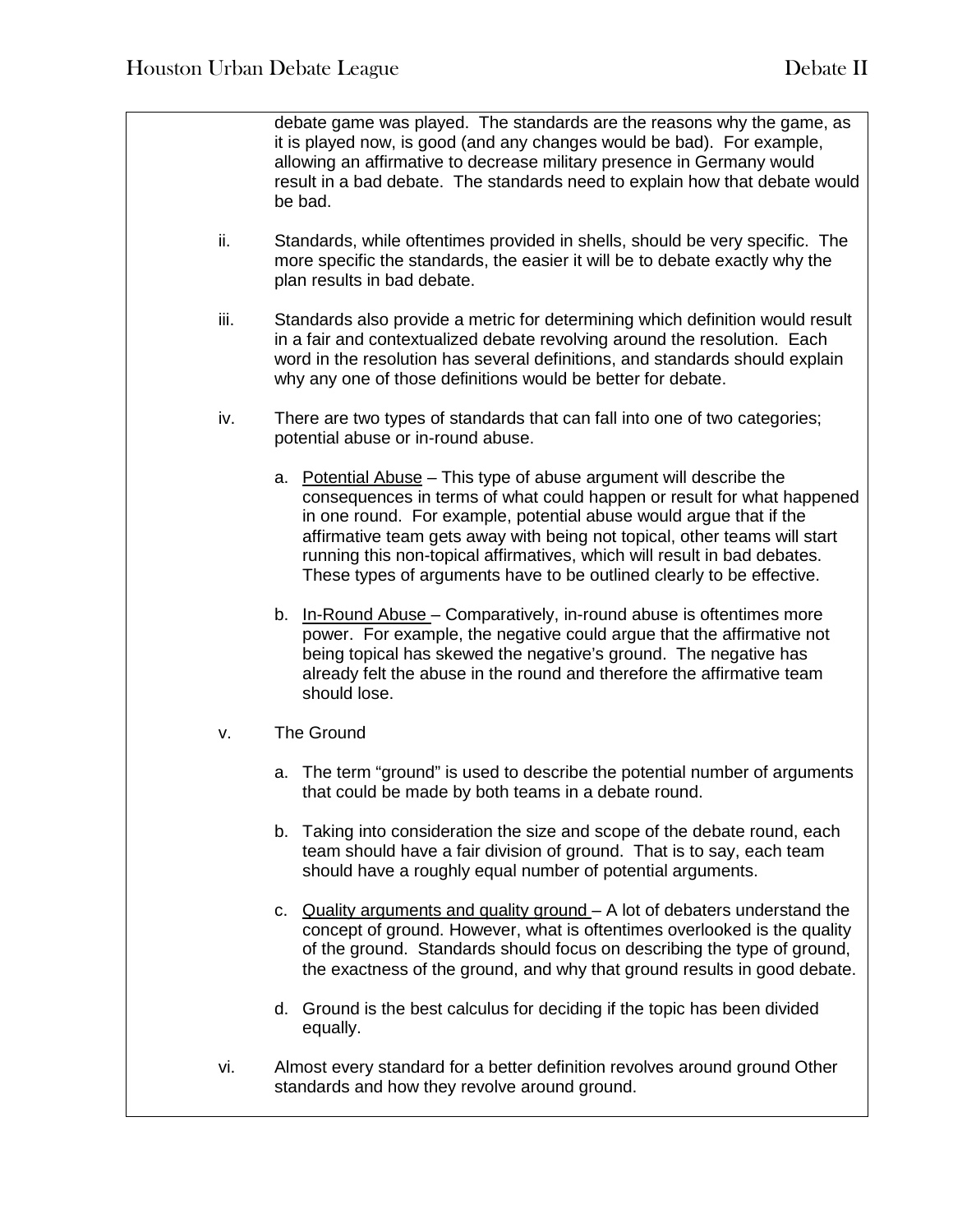|     | a. Limits - Usually the term "limits" is used to refer to the size of the<br>resolution. So may argue that a limited topic is good, while others may<br>argue that an under-limited topic is good. The debate nevertheless<br>revolves around the amount of ground that the topic encompasses.<br>Therefore, the foundation of the limits argument is ground.                                                                                                                                                                                                                                                                                                                                                                                                                                                                    |
|-----|----------------------------------------------------------------------------------------------------------------------------------------------------------------------------------------------------------------------------------------------------------------------------------------------------------------------------------------------------------------------------------------------------------------------------------------------------------------------------------------------------------------------------------------------------------------------------------------------------------------------------------------------------------------------------------------------------------------------------------------------------------------------------------------------------------------------------------|
|     | b. Education - Usually the term "education" refers to the amount of<br>education that can take place in a debate round. Debate is a rigorous<br>activity that requires learning specific details about a specific topic. This<br>year the topic is military presence. If an affirmative team ran a case that<br>colonized the moon, the negative team would not be prepared, likely<br>have no evidence, and would receive no education discussing a topic<br>they were not prepared to debate. The foundation of education is clash.<br>Clash is the ability for each team to argue directly against the other<br>team's arguments. Clash derives from a fair division of ground. If the<br>affirmative has more ground than the affirmative, then there is a reduced<br>ability for the negative to clash in the debate round. |
|     | c. Bright Line – Usually the term "bright line" refers to an ability to easily<br>determine what is and is not considered topical. For example, if the<br>definition of substantial is defined as "a lot" it could be difficult to<br>determine what is and what is not considered a lot. However, if the<br>definition of substantial is defined as "more than 50%" it is clearly easier<br>to determine what is and what is not topical.                                                                                                                                                                                                                                                                                                                                                                                       |
|     | d. Framers' Intent - Usually the term "framer's intent" describes what the<br>people who wrote the resolution intended debate rounds to be about.<br>This is clearly very difficult to discern as neither team in the debate round<br>knows what the framers intended.                                                                                                                                                                                                                                                                                                                                                                                                                                                                                                                                                           |
|     | e. Common Person - The common person standard is similar to the bright<br>line standard above because it argues that the common person should<br>be able to determine the purpose of the topic. For example, if an<br>affirmative case was to pull a single person out of Afghanistan as a<br>reduction of military presence even a common person would agree that<br>would not be a substantial reduction of military presence.                                                                                                                                                                                                                                                                                                                                                                                                 |
| d.  | The Voting Issue (a.k.a. The Voter):                                                                                                                                                                                                                                                                                                                                                                                                                                                                                                                                                                                                                                                                                                                                                                                             |
| i.  | Topicality is generally accepted as a reason to reject the affirmative team if<br>the negative team can prove that the affirmative plan falls outside the<br>parameters of the resolution. This, while generally accepted, is harder to<br>prove than it might initially seem. Everything in debate is debatable.<br>Everything in topicality (i.e. definitions, standards, etc.) is open for<br>discussion. The negative team needs to do everything it can to prove why<br>topicality should be considered a voting issue.                                                                                                                                                                                                                                                                                                     |
| ii. | Topicality can be thought of like a disadvantage – Oftentimes, it is easier to<br>break down the individual parts of topicality and explain them like a<br>disadvantage. The definition would be similar to uniqueness because they<br>both attempt to describe the way things are now. The violation would be the                                                                                                                                                                                                                                                                                                                                                                                                                                                                                                               |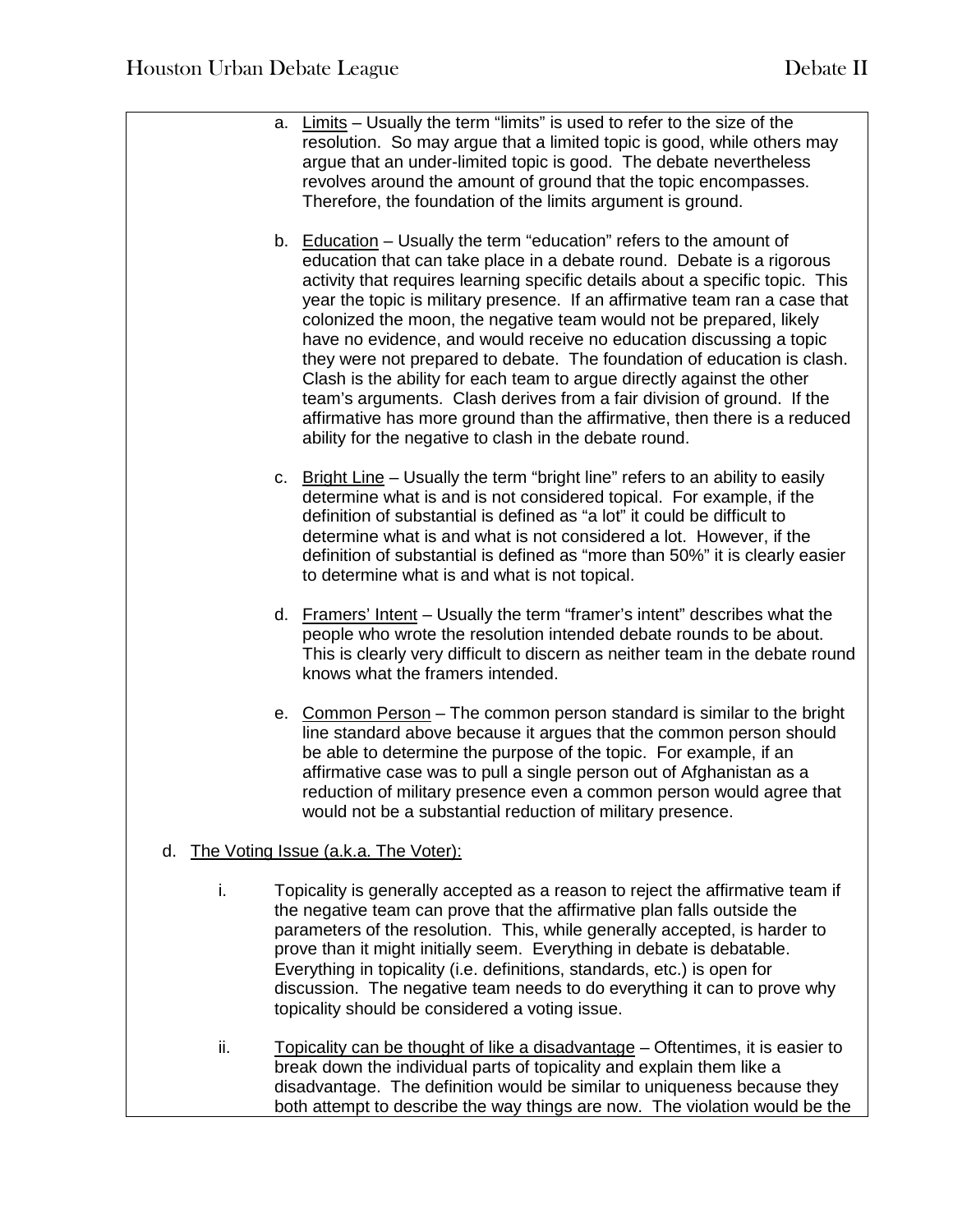link because they both tie the plan to the description of the status quo presented in the interpretation. The standards and voter are the impacts because they describe why the plan will result in bad thing happening. iii. Approach Topicality Holistically – The individual properties of topicality (i.e. the definition, violation, standards, and voter) should not be explained solely as individual parts. The negative should combine all the arguments to tell a complete story about why the affirmative is not topical and what that means. iv. "Topicality is a voter for fairness and education" is not a reason to vote. Reasons to vote need to be explained. Exercises: (1) Students should write a short essay about or discuss as a group the following question: "Imagine a debate round where the affirmative team reads the Okinawa affirmative case. The negative team reads a disadvantage against pulling troops out of Afghanistan. The affirmative team only makes one argument; the disadvantage does not link to the affirmative. The negative makes the argument that because the resolution contains Afghanistan, their proof that Afghanistan military presence should not be decreased is a reason that the resolution is false. What would the affirmative have to say to win this debate?"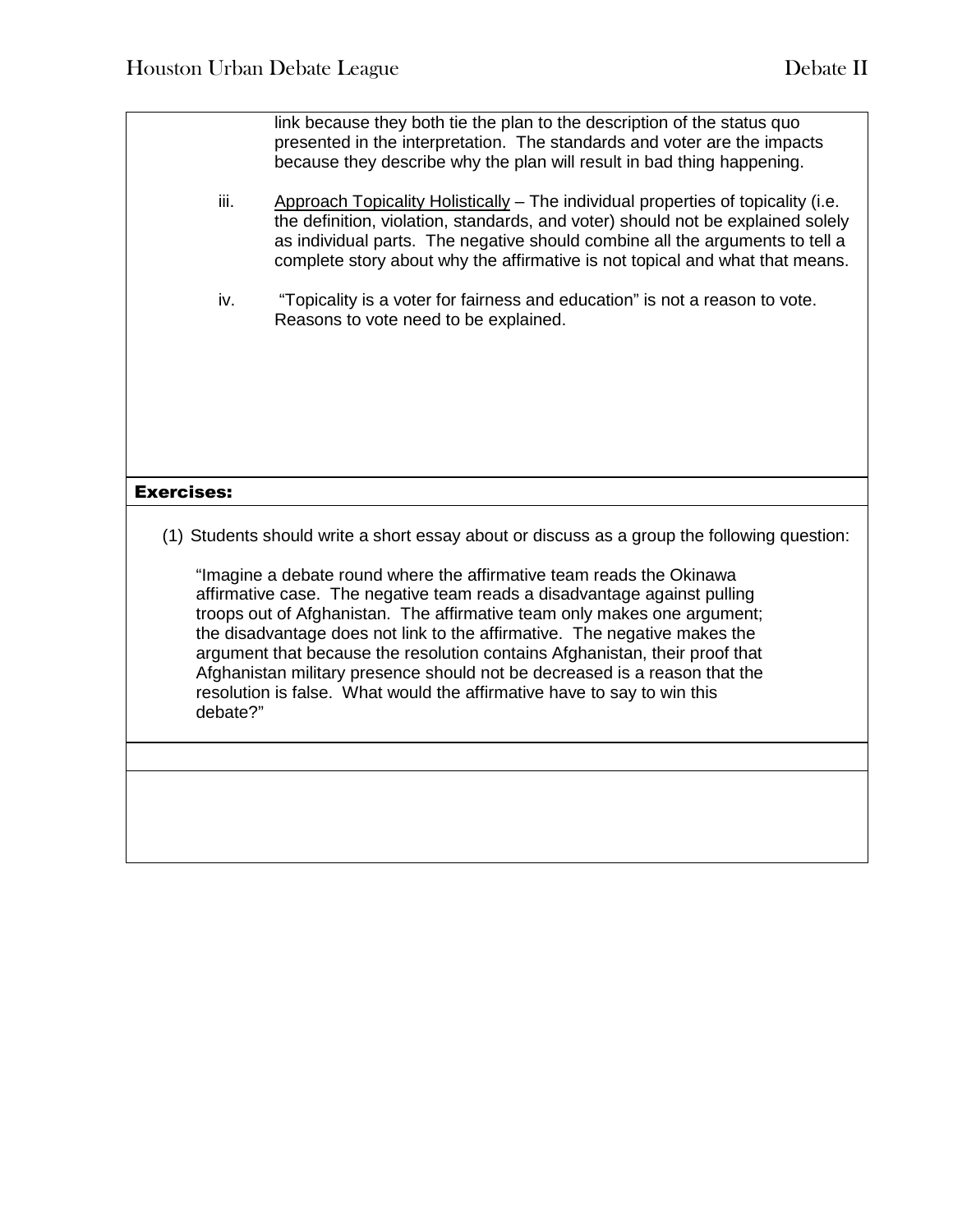## Lesson Plan: The Counterplan

## Objective:

The student will understand surface level and substantive levels of the counterplan and counterplan theory.

## Counterplan Lecture

## Overview/Introduction:

- a. The Importance of Definitions:
	- i. You have to know what a term means in order to know what it does not mean. For example, you have to know what a counterplan is before you can argue what a counterplan is not. Likewise, you have to know what a counterplan should be before arguing why a counterplan may be illegitimate.
	- ii. Definitions are foundations, and foundations are important in becoming proficient advanced-level debaters. There is a difference between "knowing" what a term means, and knowing how to functionally use a term.
	- iii. Use definitions and terminology to generate discussions The best way to learn about counterplan theory is to have general discussions about specific terminology. These discussions will produce explanations, with detailed warrants, that will make each debater's theoretical objections in a debate round that much stronger.
- b. Levels of Understanding:
	- i. Superficial Level A superficial level of understanding means understanding the arguments at the surface level. This is an important first step in understanding advanced levels of debate. Most debaters start out taking other people's theory bocks. This is not an entirely bad idea. However, it should be understood that that is only a starting point. Students should read some basic theory blocks [provided for free at planet debate] to get a basic understanding of what arguments are generally made. Instead of simply using these theory files, students should read them, ask questions as to why the types of arguments are being made, and make their own theory blocks. The point of developing a theoretical understanding is NOT to simply know that when you hear a theory argument, you should get out you pre-fabricated theory objections.
	- ii. Substantive Level The substantive level of understanding is the ultimate goal. It means that debaters should focus on having an in-depth level of understanding about theoretical objections. Students should be able to go into detail about why plan-inclusive-counterplans are bad for education, what specific type of education is lost, and why that particular type of education should be valued in a debate round. The detail of these warrants can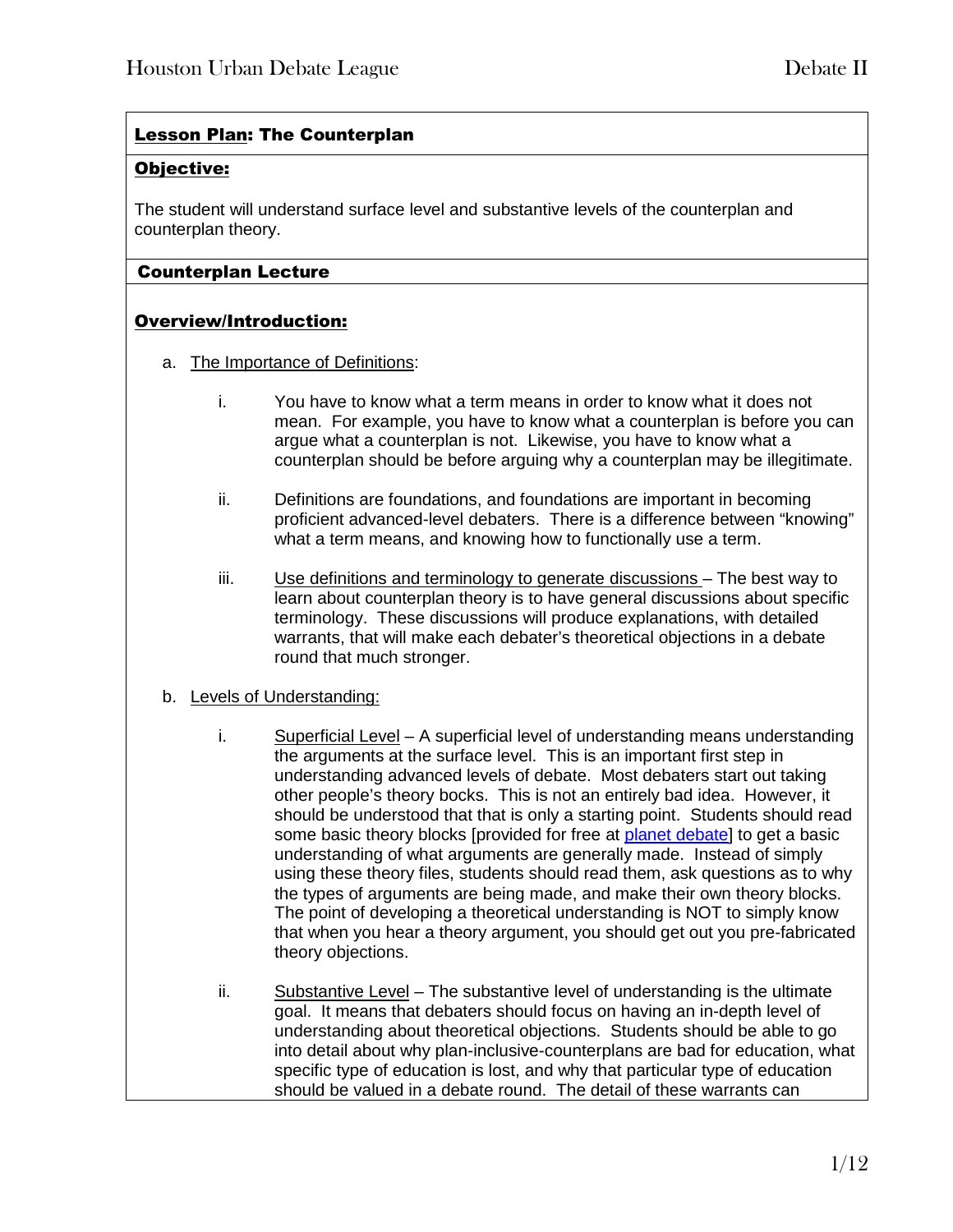oftentimes mean the difference between a judge evaluating theory arguments as important and simply viewing them as a waste of time.

## The Definition of a Counterplan

- a. A counterplan can be defined as "a competitive negative policy option."
	- i. There are a lot of possible definitions Simple, but relevant, is best. There are no unnecessary terms in this definition. This definition is a basic interpretation of what a counterplan should be.
	- ii. "Competitive" is the operative word Competition is (or should be) the epicenter of most counterplan debates. We will talk about competition in a later section. However, it is important to introduce it in the definition because it is the single most relevant part of the counterplan.
- b. Counterplans create several possible worlds in a debate round. These worlds include:
	- i. The Affirmative Case [affirmative world] v. The Status Quo [negative world],
	- ii. The Affirmative Case [affirmative world] v. The Counterplan [negative world], or
	- iii. The Affirmative Case [affirmative world] v. The Counterplan [negative world] and/or The Status Quo [negative world]
- c. Counterplans challenge the traditional Best Policy Option model The counterplan challenges the idea that comparing the plan against the status quo will result in the best possible solution to a problem. Whereas the plan might be a better option than the status quo that does not mean that it is the best possible option to solve a problem. For example, if I am hungry, McDonalds might solve my hunger, but that does not mean that it is the best possible solution to my hunger. Subway could easily solve my hunger, and be a healthier choice than McDonalds.
- d. Negative Presumption Remember, presumption starts out with the negative as a justification of status quo; the status quo presumably solves any and all ills. A counterplan changes the nature of presumption. Presumption now applies to the policy sustaining the least amount of harms or consequence. The status quo default for presumption is gone (unless the counterplan is conditional or dispositional, in which case, presumption will apply if the negative kicks the counterplan).

**II. The Shell of a Counterplan** – explanations of each part will be more comprehensive below. It is important to describe the structure of the counterplan prior to delving into the specific nature of each argument. This will provide a global perspective of what a counterplan shell looks like.

- a. The text of the counterplan ALL texts should ALWAYS be written out (this includes the plan, the counterplan, and all permutations)
	- i. A counterplan text is NOT "consult NATO about the plan." A counterplan text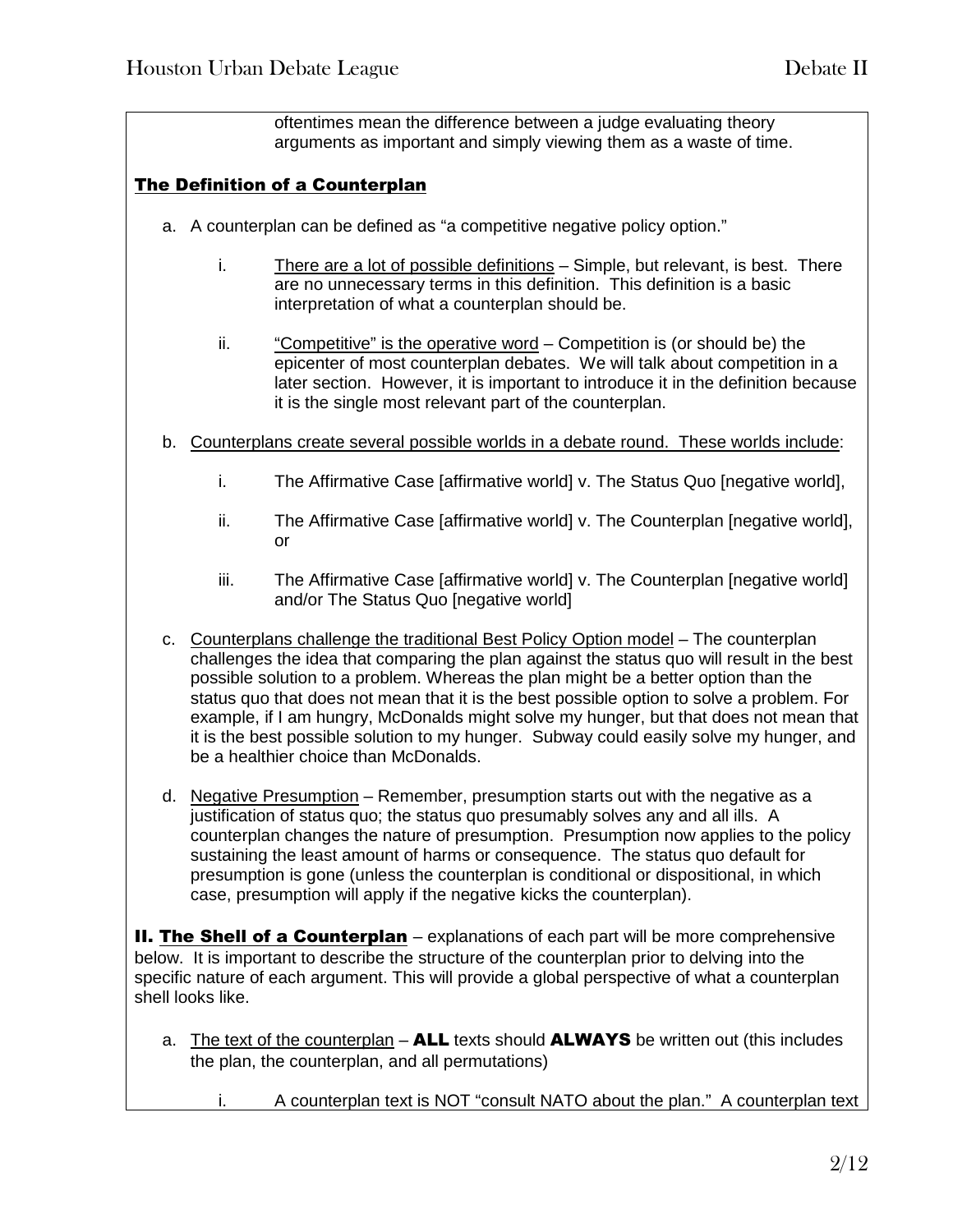must be descriptive of the exact action the counterplan intends to take. If the counterplan is vague (i.e. the example above) the affirmative should use this opportunity to attack the counterplan. For example, the above text, taken literally, does not have an actor (i.e. the federal government), and the text does not say what this ominous 'they" will consult NATO about (other than "the plan" which in the real-world NATO would have no idea what that means).

- ii. A counterplan text should be written out to be specific, exact in terms of steps of action, and geared against the specific plan you are about to debate.
- iii. A permutation is not "do the plan and the CP" that is a definition of a permutation. This is a critical distinction. Debaters need to understand that a definition of an argument is not an argument. We will get to permutations and what they mean in a minute, but it is important for students to understand that this is not an argument.
- iv. Take the time necessary to write out texts, and be specific. This is an advantage that teams oftentimes do not take advantage of. The counterplan can be a huge advantage for the negative. It allows the negative team to challenge the affirmative plan with its own plan that is incredibly offensive.
- v. Prewritten texts found in counterplan files online are not the best possible text for every round that is debated. Unlike the affirmative, the negative has an opportunity in each round to be more strategic and make a strategy more cohesive because of a counterplan text.
- b. Topicality If the counterplan is NOT topical, this is the place to mention it. If the counterplan is topical don't worry about mentioning it here; you're just drawing attention to something that does not need attention.
- c. Competition/Mutual Exclusivity This is where an explanation of how the counterplan is mutually exclusive with the affirmative. This means that the two ideas (the plan and the counterplan) can not coexist at the same time [explained below].
- d. Net Benefits This is where the advantage of the counterplan should be expressed. There should be specific evidence that supports the advantage. The net benefit should function just like an affirmative advantage.
- e. Solvency Just like the affirmative case, the counterplan should have solvency evidence. The more specific the better. Specific evidence goes along way to answer theoretical objections against the counterplan.

## III. Competition

- a. Competition can be determined in two ways: (1) through **mutual exclusivity** or (2) through net benefits.
- b. Mutually Exclusive: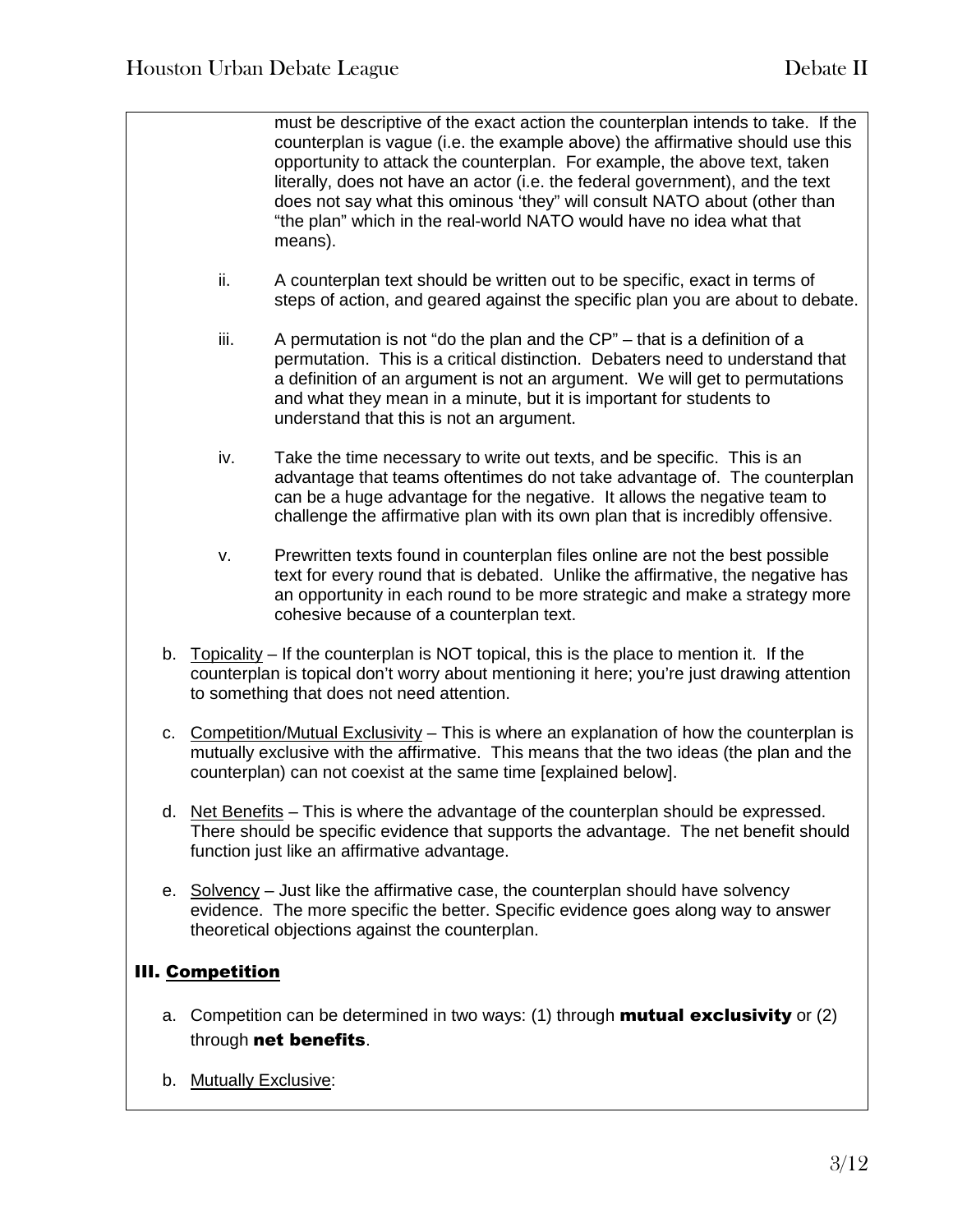- i. Means that two different or opposing ideas are unable to coexist at the same time. For example, removing troops from Afghanistan and increasing troops in Afghanistan. ii. It is actually very difficult to prove that one action is perfectly mutually exclusive. Even the example above is not necessarily mutually exclusive because the example above does not include the word "all." c. Net benefits: i. This means that the advantages of the counterplan should be compared to the advantages of the plan. ii. Take, for example, the States counterplan and federalism. The states counterplan is not necessary mutually exclusive because the states and the federal government could easily do a plan together, it would be redundant, but it could feasibly be done at the same time. On the other hand, the states counterplan could be competitive through net benefits because if there are huge advantages to having the states do the plan, and huge disadvantages to doing the plan, it would only make sense to only do the counterplan. d. The better standard (Mutual Exclusivity or Net Benefits): i. Obviously this is debatable – Your answer probably depends on what type of counterplan you are trying to justify. ii. The net benefit standard is *better* – It is more consistent with the rest of policy debate; impacts, impacts, impacts. Comparing the benefits of one option versus the benefits of another option should, in theory, provide the best explanation of what policy should be chosen. iii. Mutual exclusivity is *better* – It limits the possible number of counterplans. It makes the debate centered around the plan, and not around some small component of the plan. IV. Permutations and Competition a. A permutation is the affirmative's ability to **test** the competition of the plan  $v$ . counterplan. Again, a permutation is a test. It is not an advocacy. b. Definition – Permutations should be; [all of the affirmative plan] & [part or all of the counterplan] c. Test v. Advocacy – A permutation is a test of competition NOT a shift in advocacy. If
	- the affirmative can prove that the counterplan is not competitive (i.e. the permutation is true) the counterplan should go away. Likewise, the permutation would go away too. The focus of the round then shifts back to the plan v. status quo. Since the permutation is not an advocacy of the affirmative team, they can not advocate the permutation as a policy option. The negative should read disadvantages to permutations. The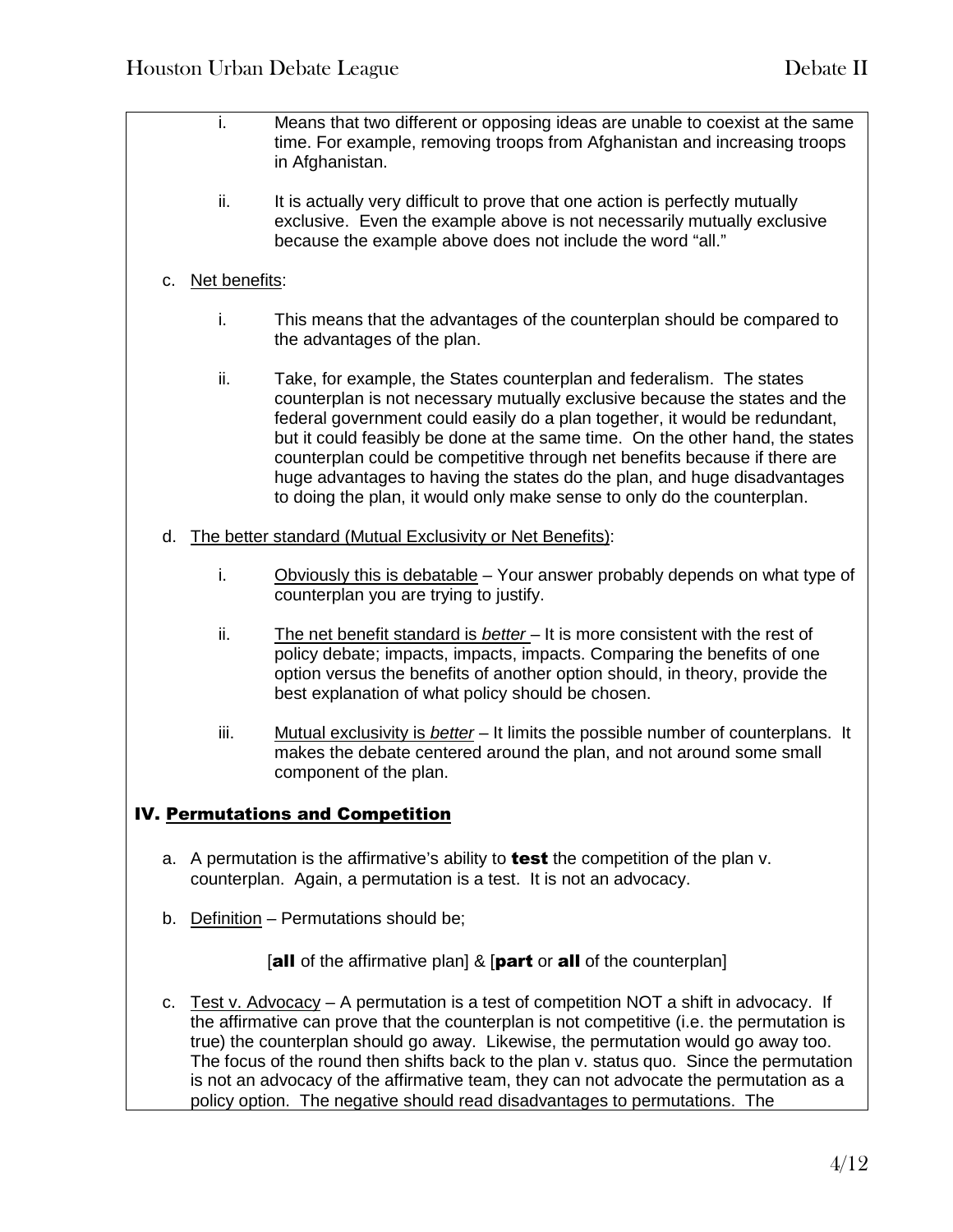permutation is, by far, the most offensive answer an affirmative can make against a counterplan. Therefore, the negative should protect itself against the permutation at all costs.

- d. The tests competition  $-3$  types
	- i. Net benefits Testing competition through this model is comparative. That is; the advantage/disadvantage of the plan should be compared against the advantage/disadvantage of the counterplan. The most beneficial action should be the action that the judge votes for. The permutation should be evaluated similarly. The judge should NOT advocate the permutation but in determining if the perm tests competition, the judge should weigh the impact calculus.

For example, if the permutation is possible but would have some huge negative consequence, it essentially should mean that the permutation is not possible so the counterplan would then competitive.

- ii. Textual Competition This is an argument that states competition can be established by comparing the text of the plan against the text of the counterplan. For example, if the plan was: the U.S. federal government should remove troops from Iraq and the counterplan was to consult NATO. A permutation that would check textual competition would be "perm: the U.S. federal government should [consult NATO] and remove troops from Iraq. Textually those plans are not competitive. Generally, textual competition is used by the affirmative to answer functional competition by the negative.
- iii. Functional Competition This is an argument that the plan should not be evaluated as a series of words (i.e. the text of plans), but the plan should viewed as those actions which ultimately become the function of the plan (i.e. how the plan would actually work).

V. Types of Permutations – Focus on the exact definition of a permutation to determine the exact type of permutation. A permutation is "all of the plan and part or all of the counterplan."

a. Severance Permutations – A permutation that results in the affirmative abandoning part of their original advocacy (the plan). This permutation would be "part of the plan and part or all of the counterplan."

Severance permutations are often considered illegitimate by judges. The theories suggesting that severance permutations are illegitimate rest on the foundation that the affirmative's advocacy must be static. Abandoning the plan would be called a "moving target." The negative could never win a debate round if the affirmative would be allowed to change its advocacy (primarily because the affirmative has the 2ar).

b. Intrinsic Permutations – This permutation would be "all of the plan and part or all of the counterplan and something else." This would mean that the permutation includes actions that are not part of the counterplan or part of the plan. This type of permutation is also suspect at best. If you run remove tactical nukes from Turkey and the negative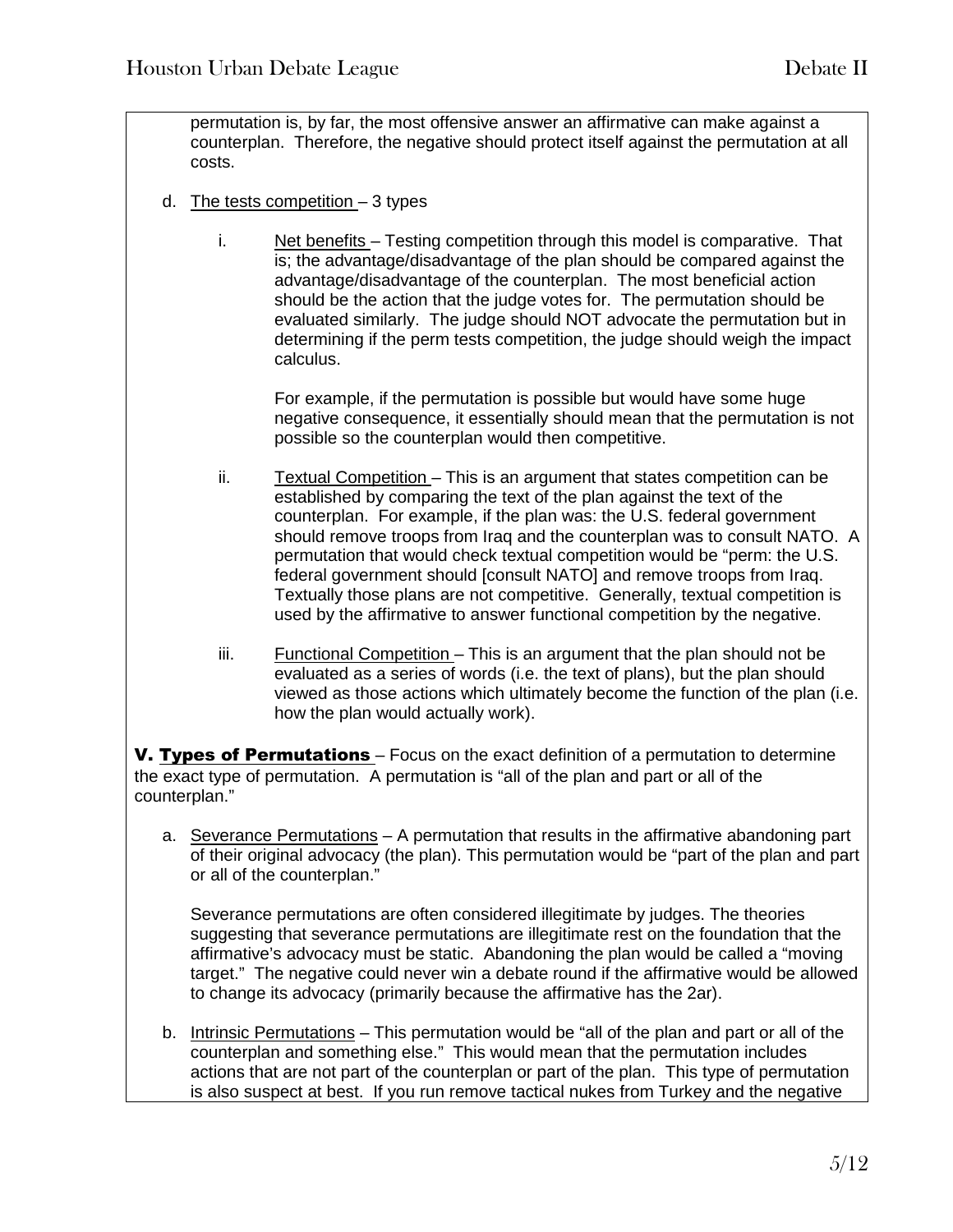runs the consult NATO counterplan, an intrinsic perm would be to do the plan but consult with NATO on terrorism or Russia. The point of the intrinsic perm is to prove that the benefits of the counterplan are not tied specifically to the plan. If we weren't going to consult NATO about Russia, who cares if we don't consult them on tactical nukes in Turkey.

- c. Timeframe Permutations A permutation that would either (1) delay the plan until after the action of the counterplan, or (2) delay the counterplan until after the plan has been passed. If the net benefit of the counterplan is a mid-term politics disadvantage, this perm could solve the net benefit easily. A timeframe permutation is an excellent example of a permutation that could be considered a violation of multiple types of theory. For example, you could consider this type of permutation a "timeframe perm", an "intrinsic perm", and a "severance perm."
- d. Mechanical Permutations This would be a permutation that does all of the counterplan but does not include the plan. The best example of this is type of permutation would be against the Anarchy CP. Perm – ban the government in all instances with the exception of the plan. This forces the negative to debate the specificity of how the plan applies to the counterplan. This type of permutation is highly effective against sweeping counterplans like the Anarchy CP.
- e. Permutations are not singularly describable An affirmative could easily make a permutation that is a severance, intrinsic, and delay permutation. The negative team can argue that each type of violation is bad. If the negative wins that only one is bad, they still win that the permutation is illegitimate.

## VI. Debating Permutations

- a. Write out the text of the permutation The text may come into question later in the debate. For example, if the negative claims that the permutation is a severance permutation. This argument stems from the exact wording of the text of the permutation. If there is no text the debate will become terribly muddled.
- b. Theory debates should be slowed down Consider everyone's ability to flow (including the judge). Theory debates are technical, and each piece is very relevant. Make sure that parts do not get overlooked because you were reading fast.
- c. The negative should buckle down on the permutation  $-$  The perm is the most offensive argument an affirmative can make against the Counterplan. The negative should generate offense against the perm whenever possible. Likewise, the affirmative needs to realize that the permutation is very important to their success in the round.
- d. The negative should read disadvantages against the perm For example, if an affirmative makes a permutation against the consult counterplan the negative should read the genuine consultation is good. This argument would say that faking consultation would hurt relations with whoever the negative is consulting. This would be a disadvantage to the counterplan.
- e. Multiple Perms are oaky and good Perms are tests not advocacies. You can have as many tests as you want. Since they are so offensive, read multiple to apply pressure on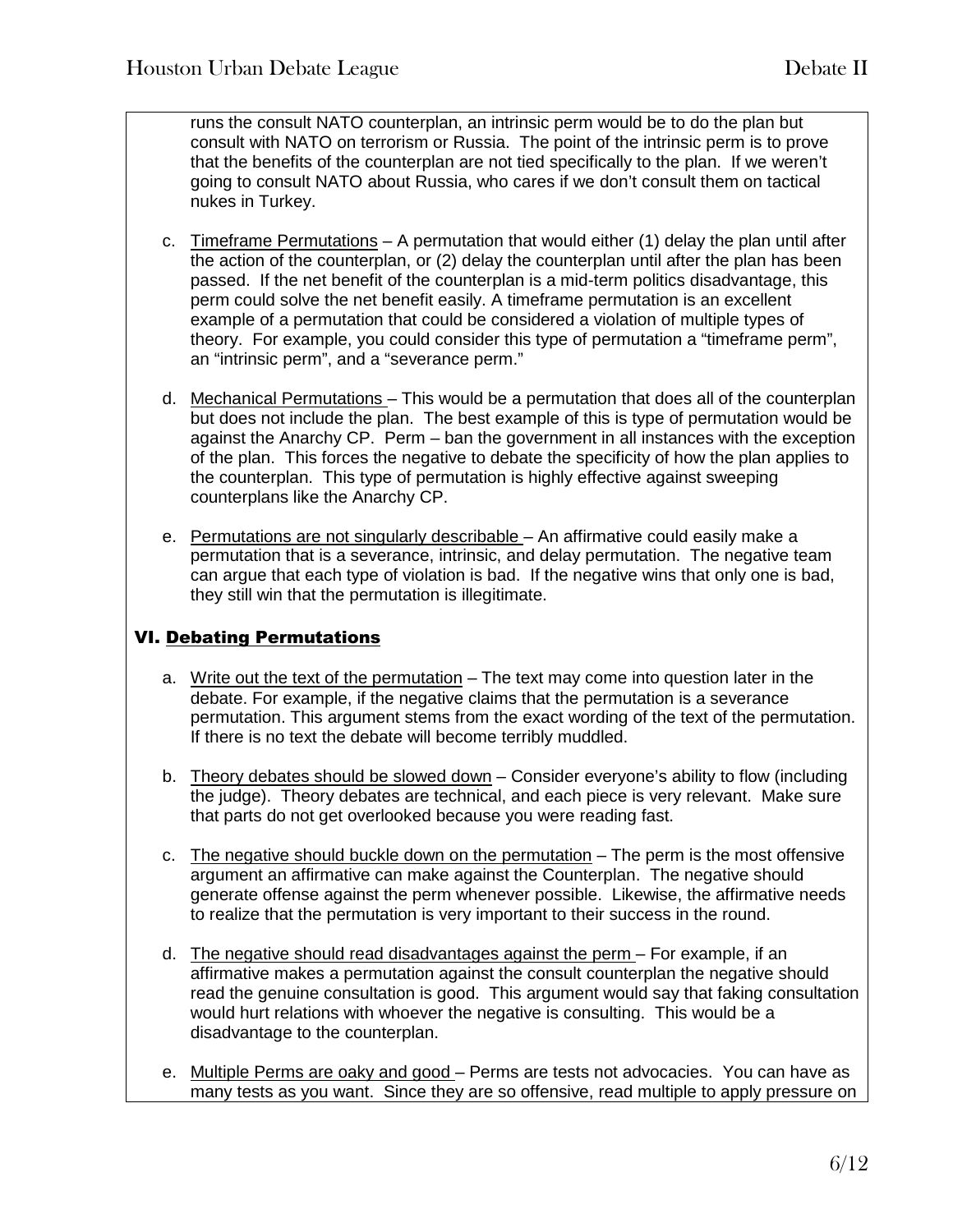the negative.

## VII. Net Benefits

- a. Definition A net benefit is a unique advantage tied to the action of the counterplan. The counterplan shifts the negative's advocacy away from the status quo and refocuses it on the negative policy option. This option must have unique advantage, just like the affirmative. Net benefits often establish competition so make sure you protect yours.
- b. The weight of the round Remember, the introduction of a counterplan means that presumption applies to the policy that sustains the least amount of harm or consequence. [see status of counterplan below]
- c. Once this option is in play, disadvantages are weighed in the context of the counterplan not in relation to the status quo. This becomes complicated by the conditional/dispositional status of the counterplan. [see status of counterplan below]

## VIII. Topicality

- a. The affirmative plan **MUST** be topical, in that, the plan must be a defense of the "should" in the resolution.
- b. There are two types of counterplans in relation to topicality; topical counterplans and non-topical counterplans
	- i. NON-Topical Counterplans These counterplans are generally considered the more accepted form. For example, the States counterplan is a nontopical counterplan because the resolution calls for the federal government to act and not the states.
	- ii. Topical Counterplans Generally less accepted than their non-topical counterparts for a couple of reasons. (1) The goal of the affirmative is to prove the resolution true. If the negative runs a topical counterplan and the judge wants to vote for the counterplan they should still sign the ballot affirmative because the counterplan justifies the resolution. (2) Steals affirmative ground. The negative generally has more ground.
	- iii. Convention over acceptability The non-topical counterplan is generally more accepted. This is true for a couple of reasons:

(1) Antiquated convention from years past – Topics used to be much smaller; there was basically one affirmative. This is no longer true. Topics these days are massive. Massive topics change the nature of ground in a debate round. The more ground the affirmative has the more legitimate topical counterplans should become.

(2) Bidirectional topics – Affirmatives used to be responsible for the entire resolution. These days this is often no longer possible. For example, some resolutions say "substantially change…" which makes it virtually impossible for an affirmative to substantiate the entire topic.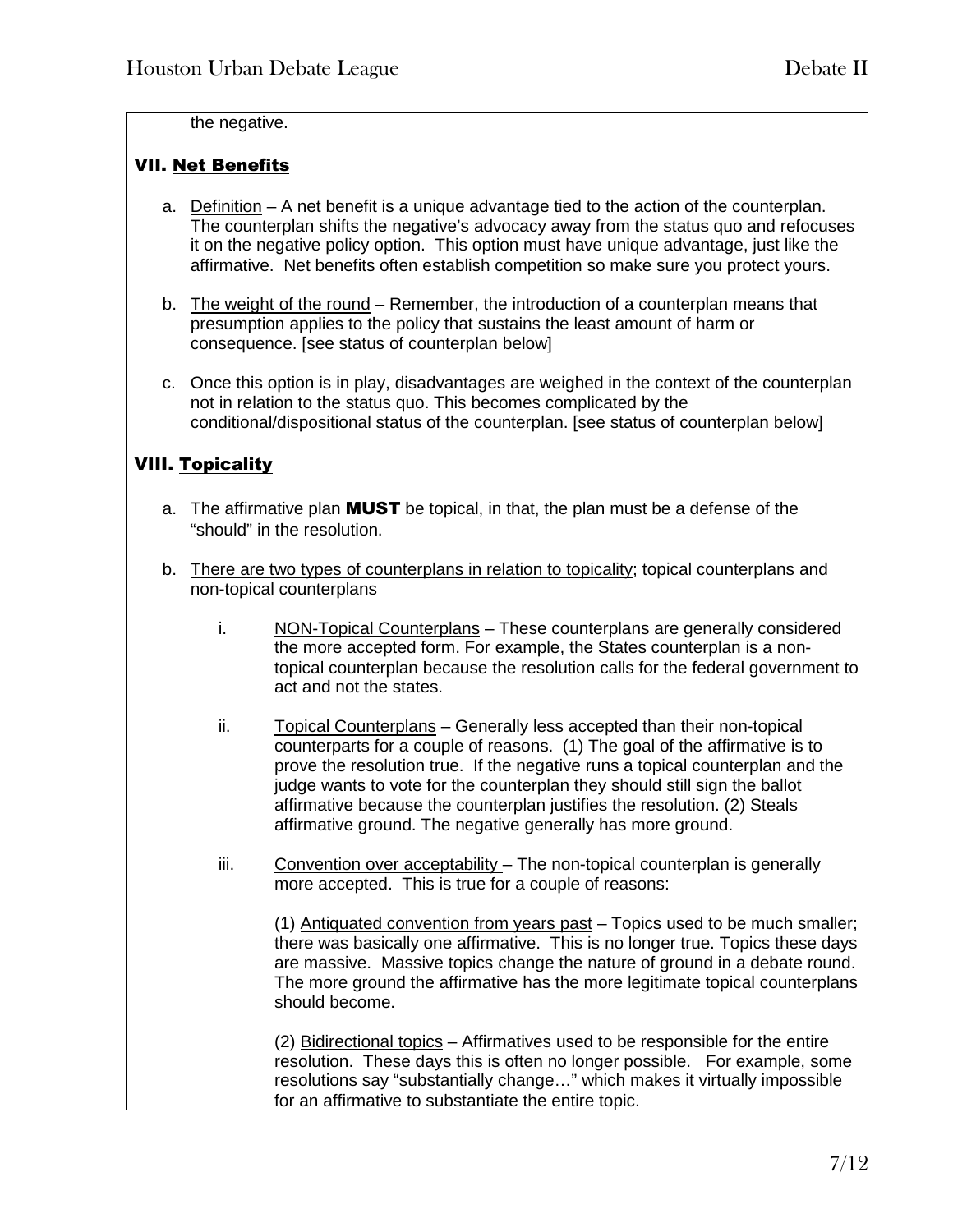## IX. Fiat and Negative Fiat

- a. Affirmative Fiat
	- i. Should v. Could The affirmative derives its power of fiat from the word should in the resolution. This is because it is better to debate **should** the plan happen not could the plan happen.
	- ii. The resolution The affirmative, based on the resolution, has the ability to assume that the plan could happen and the debate takes place about "should" the plan happen. This is why the affirmative is largely focused on advantages and harms, and the negative is largely focused on disadvantages.
- b. The Negative Resolution? The negative team does not have a negative resolution. Worse still, there is "should not" in the resolution that does exist. How then does the negative have the power to create a negative policy option?
	- i. Negative Fiat Good / Should Exist –

(1) The best policy option model – The best policy option can only be determined when compared to competing policy options. Because a counterplan can check affirmative ground that means they are good for debate and should exist.

(2) Reciprocity – If the affirmative team has the ability to enact legislation. It would only be fair to extend such a power to the negative.

This is a consistent theme in policy debate. For example, the issues of fairness and ground are routinely debated in the context of topicality. If these issues are of genuine concern it would seem that they extend across the gamut of policy debate.

ii. Negative Fiat Bad / Should NOT exist –

(1) Counterplans produce bad debates – Counterplans alters debate rounds – For example, people used to specify their agent as the president propose, Congress would pass it, and the President would sign the bill into law. However, a counterplan had the president veto the bill and Congress override the veto with a politics net benefit. That resulted in very vague plan texts.

- iii. Community consensus Judges generally accept the argument that the negative has fiat. However, people don't know how to debate theory anymore. If you have a judge who is flowing, and willing to listen to arguments you can certainly get so leverage out of this argument.
- c. International Fiat Fiating international organizations (i.e. the WHO, UN, NATO, etc). This topic makes it very difficult to use international fiat because the objective of the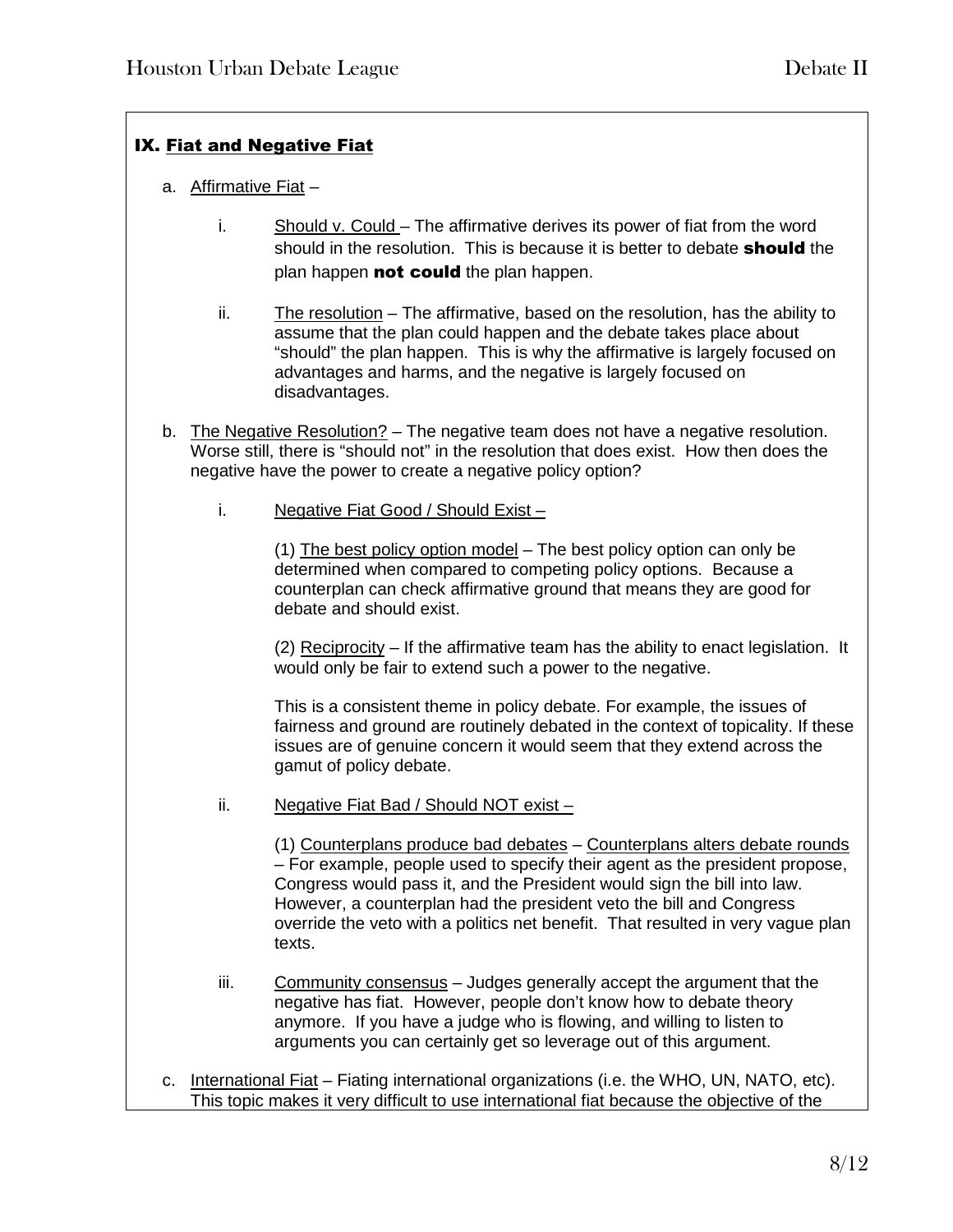resolution is to reduce US military presence. The United Nations is not the best actor to do that.

d. Object Fiat – Object fiat attempts to fiat an object of the plan. For example, the tactical nuke affirmative claims that nukes cause Iranian proliferation. An object fiat counterplan would fiat that Iran shut down its nuclear weapons program.

This type of fiat is widely considered highly abusive.

e. 50 State or Multi-State Fiat – 50 state is specific to domestic topics, and is certainly a theoretical objection that an affirmative should make. It results in an unfair division of ground. The affirmative can only fiat the central government, the negative is fiating 50 individual state governments.

Multi-State fiat – This argument could apply to international counterplans like Consult NATO.

A negative argument back would be infinite regression - Even the federal government consists of individual parts. The division of ground is literally the same, and literature checks abuse.

## X. Status of Counterplans

Unlike the affirmative that must defend their entire plan (advocacy) for the entire round, the negative is not necessarily tied down to such advocacy. The negative, in some circumstances, can kick out of the counterplan and resort back to a defense of the status quo. There are three traditionally accepted terms for the negative's status of the counterplan; conditional, unconditional, and dispositional. These are terms, not justifications:

- a. Conditional Counterplans When the status of the counterplan is conditional the negative believes that they have the right to abandon the counterplan advocacy whenever they so choose. Their advocacy is therefore provisional; they could support it, and they could not support it.
- b. Unconditional Counterplans Unconditional is the exact opposite of conditionality. Unconditional means that the negative team will advocate the counterplan for the entire round.
- c. Dispositional Counterplans This is the trickiest form of conditionality. It means that the negative believes it can kick the counterplan if and only if the affirmative makes a certain set of arguments.
	- i. Permutations Traditionally, dispositional means that the negative will go for the counterplan unless it is proven not competitive. For example, the counterplan can become conditional if the affirmative makes a permutation. The negative would argue they should not have to defend something an argument if it is proven to not compete.
	- ii. Theoretically illegitimate If the counterplan is proven illegitimate (i.e. no negative fiat) the negative can kick it by conceding the theory. This is also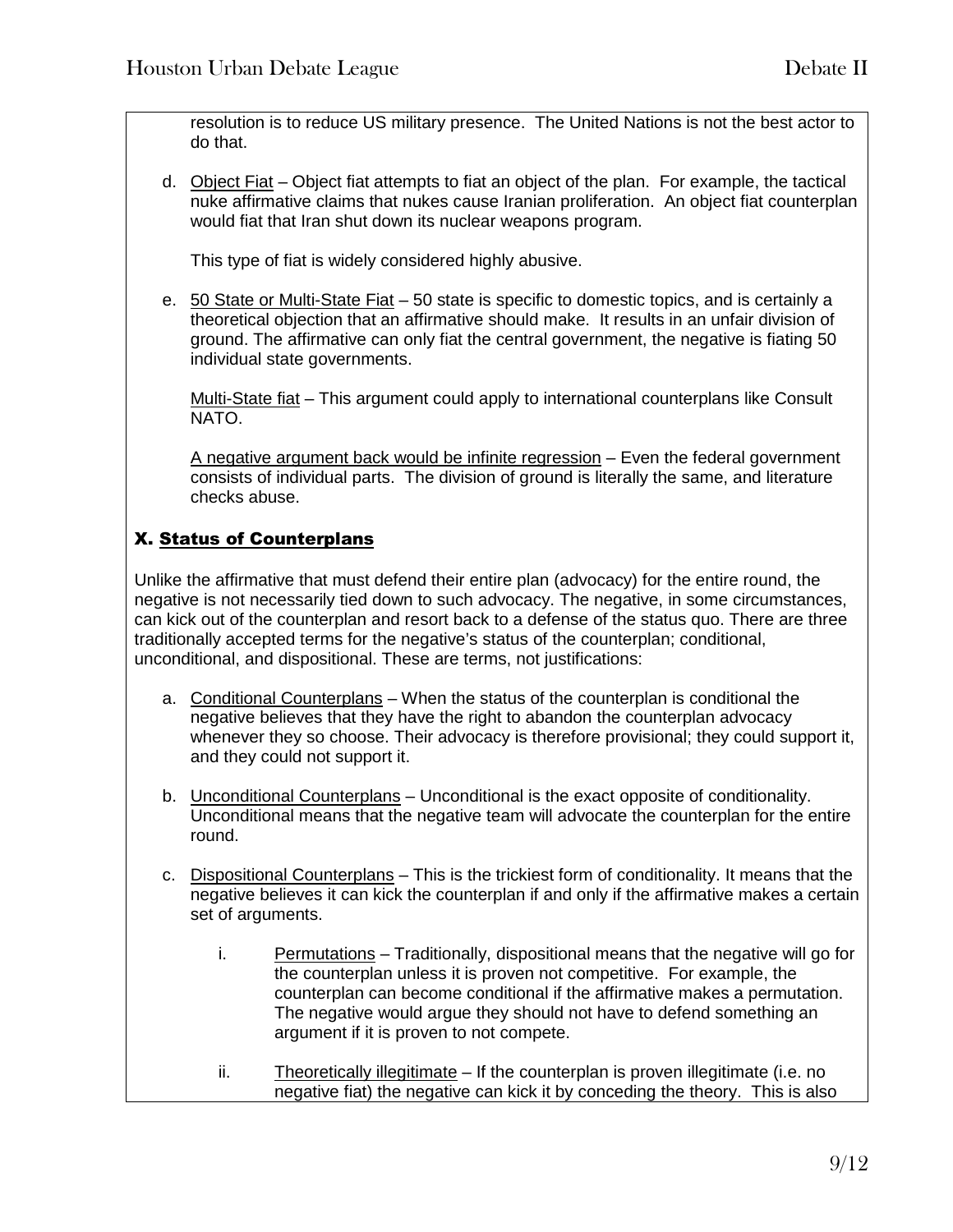possibly true with unconditional counterplans but it is certainly more suspect.

- iii. Straight turned More recently dispositional counterplans took on the straight turned means you can kick it stance. Certainly more abusive than the theory or competition argument. This is a very good reason to get a specific interpretation of dispositionality from the negative.
- iv. The benefit of being dispositional The benefit of running a dispositional counterplan is that the affirmative is ostensibly in control of the advocacy. The affirmative has the ability to stick the negative with their counterplan. This status undermines a lot of the theoretical objections to conditional counterplans.
- d. "What's the status of your counterplan?" Debaters should  $ALWAYS$  ask this question, and the follow up question should **ALWAYS** be "what does that mean to you?" The reason for this is that not everyone agrees on terminology. If the negative says that the counterplan is dispositional, clarify for everyone, including your judge, what that means. Not everyone has the same understanding of terminology. It can only serve to benefit you to ask for a definition/clarification.
- e. Status and Acceptability While these terms have become accepted labels of advocacy, it does not necessarily mean that each status will be unanimously accepted and valid in every round by every judge. Conditional counterplans are generally considered fairly abusive as they strongly benefit the negative at the expense of the affirmative. Unconditional counterplans are considered the most fair. Dispositional counterplans can still be abusive but are balanced. The affirmative can stick the negative with the counterplan or can allow them to kick it by simply holding them to their interpretation of the resolution. Dispositional counterplans are probably the most accepted form of counterplan status.

## XI. Types of Counterplans

There are several types of counterplans. It is rare for a counterplan to be only a single type. For example, a counterplan can be a delayed-agent-PIC-counterplan.

- a. The PIC Plan inclusive counterplans are exactly what they sound like; they advocate doing some portion, but not all, of the affirmative plan. The net benefit is generally attached to the portion of the plan that is not captured by the counterplan.
- b. Floating PICS Similar to a plan-inclusive-counterplan because they advocate doing part, but not all, of the affirmative plan. It is called a floating PIC because they are made to function as alternatives to the kritik. It "floats" because it is never clearly identified as the alternative. Generally considered suspect at best.
- c. The PEC Plan exclusive counterplans are the exact opposite of the PIC. The PEC excludes the plan but is still competitive. For example, the anarchy counterplan would be a PEC, it competes because the affirmative uses the federal government and the counterplan abolishes the government.
- d. Agent Counterplans This counterplan changes the agent of the plan (i.e. the congress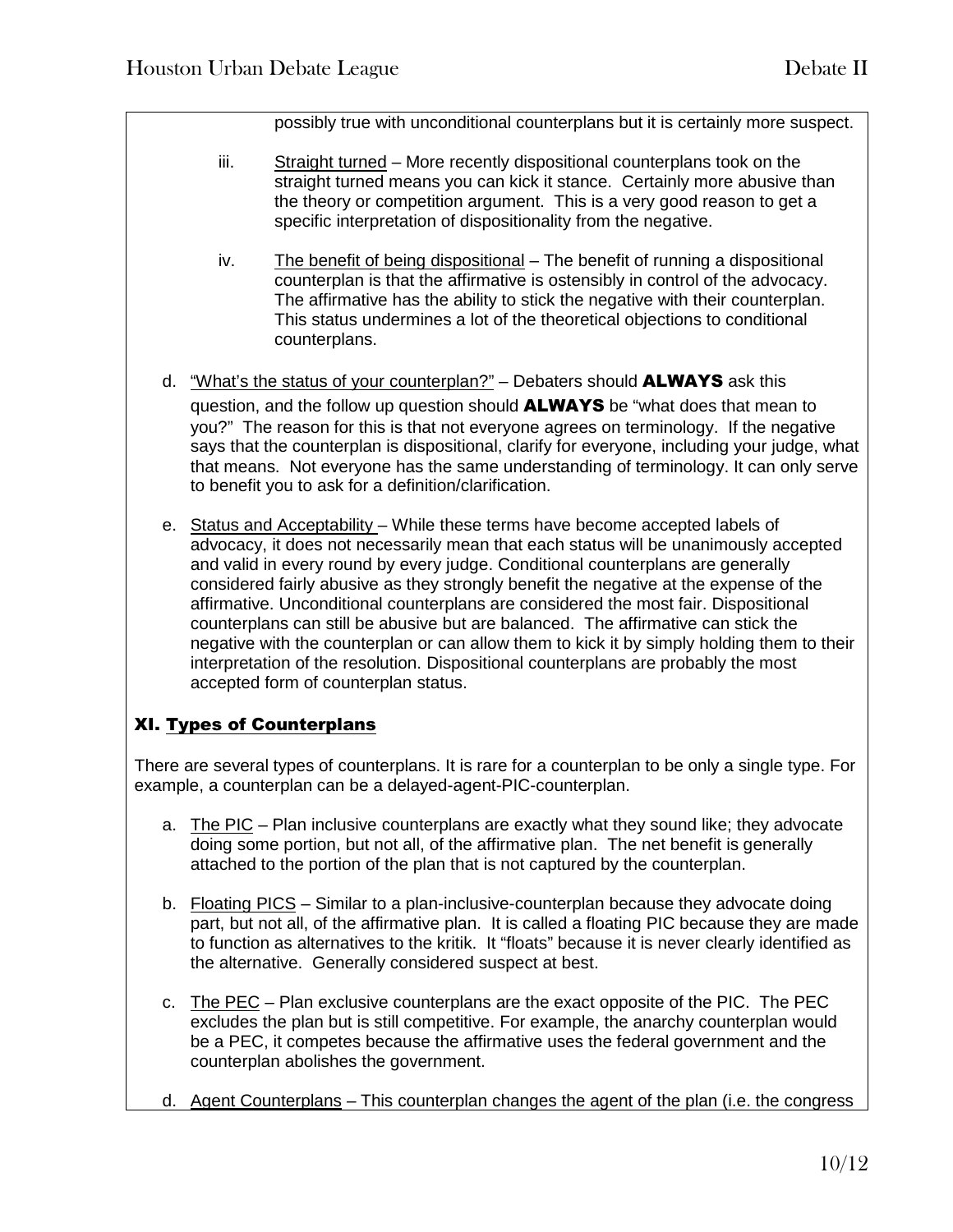to the Supreme Court, the United States government to the Canadian government). These counterplans struggle with legitimacy because, particularly on international topics, the negative could fiat a relevant country and prevent a specific action. For example, if the affirmative pulls out troops from South Korea to prevent Chinese aggression, the negative could fiat China and solve all of the case.

- e. Consultation Counterplans Consultation counterplans base the passage of the plan upon the outcome of a consultation process of a third party (i.e. NATO, EU, etc). The negative can defend the outcome of that consultation, but it is not entirely necessary.
	- i. Consultation is inherently a conditional counterplan The plan may or may not be done base on the outcome of consultation. This means that the negative is defending two worlds at the same time making it difficult for the affirmative to debate in the round.
	- ii. The double bind consultation is normal means The affirmative should make the argument that consultation either (1) always happens and that makes it normal means, or (2) it never happens which means it doesn't matter if the plan consults in this instance or not.
	- iii. The Yes/No Debate The question of will the plan be passed is important. If the plan is not passed it is a disad to the counterplan. If the plan is passed, fake consultation is a pretty easy story for the affirmative.
- f. Delay/Timeframe Counterplans A counterplan that delays the implementation of the plan. For example, if a plan is publicly unpopular it would be bad to pass it prior to the mid-term elections. A delay counterplan would wait until after the elections to pass the plan and clam a politics disad as a net benefit.

## XII. Debating Theory – Thinking Outside the Box

- a. Number and Label Your Arguments Like most good speeches, theory debates require detailed labeling of argumentation.
- b. Slow down, slow down, slow down Theory is difficult for judges to get down on paper. It is even more difficult to get when a debater is flying through it like its going out of style.
- c. Evidence dictates theory not the other way around If you have solid evidence that supports consultation it is a powerful argument to support your theory.
- d. Justification of Abusive Theory Intrinsic/severance arguments are considered illegitimate, but if you are debating a consultation counterplan, you can make the argument that because the negative is running an abusive counterplan that intrinsic/severance arguments are justified.

Make the comparison that its kind of like something that is considered good, or if you are trying to de-justify an argument, make it seem like something that everyone hates.

e. Counterplans are critical tools for limiting the size of the topic – especially early in the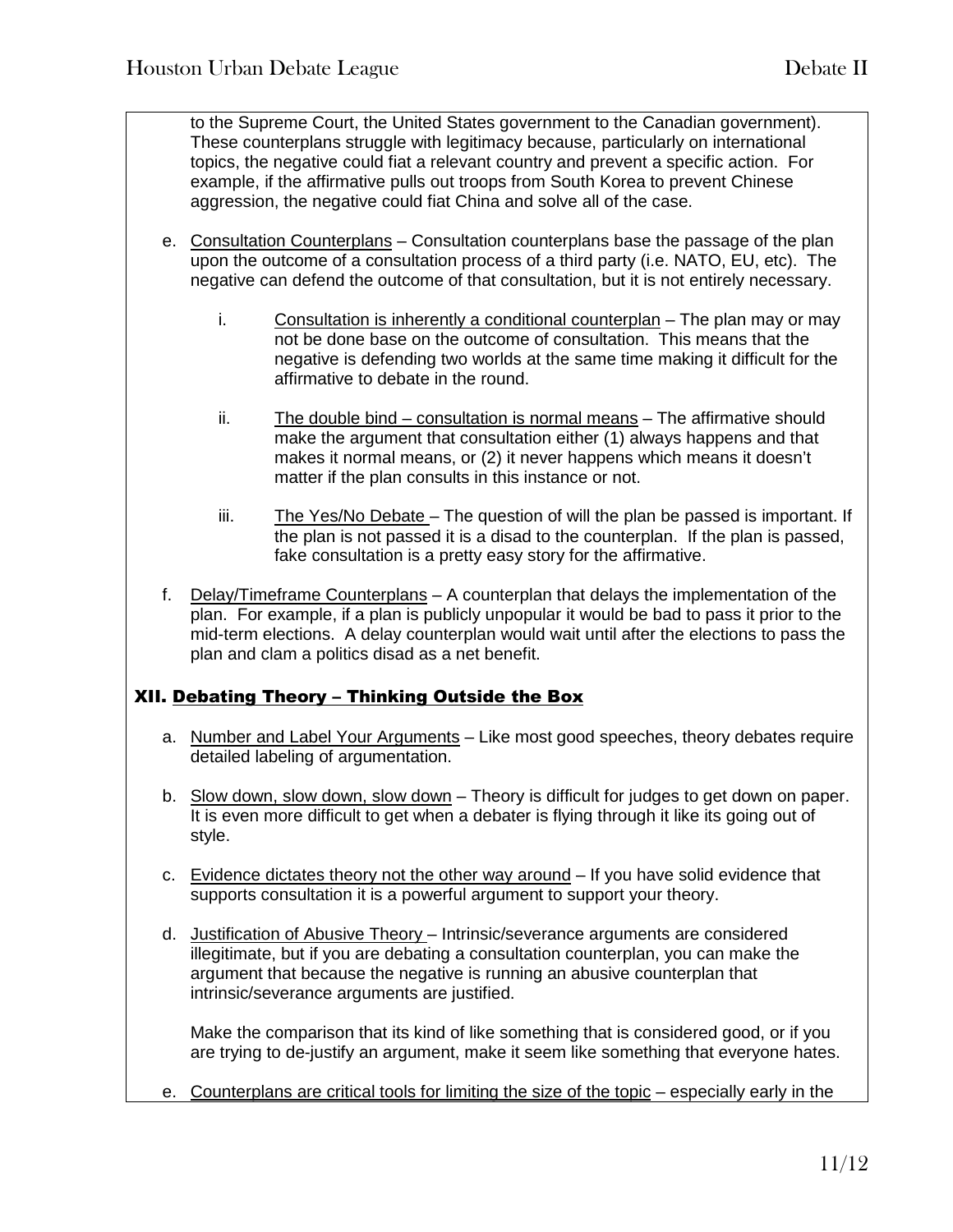year. Topicality is easy limiter; topicality gets confusing, not willing to vote, competing interpretations, etc.

- f. And… Watch Your Judge the best person to indicate how your judge feels about a theory debate is your judge. Look up. Look up often.
- g. Realize the Reality of Theory a lot of the advanced argumentation will get lost in translation to an inexperienced judge. Realize who your critic is and if they are likely to pull the trigger on some in-depth theory argument. This is NOT to say do not make theory arguments. Time is important and most opponents will dedicate some serious time to most of these theory questions.
- h. Talk the Talk If you sound like you know the theory you will likely get more leverage out of it. Teams will be more afraid.
- i. Steal others work Start with other people's theory blocks, but it is important that ultimately it is your theory. Even if it is a worse theory block it will be better for you in rebuttals
- j. Think about what 2ar wants to go for The counterplan knocks the affirmative off of their turf. They want to talk about the awesomeness of their plan and their advantages. They do not want to give a 2AR about consultation compared to

## Exercises:

- (1) Students should be divided into teams (i.e. debate partners). Each team should pick a theoretical argument (i.e. plan inclusive counterplan) to discuss. Each member of the team should pick a side (for or against) their chosen argument and write several arguments in favor and against it. After they have completed this assignment, the students should discuss why they believe their position to be correct. It is important for the instructor to inform the students that they do not have to "believe" that they are defending the "correct" position, but they must defend it as though they do. This exercise will help students get a substantive level of understanding.
- (2) Students should find a free theory file online. Each student should be responsible for rewriting a section of the file. For example, a student should take the plan inclusive counterplans are bad section and rewrite it in their own word. This will help them understand how to make these arguments, what each argument really means, and allow them to make these arguments effectively in a round.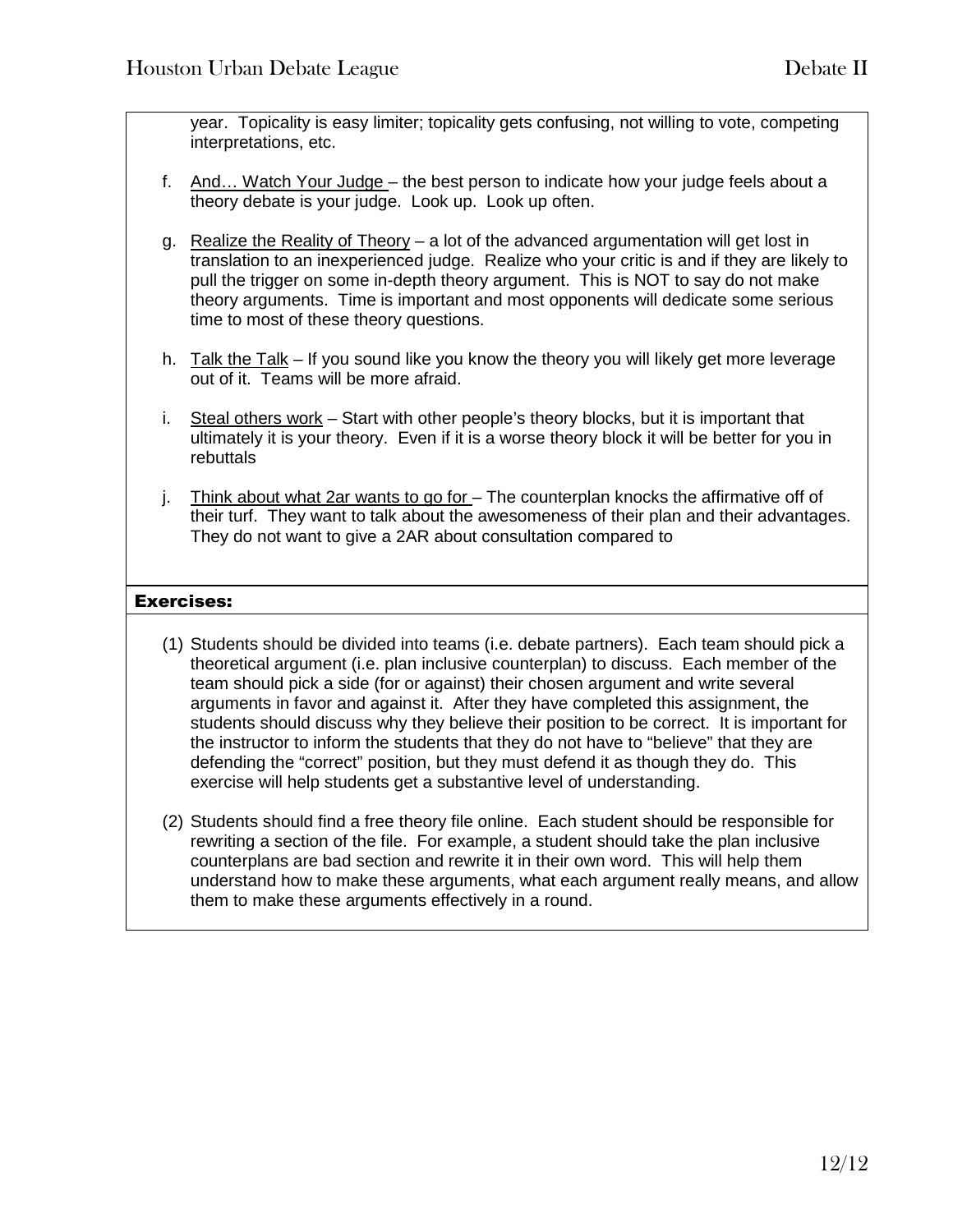## Lesson Plan: Fiat

## Objective:

The student will understand the theory of Fiat.

## Fiat Lecture

## Introduction:

a. Why do we do what we do? – Debaters present affirmative plans. These plans make demands on the federal government to take action. Yet, debaters are not the federal government. They do not have the authority to pass legislation. Yet, debaters still make these specific demands for action. Why do debaters claim that if the judge votes for the affirmative case the legislation will pass and good things will happen? The answer is that debate revolves around the notion of fiat. Fait is an essential aspect of debate. It should be understood in great detail, even if it seems only abstractly important at first.

## Fiat and the Resolution:

- a. Definition of Fiat:
	- i. Definition Fiat means "let it be done" in Latin. The power to "let it be done" derives from three aspects of the resolution.

## b. The Resolution:

- i. Fiat derives from the resolution. The resolution is - "**Resolved:** The United States federal government **should** substantially reduce its military and/or police presence in one or more of the following: South Korea, Japan, Afghanistan, Kuwait, Iraq, Turkey."
- ii. Fiat derives from three aspects of the resolution; the term *Resolved*, the term *should* and the colon (:).
- iii. It is probably more important for students to start understanding Fiat by simply addressing the "Should Question."

## The Should Question:

- a. Primarily, fiat derives from the word "should" in the resolution. The term "should" is used to create a distinction between the term "should" and the possible use of the terms "would" or "could."
- b. The term "would" If the resolution used the term "would," it would focus the debate on whether or not it would be possible to pass the plan. Likewise, the term "could" would focus the debate on whether or not the plan could be passed. Debating whether or not a plan could or would pass would be very difficult. The affirmative team would be hard-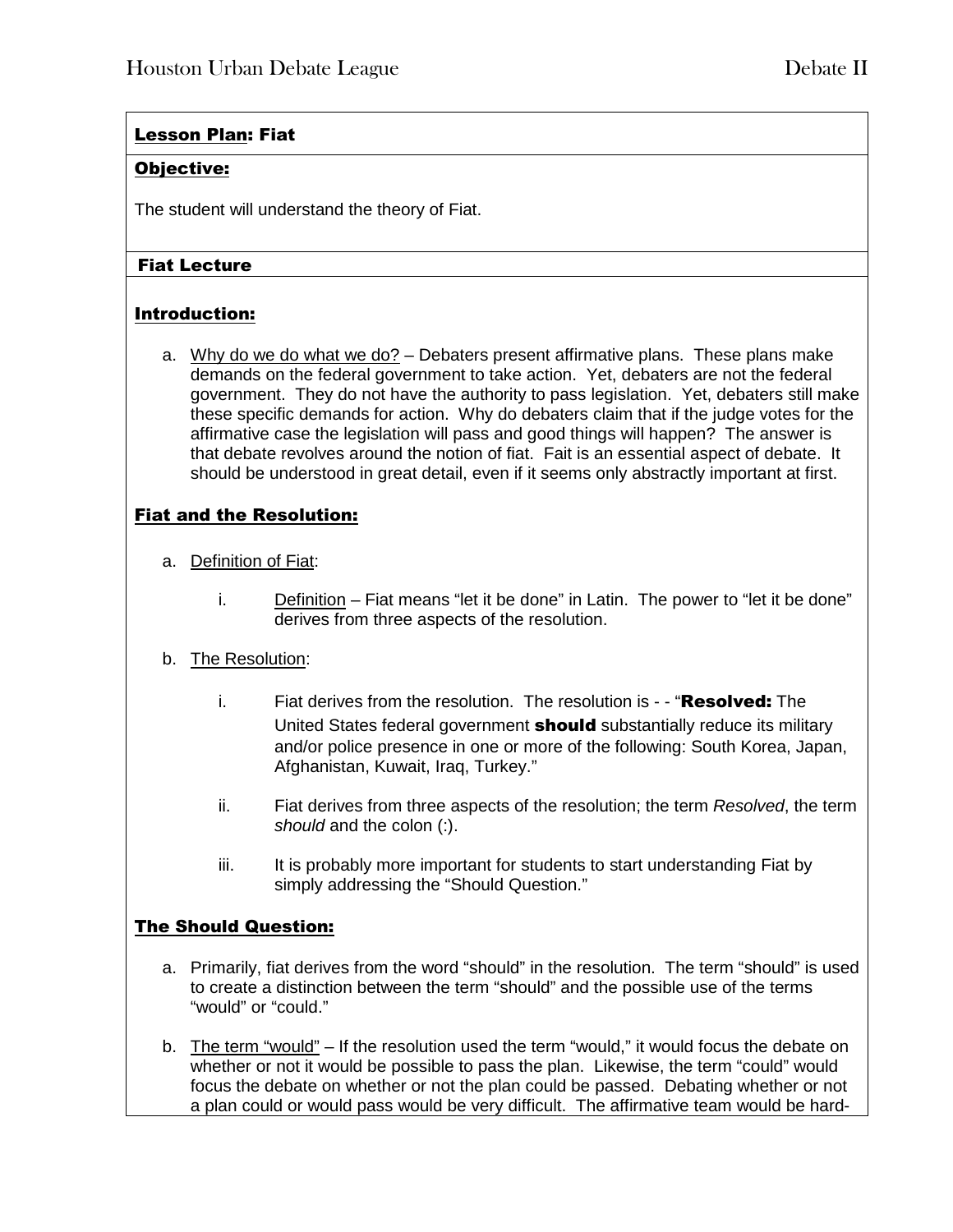pressed to make an argument that would prove a piece of legislation would definitively be passed. This is true because if the legislation would be so easily passed, it probably would already have been passed.

- c. Inherency Think about how the question of "would" relates to inherency. The affirmative team would never be able to defend inherency, because it would take out the possibility of the plan passing. If there is indeed an inherent barrier, the affirmative would never answer the "would" question.
- d. Using the term "should" is intended to make the argument that debates should focus on whether or not the plan is a good idea. It is much easier to answer the question "should" something be done, instead of answering "could" this plan be done.
- e. Harms and advantages Harms and advantages exist largely to answer the "should" question. For example, debaters often say that the plan should be done because of the advantage solve something great. This means the plan should be done.

(For those that are interested)

#### Resolved:

- a. Fiat also derives from the word "Resolved" in the resolution. Resolved means to reach a firm decision or make a final determination: to *resolve on a course of action*.
- b. Resolved means that to be topical the affirmative must make a determination about a specific course of action.

## The (:) Colon:

a. Fiat also derives from the colon (**:**) in the resolution. The use of the colon depicts the syntactical-deductive and introduces the logical consequence, or effect, of the intention stated before by the resolved.

## The Limitations of Fiat:

- a. You can not fiat workability This means that you can not fiat that the world will be a better place. That is to say, while you can fiat that the government will pass a piece of legislation, you can not fiat peace.
- b. You can not fiat other actors Fiat is limited to the object of the resolution. The object to the resolution is always (every topic since at least 1980) the federal government. The affirmative is arguably allowed to fiat all of the individual branches of the federal government; executive, judicial, and legislative.

## Normal Means:

a. Definition of Normal Means - The normal procedures that would take place to pass a piece of legislation.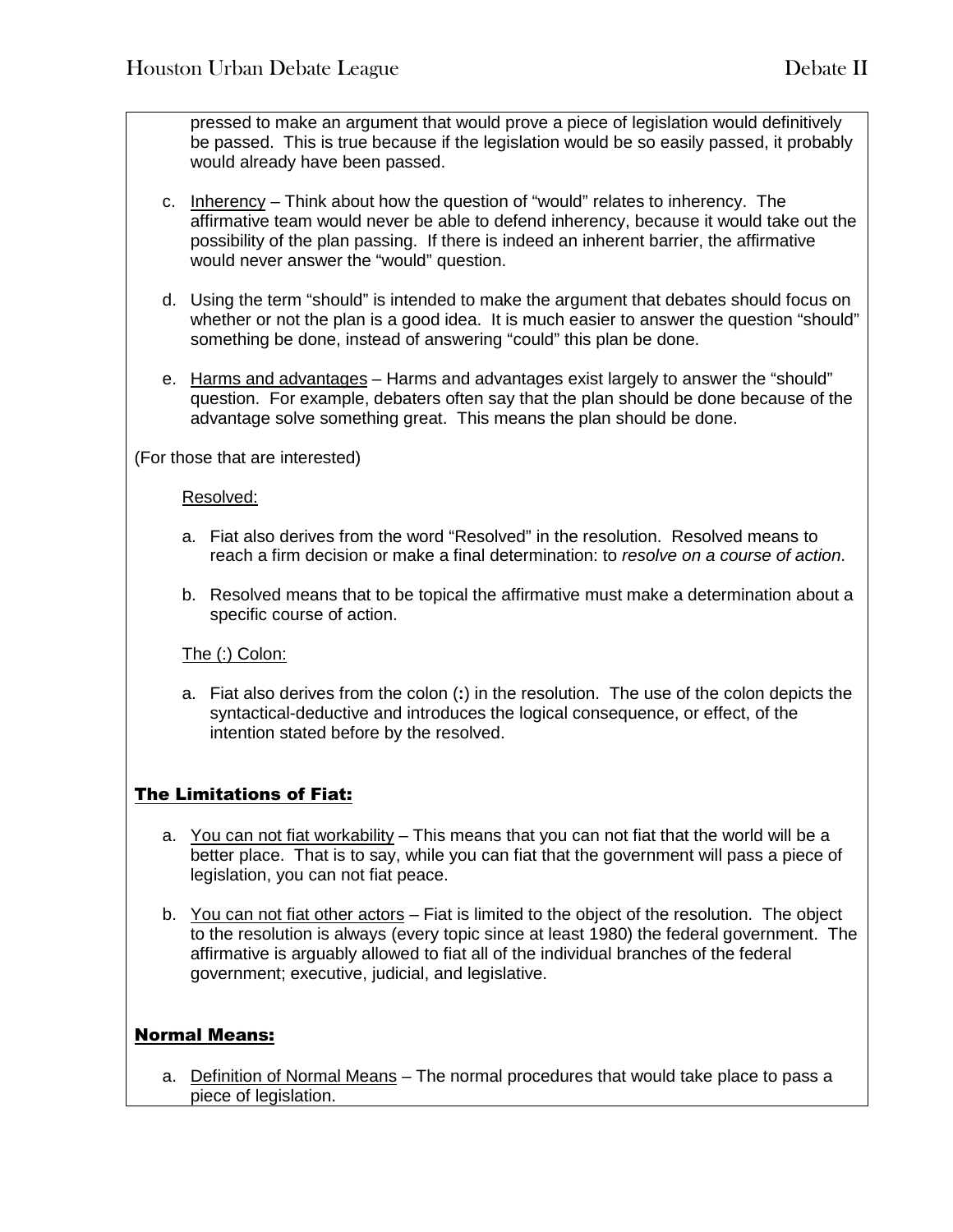b. Normal means allows the affirmative to focus on the outcome of the legislation not the passage of legislation.

## Specification:

- a. Funding Part of the normal means afforded by fiat is funding. The affirmative plan is guaranteed that the plan will be funding and that funding will be protected with the passage of plan. This funding must come from the normal avenues.
- b. Enforcement Enforcement means that the plan will be enforced in the world post the plan. Take, for example, an affirmative plan that mandated that police arrest anyone suspected of graffiti. Enforcement means the police could not say no. They would have to enforce the mandates of the plan.

#### Exercises:

- (1) Students should write a short essay defending or negating the right of the affirmative team to use fiat to pass the plan.
- (2) Students should discuss ways in which fiat could be used as an argument in the round. For example, if a negative team ran a consult NATO counterplan, the affirmative could argue that consulting NATO is part of normal means and that the plan can fiat past it.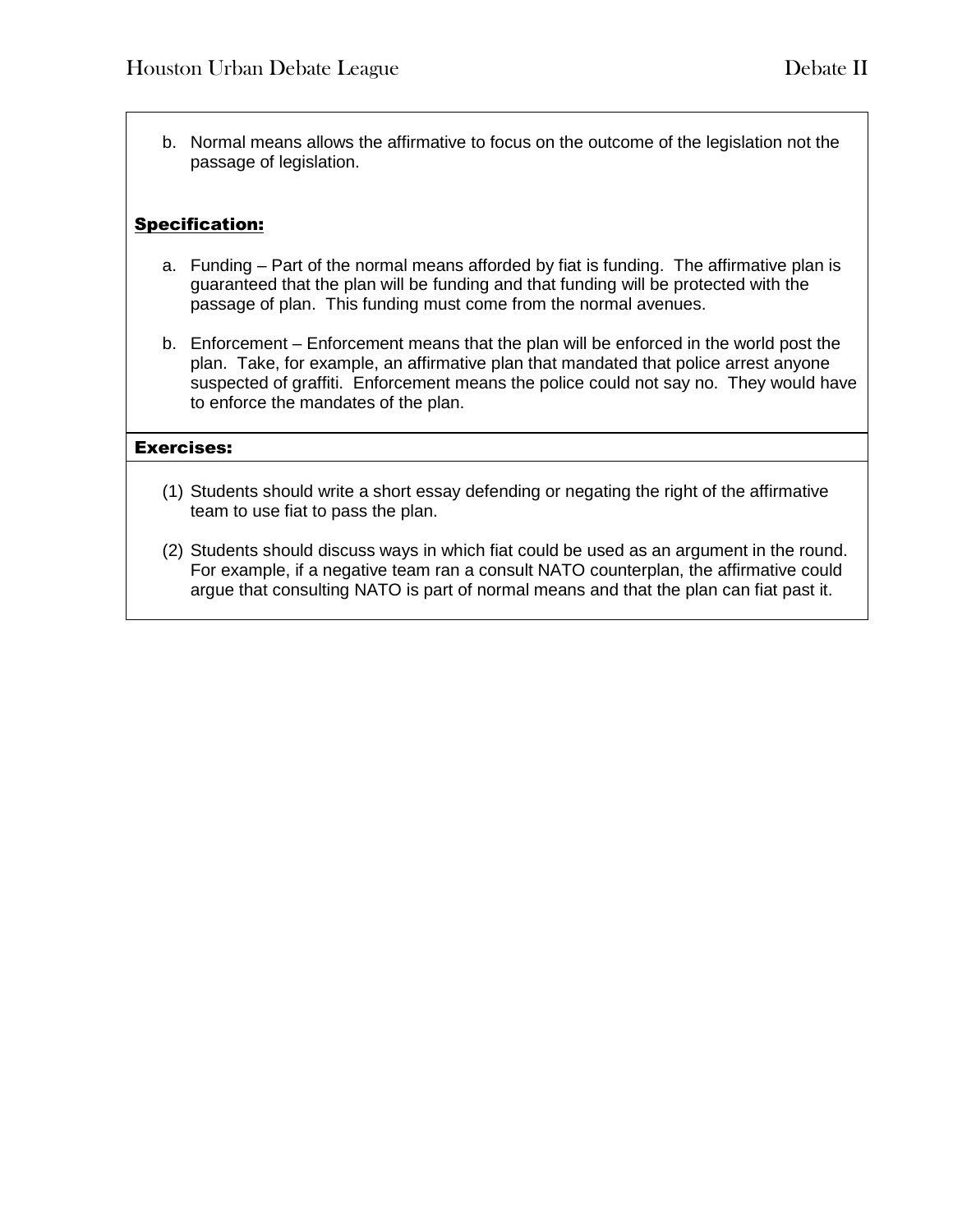These are tricks that great debaters use before, during and after every round and tournament to get the absolute most education, success and reward from debating at tournaments. There are five examples of things that debaters should do before the start of each round and before the start of the tournament. There are six examples of things debaters should do during rounds at the tournament. Finally, there are five examples of things that students can do after the round ends and after the tournament to improve their success. Here they are:

#### **The Start of the Tournament and Before the Round:**

- (1)  $Do$  as much pre-tournament work as possible Reading evidence to help understand arguments is a great advantage for debate tournaments. Highlight or underline relevant portions of cards. Even if you think you will never read this evidence in a round, it can only help if you do. Make sure you have all of you evidence and it is filed properly. If you are the 1ac or the 1nc make sure your affirmative case or negative shells are all there and ready to be read. The more you do before you get to the tournament the better you will do while you are at the tournament.
- (2) Do NOT try to learn everything the night before a tournament Concentrate on the information that you need to know; the affirmative case, or specific negative arguments. Do not overwhelm yourself by trying to understand every file in you box. Trust yourself.
- (3) All-nighters are all-bad Do NOT try and stay up the night before a tournament getting ready. Fatigue can be devastating. Again, trust yourself. Being too tired to compete will cause you to be sluggish, exhausted and lethargic. Debate is a physically and mentally draining activity that can not be done without sleep.
- (4) Do practice speaking-drills the morning of the tournament Even if you have practiced many times before, the day of the tournament is different. You do NOT want to go into your first round having not spoken at all that day. You will sound better if you spend 10-15 minutes before the tournament gets started each day practicing. If you are the 1ac read it. If you are the 1nc read your favorite disadvantage shell. Anything you read will help you sound better in the rounds.
- (5) Have a pre-round discussion with your partner and coach The best thing you can do to get your mind focused on debate is talk debate. Talk about the affirmative, negative or any strategies you might be running.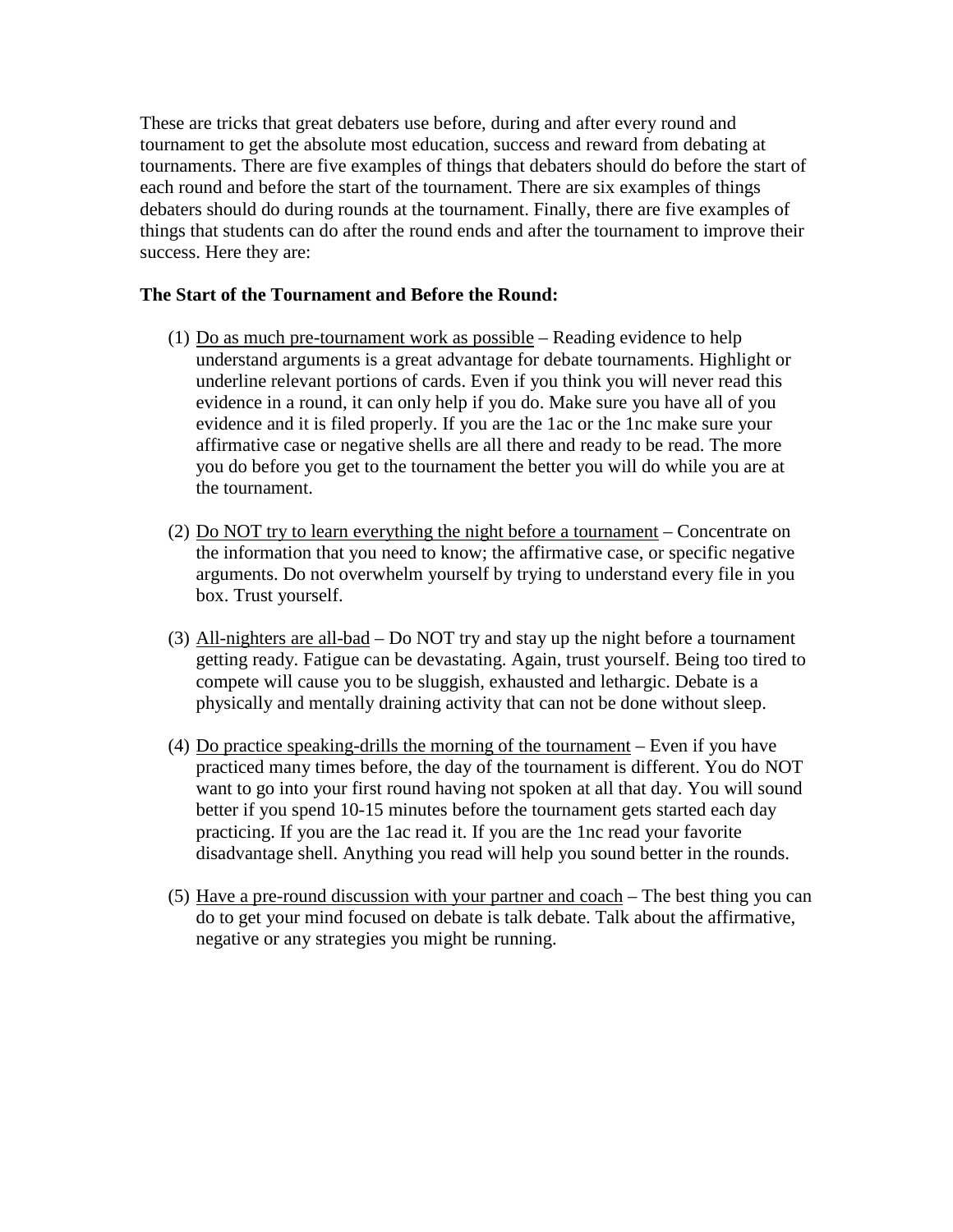#### **During the Round:**

- (1) Flow everything The more information you have on your flow paper, the more you will remember after the round. You may think you will remember everything from the first round, but after four rounds things begin to get fuzzy. Flows help you ask specific questions and allow you to remember the details of each round now and in the distant future.
- (2) Save your flows Flows contain a lot of useful information. Advanced debaters will use their flows from previous rounds to not only write answers to arguments they have had trouble with, but every argument they have heard. If you spend time after the tournament answering difficult arguments at the next tournament you will be able to answer them so much easier. If you have pre-written answers to every argument your speeches will improve drastically, much like your reading of the 1ac will improve after each time you read it.
- (3) Listen This can not be understated. The best debaters listen to everything. They listen to the other team's speech. They listen to the other team's evidence. Remember, evidence does NOT always say what the tag says it does. If you think the evidence you are hearing does not make sense, odds are, it doesn't. In addition, solvency evidence oftentimes says too much. For example, the evidence may say you have to take four steps to solve and the affirmative may only take two. This means they can not solve. So pay attention, and listen closely.
- (4) Evidence is NOT flawless Evidence is not perfect. There is generally something wrong with every piece of evidence read in the round. Think about it debate evidence is not written for debaters, it is written for the general public. The best debaters will find these holes and exploit them.
- (5) Look and feel positive Even if you *think* you are losing the round, look like you are wining. Even if you *are* losing the round, look like you are winning. If you present yourself as a respectful, successful and confident debater others will see you as such, and that will never hurt you in a debate round.
- (6) Talk to your partner One of the most important aspects of debate is communication. You have a partner for a reason. The most skilled debaters work well with their partner. They communicate with their partner during the round. Remember the debate team is only as strong as the individual debaters.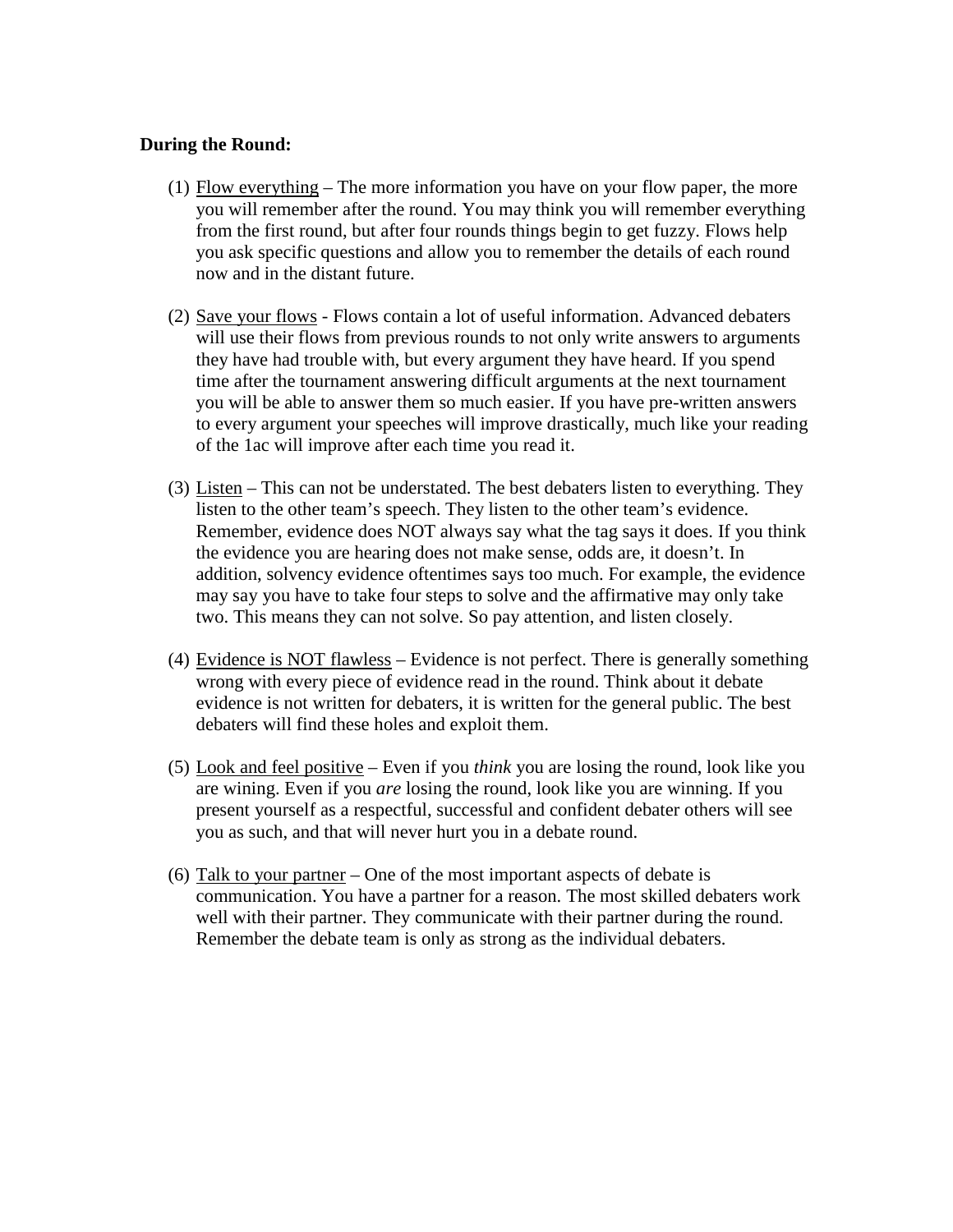#### **After the Round and After the Tournament:**

- (1) Re-file your evidence The best thing you can do for yourself and your evidence is re-file it as soon as you finish using it. If the judge is taking time to decide the round, take that time to file your evidence properly. If the judge has decided, wait until they are finished making any remarks and then continue re-filing. It will save you so much time in the coming rounds.
- (2) Have productive conversations with the judge
	- a. First, productive means positive and constructive. The best debaters do not argue with a judge. They do not challenge the judge. The best debaters learn from their judges. Remember it is very likely that you will see them in the back of the room judging you again.
	- b. Second, write down what they say. Keep a book that has judge's names in it, what they have told you, and how you want to debate in front of them in the future. If a judge sees you writing down their comments they will most likely offer you better and more detailed advice. This advice is unique because they may have never seen you debate before. Whereas, your coach may have seen you debate several times, this can be unique advice from a new and different perspective.
- (3) Write down notes about teams and their arguments The more information you have the better prepared you will be. Keep a notebook that contains information about the school, the team, their affirmative and any negative arguments they make. This is a great debate squad activity. The more members of the school that are collecting information from rounds they debate the more information that everyone will have going in to their next rounds.
- (4) Prepare for the next round It is never too early to start preparing for the next round.
- (5) Watch elimination rounds This is your chance to watch and see what other debaters do. Beyond just sitting in the room with the elimination rounds are taking place, flow the round and watch the debaters to see what they may be doing that you might not be doing.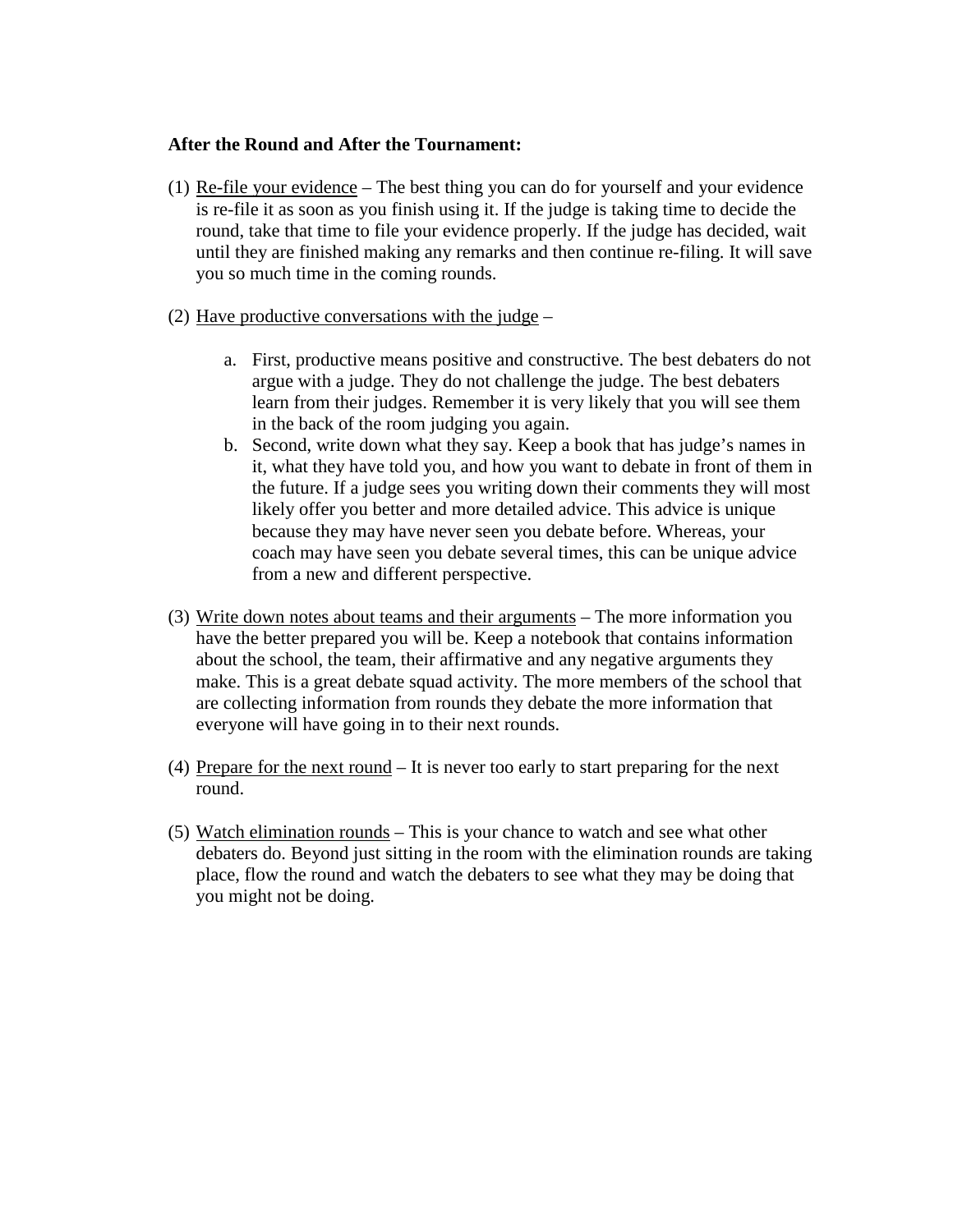## Lesson Plan: Tricks of the Trade

## Objective:

The students will learn some advanced habits of successful debaters.

## Tricks of the Trade Lecture

## Introduction:

- a. Make every argument count If you cannot visualize how a particular argument can help in the last rebuttal, don't invest time in it. Time is a commodity, and it should be treated as such. Picking and choosing arguments is critical. The best strategies are seamless. Each argument in the 1NC should have a relationship with every other argument in the 1NC. This is the hardest strategy to answer. Take, for example, the case debate. The case debate is important in developing a solid 1NC strategy. It is very difficult for an affirmative to answer a strategy that invests time in defeating the advantages and solvency mechanism. Most debaters will devote time to the off-case because they have frontlines and disadvantages ready to go. The affirmative team is also very likely to read an entire frontline against disadvantages and misallocate time on the case debate. Remember, a single mistake can determine the outcome of the debate.
- b. Debate the warrants not the claims Anticipate all of your opponent's warrants, not their claims. Even if your opponent doesn't make the warrant, you should address it and then undermine it. It will make you look like the stronger debater. The debate round should take place at the warrant level not the claim level. This means developing arguments about the reasons behind the claims. Find them, undermine them, and debate the credibility of the warrant before your opponents can develop explanations for them.
- c. Don't ask, argue Tell the judge what to think, don't ask them if they think something. Debate is a time to develop arguments, not develop questions. This goes hand-in-hand with debating at the warrant-level.
- d. Anticipate where arguments are going not where they have been The 1AC is about the 2AR. The INC is about the 2NR. Likewise, the 2NR is NOT about answering the 1AR it is about answering the 2AR. Think about how the 1AR arguments will flow into paragraphs in the 2AR. Do not answer arguments as they are but as it will be. Figured out where the opposition wants to be in their last rebuttal, and beat them there.
- e. Answer the nexus question The nexus question is the core of the debate. The nexus question is how all the arguments revolve around the core or central question of the debate round. Knowing where the nexis question is located. Knowing what the nexus question is, and knowing how to use it to your benefit will result in the best rebuttal possible. Rebuttal thinking should begin and end with an anticipation of where the nexus question lies. In the judges mind almost all the calls in the round are close calls. It is a game of argument resolution. The team that best defines the difference on the nexus question in the debate ("the tipping point") wins.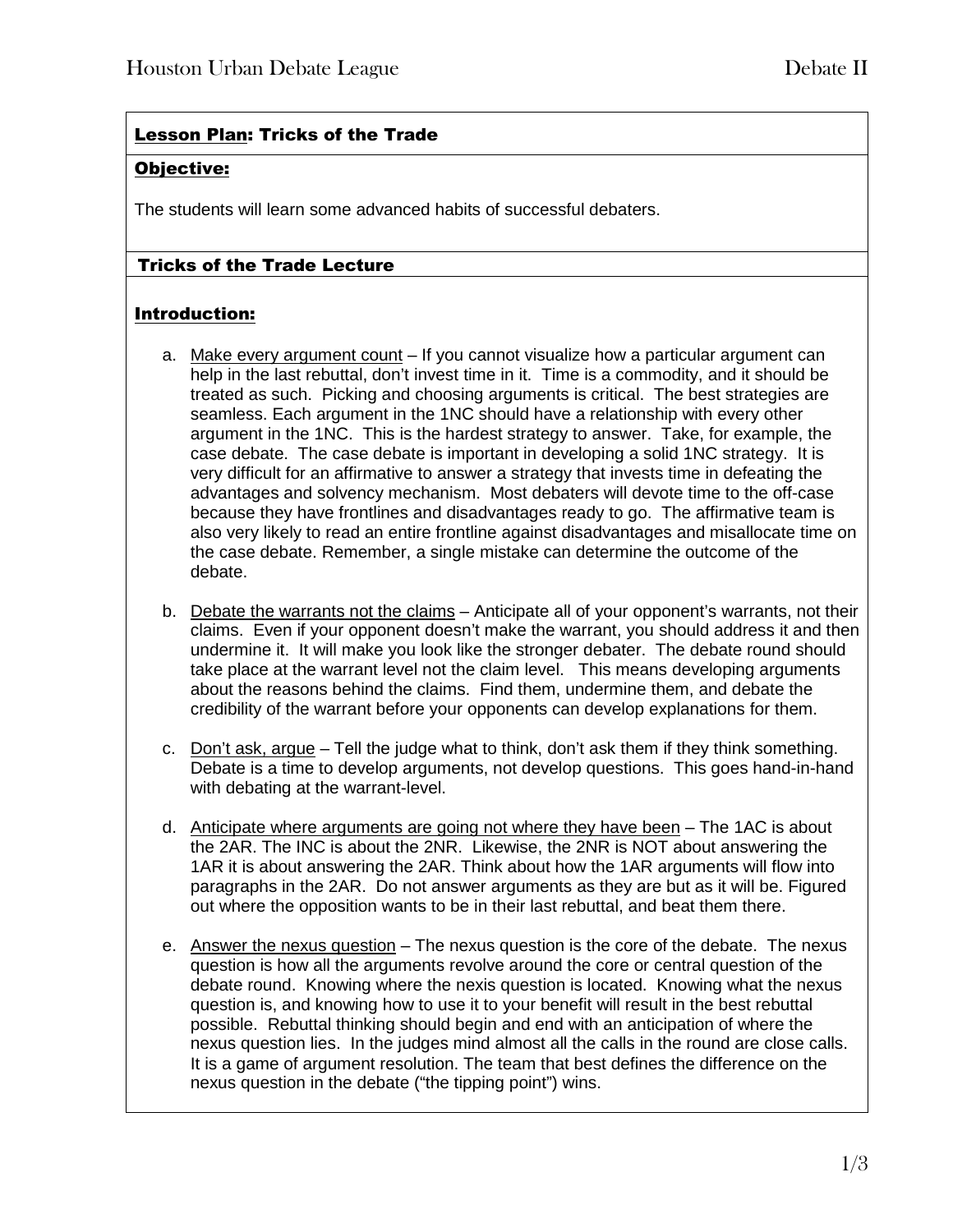- f. Control the ground of the debate It's always about the link. The link is the springboard from which virtually every objection of your opponent is to be addressed. If the negative says alternative causality – answer it with a robust defense of your link and solvency arguments. Frame uniqueness arguments in terms of linkage.
- g. Use your evidence aggressively Do NOT say "our evidence says." Say: "our evidence proves" and use the exact claims from the evidence. The more specific you can be the more your judge will be able to understand your arguments.
- h. Technique is important but it is does not win debates Form does not substitute for substance. Coverage is about CHOOSING the RIGHT arguments. But keep in mind; style and substance are fundamentally inseparable. This might seem like a contradiction, but the distinction is important. Oftentimes debaters rely on style or presence in the round. This is a mistake. Style and substance go hand-in-hand in creating a perception in the judges mind that you are in control of the round. The three modes of proof = ethos, credibility, logos. Ethos, the character, disposition, or spirit of the argument, is the most important; the credibility of your argument, the way the judge feels about your argument. The underlying sentiment about the arguments being made will shape the judges decision in the end. Judges want to vote for strong, well reasoned, well evidenced arguments; they are not simply machines, they are not information processors. What the judge thinks and feels is important – make the judge want to vote for you.
- i. Judge the debate Think about why your opponent has won the debate. Devote the first 30 seconds of 2nr and 2ar prep time to this. When the judge resolves the nexus question, which direction are they likely to head. Figure out the strength of your opponent's position on the nexus question.
	- i. Give the other team credit  $-$  No, you are NOT ahead on every single argument. Assuming you are in the rebuttals makes you look bad, and confused. The solution to the black, white, grey conundrum is to form arguments two ways; use if-then and even-if arguments. For example, even if we are losing this argument, we still win because we are winning that argument.
	- ii. Think about the 1ac It is a key that unlocks the secrets that are critical for a solid 2ar. If the 1ac is not addressed in any other speech besides the 1ac, it is a waste of time and space. Use the 1ac to your advantage.
- j. Narrate the debate  $-$  Write the ballot for the judge. Tell them exactly why you have won the debate round. It's a substantive process. Narration should weave back and forth between your offensive arguments, your defensive arguments, your opponent's offensive arguments, and your opponent's defensive arguments. Evidence comparison is about plagiarizing. The process of comparison is not a declaration of citations or claims. It is a comparative process that tests the competing credibility of warrants. Keep comparisons centered on the nexus question, and remember that warrants make the story whole.
- k. Teamwork The squad is important. Each team should function as a team not as individuals. If one person loses a round, both people lose.